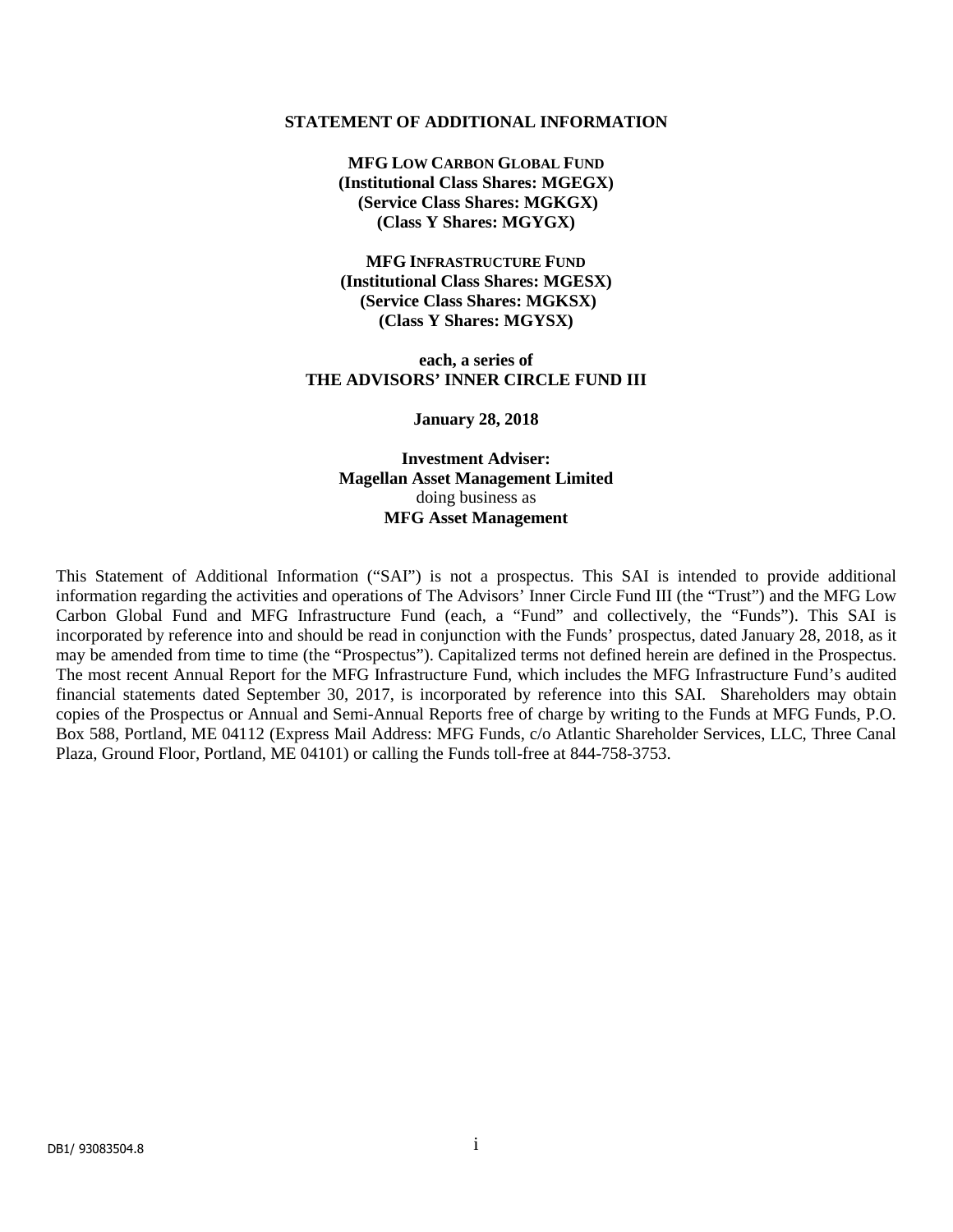# **TABLE OF CONTENTS**

| <b>TAXES</b> |  |
|--------------|--|
|              |  |
|              |  |
|              |  |
|              |  |
|              |  |
|              |  |
|              |  |
|              |  |

As of the date of this SAI, the MFG Low Carbon Global Fund, and Institutional Class Shares and Class Y Shares of the MFG Infrastructure Fund, are not available for purchase.

January 28, 2018

MFG-SX-001-0200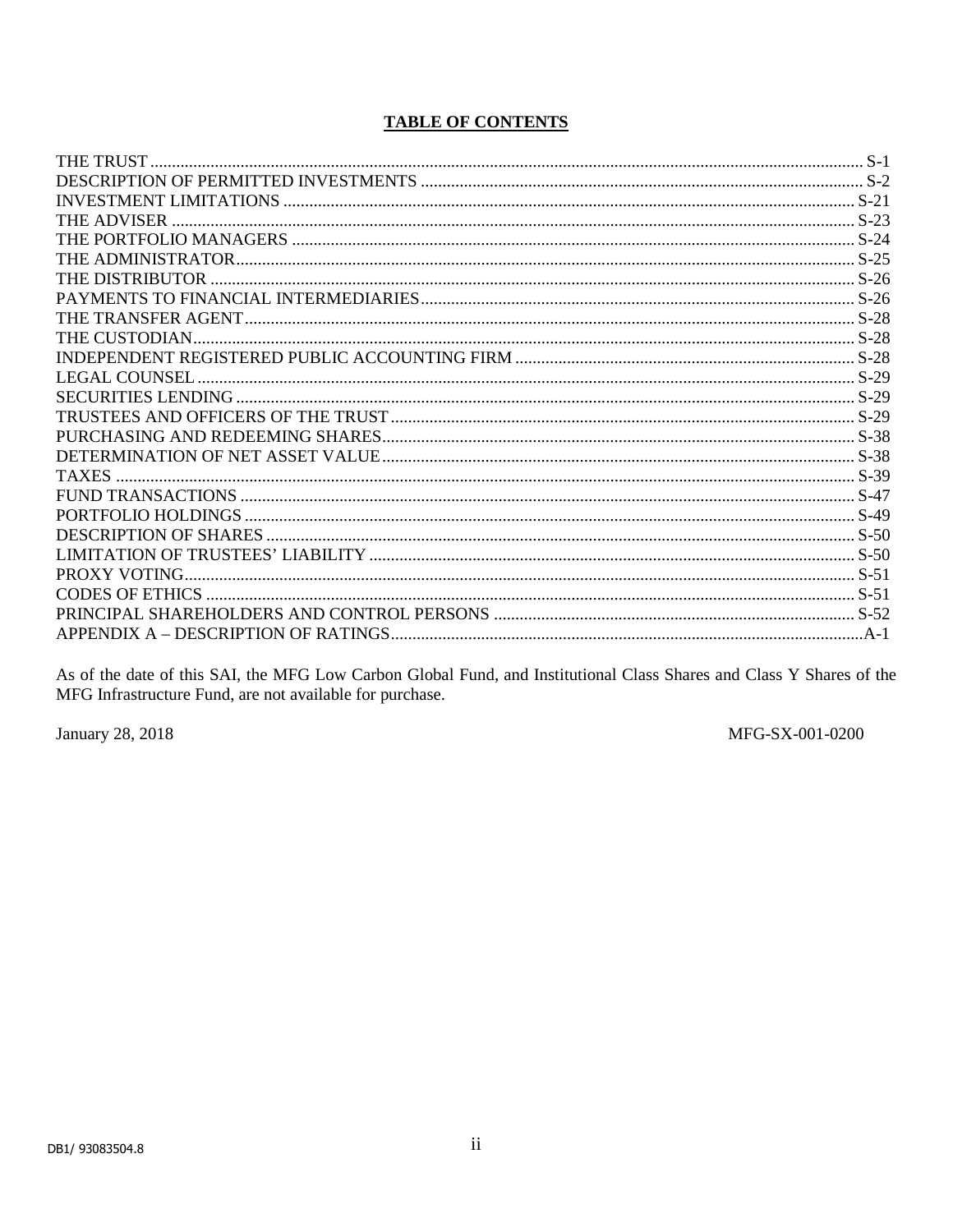#### **THE TRUST**

**General.** Each Fund is a separate series of the Trust. The Trust is an open-end investment management company established under Delaware law as a Delaware statutory trust under a Declaration of Trust dated December 4, 2013 (the "Declaration of Trust"). The Declaration of Trust permits the Trust to offer separate series ("funds") of shares of beneficial interest ("shares"). The Trust reserves the right to create and issue shares of additional funds. Each fund is a separate mutual fund, and each share of each fund represents an equal proportionate interest in that fund. All consideration received by the Trust for shares of any fund, and all assets of such fund, belong solely to that fund and would be subject to any liabilities related thereto. Each fund of the Trust pays its (i) operating expenses, including fees of its service providers, expenses of preparing prospectuses, proxy solicitation material and reports to shareholders, costs of custodial services and registering its shares under federal and state securities laws, pricing and insurance expenses, brokerage costs, interest charges, taxes and organization expenses and (ii) pro rata share of the fund's other expenses, including audit and legal expenses. Expenses attributable to a specific fund shall be payable solely out of the assets of that fund. Expenses not attributable to a specific fund are allocated across all of the funds on the basis of relative net assets. The other funds of the Trust are described in one or more separate statements of additional information.

**Description of Multiple Classes of Shares.** The Trust is authorized to offer shares of the Funds in Institutional Class Shares, Service Class Shares and Class Y Shares. The different classes provide for variations in distribution and shareholder servicing fees and minimum investment requirements. Minimum investment requirements are described in the Prospectus. For more information on distribution and shareholder servicing fees, see "Payments to Financial Intermediaries" in this SAI. The Trust reserves the right to create and issue additional classes of shares.

**Voting Rights.** Each shareholder of record is entitled to one vote for each share held on the record date for the meeting. Each Fund will vote separately on matters relating solely to it. As a Delaware statutory trust, the Trust is not required, and does not intend, to hold annual meetings of shareholders. Approval of shareholders will be sought, however, for certain changes in the operation of the Trust and for the election of members of the Board of Trustees of the Trust (each, a "Trustee" and collectively, the "Trustees" or the "Board") under certain circumstances. Under the Declaration of Trust, the Trustees have the power to liquidate each Fund without shareholder approval. While the Trustees have no present intention of exercising this power, they may do so if any Fund fails to reach a viable size within a reasonable amount of time or for such other reasons as may be determined by the Board.

In addition, a Trustee may be removed by the remaining Trustees or by shareholders at a special meeting called upon written request of shareholders owning at least 10% of the outstanding shares of the Trust. In the event that such a meeting is requested, the Trust will provide appropriate assistance and information to the shareholders requesting the meeting.

Any series of the Trust may reorganize or merge with one or more other series of the Trust or of another investment company. Any such reorganization or merger shall be pursuant to the terms and conditions specified in an agreement and plan of reorganization authorized and approved by the Trustees and entered into by the relevant series in connection therewith. In addition, such reorganization or merger may be authorized by vote of a majority of the Trustees then in office and, to the extent permitted by applicable law and the Declaration of Trust, without the approval of shareholders of any series.

**Non-Diversification.** Each Fund is non-diversified, as that term is defined under the Investment Company Act of 1940, as amended (the "1940 Act"), which means that it may invest a greater percentage of its total assets in the securities of fewer issuers than a "diversified" fund, which increases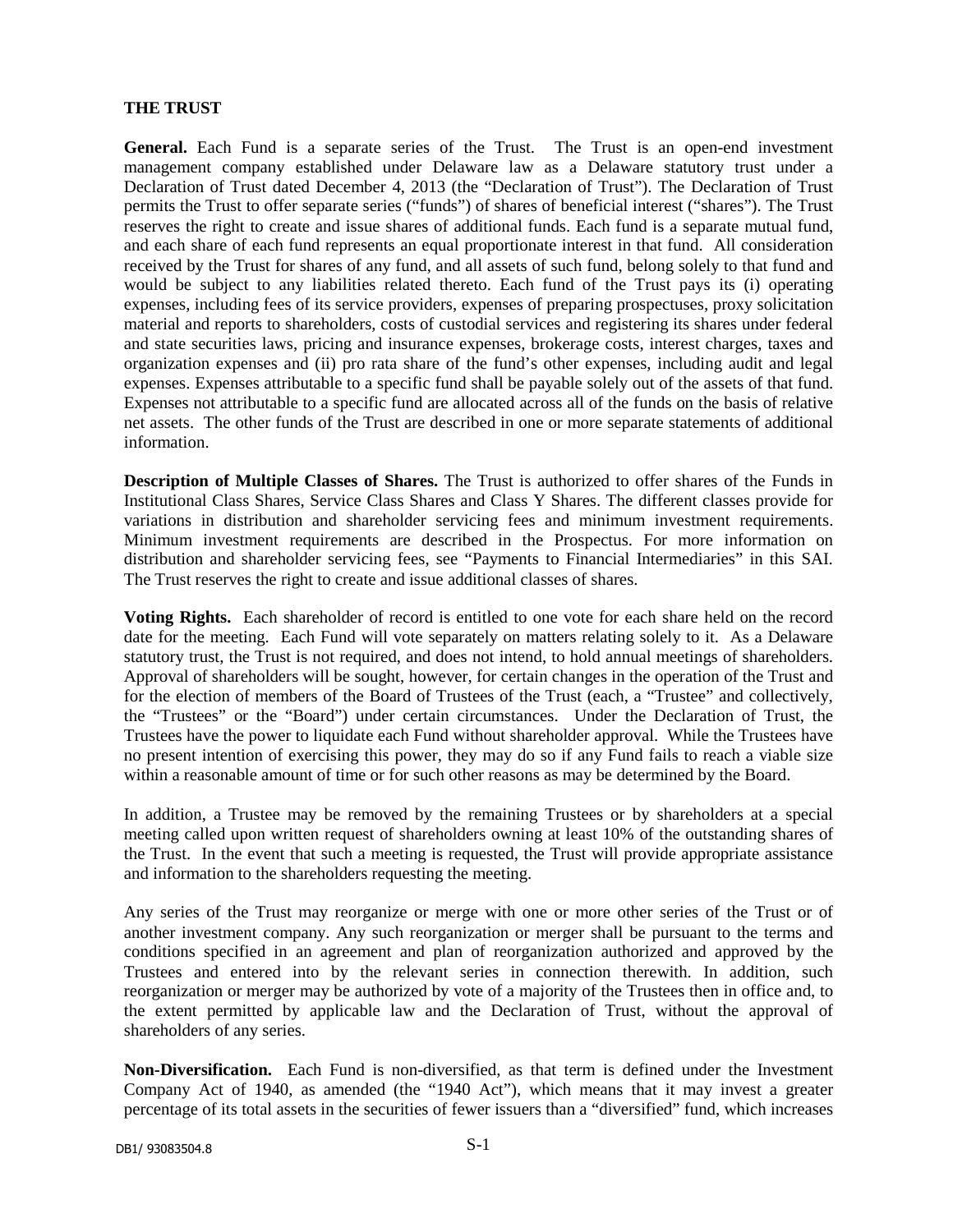the risk that a change in the value of any one investment held by the Fund could affect the overall value of the Fund more than it would affect that of a "diversified" fund holding a greater number of investments. Accordingly, the value of the shares of each Fund may be more susceptible to any single economic, political or regulatory occurrence than the shares of a "diversified" fund would be. Each Fund intends to satisfy the diversification requirements necessary to qualify as a regulated investment company under the Internal Revenue Code of 1986, as amended (the "Code"). For more information, see "Taxes" below.

### **DESCRIPTION OF PERMITTED INVESTMENTS**

Each Fund's investment objective and principal investment strategies are described in the Prospectus. The following information supplements, and should be read in conjunction with, the Prospectus. The following are descriptions of the permitted investments and investment practices of the Funds and the associated risk factors. The Funds may invest in any of the following instruments or engage in any of the following investment practices unless such investment or activity is inconsistent with or is not permitted by a Fund's stated investment policies, including those stated below.

**American Depositary Receipts ("ADRs").** ADRs, as well as other "hybrid" forms of ADRs, including European Depositary Receipts ("EDRs") and Global Depositary Receipts ("GDRs"), are certificates evidencing ownership of shares of a foreign issuer. Depositary receipts are securities that evidence ownership interests in a security or a pool of securities that have been deposited with a "depository" and may be sponsored or unsponsored. These certificates are issued by depository banks and generally trade on an established market in the United States or elsewhere. The underlying shares are held in trust by a custodian bank or similar financial institution in the issuer's home country. The depository bank may not have physical custody of the underlying securities at all times and may charge fees for various services, including forwarding dividends and interest and corporate actions. ADRs are alternatives to directly purchasing the underlying foreign securities in their national markets and currencies. However, ADRs continue to be subject to many of the risks associated with investing directly in foreign securities.

For ADRs, the depository is typically a U.S. financial institution and the underlying securities are issued by a foreign issuer. For other depositary receipts, the depository may be a foreign or a U.S. entity, and the underlying securities may have a foreign or a U.S. issuer. Depositary receipts will not necessarily be denominated in the same currency as their underlying securities. Generally, ADRs are issued in registered form, denominated in U.S. dollars, and designed for use in the U.S. securities markets. Other depositary receipts, such as GDRs and EDRs, may be issued in bearer form and denominated in other currencies, and are generally designed for use in securities markets outside the U.S. While the two types of depositary receipt facilities (unsponsored or sponsored) are similar, there are differences regarding a holder's rights and obligations and the practices of market participants. A depository may establish an unsponsored facility without participation by (or acquiescence of) the underlying issuer; typically, however, the depository requests a letter of non-objection from the underlying issuer prior to establishing the facility. Holders of unsponsored depositary receipts generally bear all the costs of the facility. The depository usually charges fees upon deposit and withdrawal of the underlying securities, the conversion of dividends into U.S. dollars or other currency, the disposition of non-cash distributions, and the performance of other services. The depository of an unsponsored facility frequently is under no obligation to distribute shareholder communications received from the underlying issuer or to pass through voting rights to depositary receipt holders with respect to the underlying securities.

Sponsored depositary receipt facilities are created in generally the same manner as unsponsored facilities, except that sponsored depositary receipts are established jointly by a depository and the underlying issuer through a deposit agreement. The deposit agreement sets out the rights and responsibilities of the underlying issuer, the depository, and the depositary receipt holders. With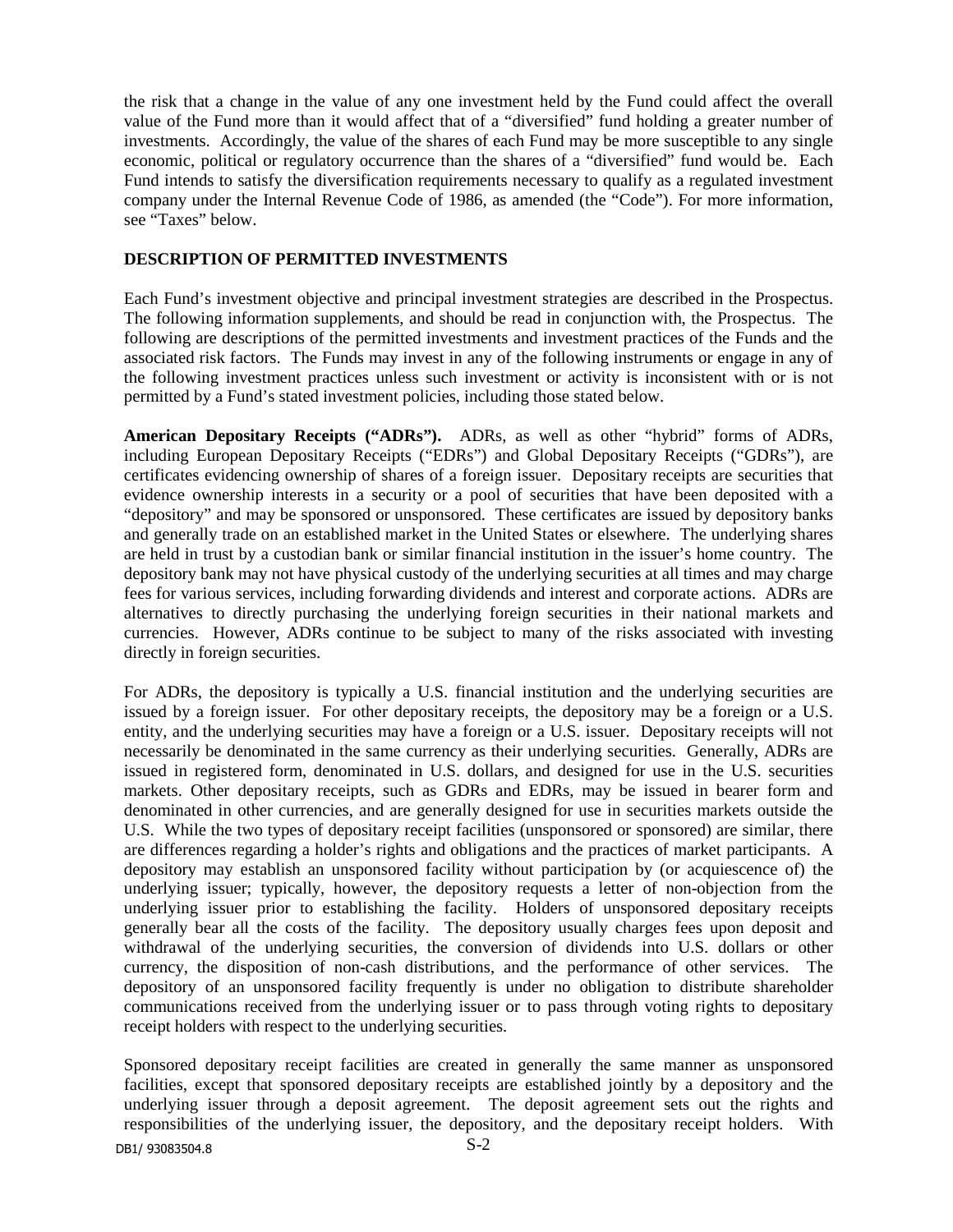sponsored facilities, the underlying issuer typically bears some of the costs of the depositary receipts (such as dividend payment fees of the depository), although most sponsored depositary receipts agree to distribute notices of shareholders meetings, voting instructions, and other shareholder communications and information to the depositary receipt holders at the underlying issuer's request. The depositary of an unsponsored facility frequently is under no obligation to distribute shareholder communications received from the issuer of the deposited security or to pass through, to the holders of the receipts, voting rights with respect to the deposited securities.

For purposes of a Fund's investment policies, investments in depositary receipts will be deemed to be investments in the underlying securities. Thus, a depositary receipt representing ownership of common stock will be treated as common stock. Depositary receipts do not eliminate all of the risks associated with directly investing in the securities of foreign issuers.

Investments in the securities of foreign issuers may subject a Fund to investment risks that differ in some respects from those related to investments in securities of U.S. issuers. Such risks include future adverse political and economic developments, possible imposition of withholding taxes on income, possible seizure, nationalization or expropriation of foreign deposits, possible establishment of exchange controls or taxation at the source or greater fluctuation in value due to changes in exchange rates. Foreign issuers of securities often engage in business practices different from those of domestic issuers of similar securities, and there may be less information publicly available about foreign issuers. In addition, foreign issuers are, generally speaking, subject to less government supervision and regulation and different accounting treatment than are those in the United States.

**Equity Securities.** Equity securities represent ownership interests in a company or partnership and consist of common stocks, preferred stocks, warrants and rights to acquire common stock, securities convertible into common stock, and investments in master limited partnerships ("MLPs"). Investments in equity securities in general are subject to market risks that may cause their prices to fluctuate over time. Fluctuations in the value of equity securities in which a Fund invests will cause the net asset value of a Fund to fluctuate. The Funds may purchase equity securities traded on global securities exchanges or the over-the-counter market. Equity securities are described in more detail below:

- **Common Stock.** Common stock represents an equity or ownership interest in an issuer. In the event an issuer is liquidated or declares bankruptcy, the claims of owners of bonds and preferred stock take precedence over the claims of those who own common stock.
- **Preferred Stock.** Preferred stock represents an equity or ownership interest in an issuer that pays dividends at a specified rate and that has precedence over common stock in the payment of dividends. In the event an issuer is liquidated or declares bankruptcy, the claims of owners of bonds take precedence over the claims of those who own preferred and common stock.
- **Alternative Entity Securities.** Alternative entity securities are the securities of entities that are formed as limited partnerships, limited liability companies, business trusts or other non-corporate entities that are similar to common or preferred stock of corporations.
- **Exchange-Traded Funds ("ETFs").** An ETF is a fund whose shares are bought and sold on a securities exchange as if it were a single security. An ETF holds a portfolio of securities designed to track a particular market segment or index. Some examples of ETFs are SPDRs®, DIAMONDS<sup>SM</sup>, NASDAQ 100 Index Tracking Stock<sup>SM</sup> ("QQQs<sup>SM</sup>"), and iShares<sup>®</sup>. A Fund could purchase an ETF to temporarily gain exposure to a portion of the U.S. or foreign market while awaiting an opportunity to purchase securities directly. Similarly, a Fund may establish a short position in an ETF to gain inverse exposure to a portion of the U.S. or foreign markets. The risks of owning an ETF generally reflect the risks of owning the securities comprising the index which an index ETF is designed to track or the other holdings of an active or index ETF, although lack of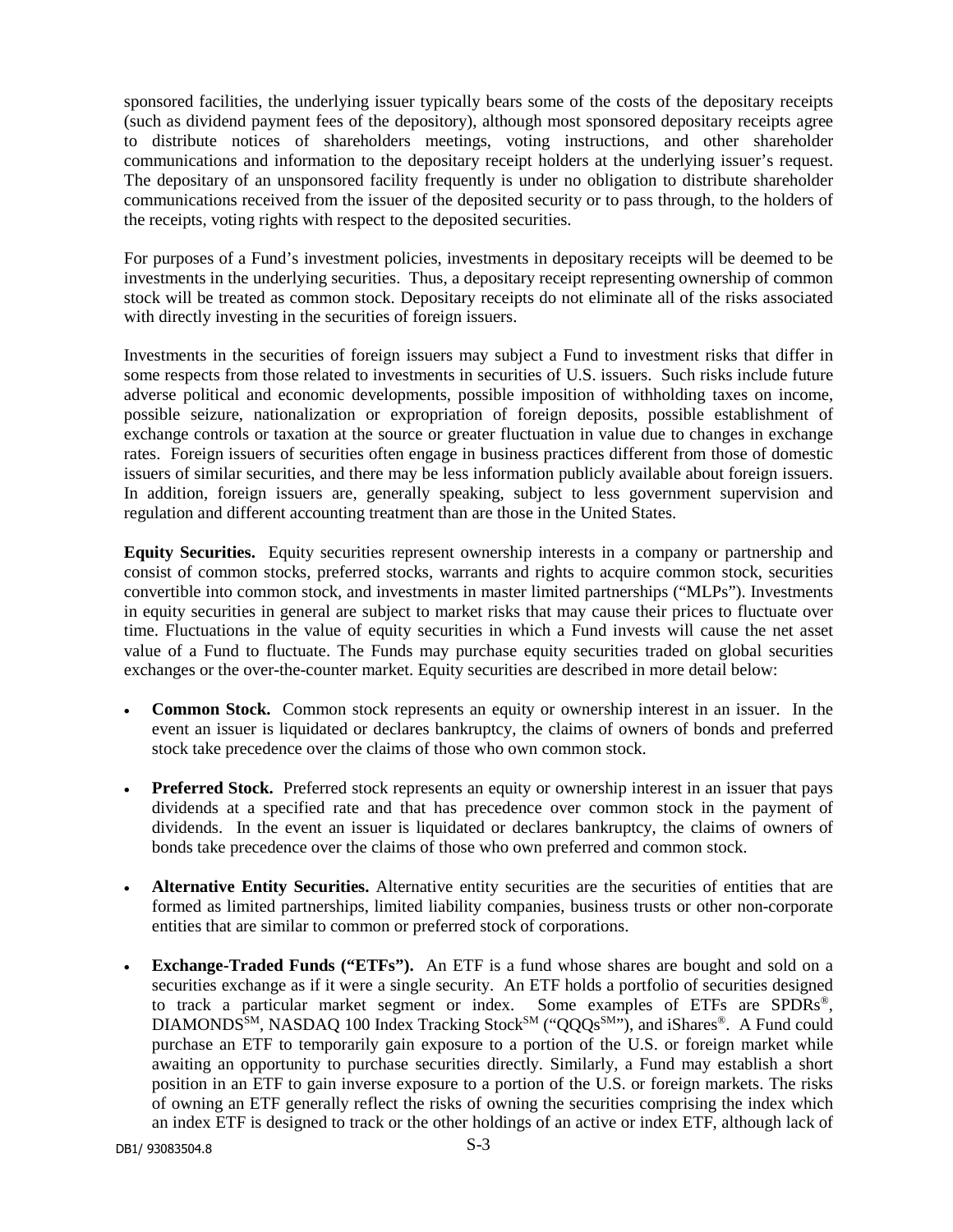liquidity in an ETF could result in it being more volatile than the tracked index or underlying holdings, and ETFs have management fees that increase their costs versus the costs of owning the underlying holdings directly. See also "Securities of Other Investment Companies" below.

- **Warrants.** Warrants are instruments that entitle the holder to buy an equity security at a specific price for a specific period of time. Changes in the value of a warrant do not necessarily correspond to changes in the value of its underlying security. The price of a warrant may be more volatile than the price of its underlying security, and a warrant may offer greater potential for capital appreciation as well as capital loss. Warrants do not entitle a holder to dividends or voting rights with respect to the underlying security and do not represent any rights in the assets of the issuing company. A warrant ceases to have value if it is not exercised prior to its expiration date. These factors can make warrants more speculative than other types of investments.
- **Convertible Securities.** Convertible securities are bonds, debentures, notes, preferred stocks or other securities that may be converted or exchanged (by the holder or by the issuer) into shares of the underlying common stock (or cash or securities of equivalent value) at a stated exchange ratio. A convertible security may also be called for redemption or conversion by the issuer after a particular date and under certain circumstances (including a specified price) established upon issue. If a convertible security held by a Fund is called for redemption or conversion, that Fund could be required to tender it for redemption, convert it into the underlying common stock, or sell it to a third party.

Convertible securities generally have less potential for gain or loss than common stocks. Convertible securities generally provide yields higher than the underlying common stocks, but generally lower than comparable non-convertible securities. Because of this higher yield, convertible securities generally sell at a price above their "conversion value," which is the current market value of the stock to be received upon conversion. The difference between this conversion value and the price of convertible securities will vary over time depending on changes in the value of the underlying common stocks and interest rates. When the underlying common stocks decline in value, convertible securities will tend not to decline to the same extent because of the interest or dividend payments and the repayment of principal at maturity for certain types of convertible securities. However, securities that are convertible other than at the option of the holder generally do not limit the potential for loss to the same extent as securities convertible at the option of the holder. When the underlying common stocks rise in value, the value of convertible securities may also be expected to increase. At the same time, however, the difference between the market value of convertible securities and their conversion value will narrow, which means that the value of convertible securities will generally not increase to the same extent as the value of the underlying common stocks. Because convertible securities may also be interest-rate sensitive, their value may increase as interest rates fall and decrease as interest rates rise. Convertible securities are also subject to credit risk, and are often lower-quality securities.

**General Risks of Investing in Stocks.** While investing in stocks allows investors to participate in the benefits of owning a company, such investors must accept the risks of ownership. Unlike bondholders, who have preference to a company's earnings and cash flow, preferred stockholders, followed by common stockholders in order of priority, are entitled only to the residual amount after a company meets its other obligations. For this reason, the value of a company's stock will usually react more strongly to actual or perceived changes in the company's financial condition or prospects than its debt obligations. Stockholders of a company that fares poorly can lose money.

Stock markets tend to move in cycles with short or extended periods of rising and falling stock prices. The value of a company's stock may fall because of: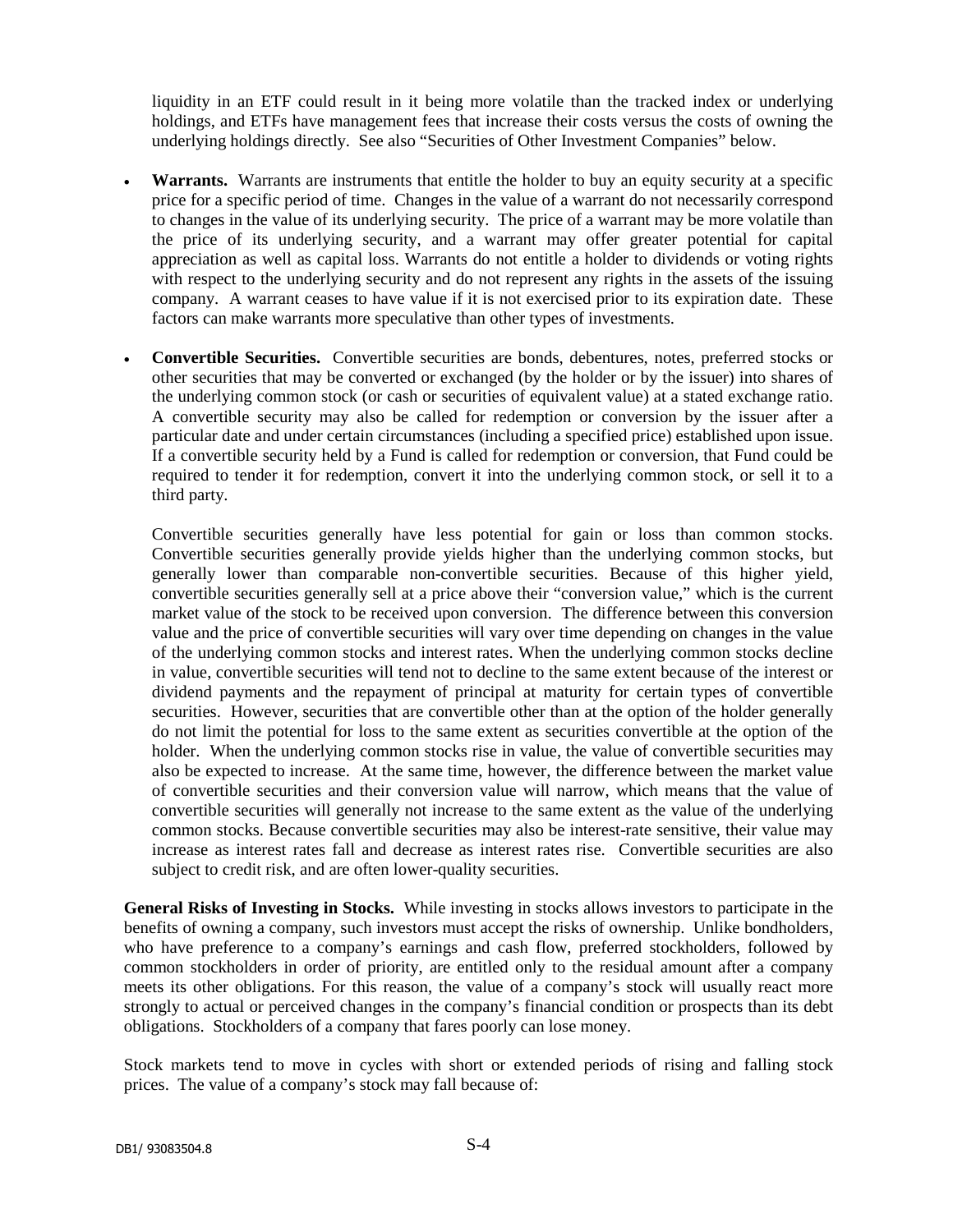- **Factors that directly relate to that company, such as decisions made by its management or lower** demand for the company's products or services;
- Factors affecting an entire industry, such as increases in production costs; and
- Changes in general financial market conditions that are relatively unrelated to the company or its industry, such as changes in interest rates, currency exchange rates or inflation rates.

Because preferred stock is generally junior to debt securities and other obligations of the issuer, deterioration in the credit quality of the issuer will cause greater changes in the value of a preferred stock than in a more senior debt security with similar stated yield characteristics.

**Real Estate Investment Trusts ("REITs").** A REIT is a corporation or business trust (that would otherwise be taxed as a corporation) which meets the definitional requirements of the Code. The Code permits a qualifying REIT to deduct from taxable income the dividends paid, thereby effectively eliminating corporate level federal income tax and making the REIT a pass-through vehicle for federal income tax purposes. To meet the definitional requirements of the Code, a REIT must, among other things: invest substantially all of its assets in interests in real estate (including mortgages and other REITs), cash and government securities; derive most of its income from rents from real property or interest on loans secured by mortgages on real property; and distribute annually 90% or more of its otherwise taxable income to shareholders. Although the REIT structure originated in the U.S., a number of countries around the world have adopted, or are considering adopting, similar REIT and REIT-like structures.

REITs are sometimes informally characterized as Equity REITs and Mortgage REITs. An Equity REIT invests primarily in the fee ownership or leasehold ownership of land and buildings; a Mortgage REIT invests primarily in mortgages on real property, which may secure construction, development or long-term loans.

REITs in which a Fund invests may be affected by changes in underlying real estate values, which may have an exaggerated effect to the extent that REITs in which the Fund invests may concentrate investments in particular geographic regions or property types. Additionally, rising interest rates may cause investors in REITs to demand a higher annual yield from future distributions, which may in turn decrease market prices for equity securities issued by REITs. Rising interest rates also generally increase the costs of obtaining financing, which could cause the value of the Fund's investments to decline. During periods of declining interest rates, certain Mortgage REITs may hold mortgages that the mortgagors elect to prepay, which prepayment may diminish the yield on securities issued by such Mortgage REITs. In addition, Mortgage REITs may be affected by the ability of borrowers to repay when due the debt extended by the REIT and Equity REITs may be affected by the ability of tenants to pay rent.

Certain REITs have relatively small market capitalization, which may tend to increase the volatility of the market price of securities issued by such REITs. Furthermore, REITs are dependent upon specialized management skills, have limited diversification and are, therefore, subject to risks inherent in operating and financing a limited number of projects. By investing in REITs indirectly through a Fund, a shareholder will bear not only his proportionate share of the expenses of the Fund, but also, indirectly, similar expenses of the REITs. REITs depend generally on their ability to generate cash flow to make distributions to shareholders.

In addition to these risks, Equity REITs may be affected by changes in the value of the underlying property owned by the trusts, while Mortgage REITs may be affected by the quality of any credit extended. Further, Equity and Mortgage REITs are dependent upon management skills and generally may not be diversified. Equity and Mortgage REITs are also subject to heavy cash flow dependency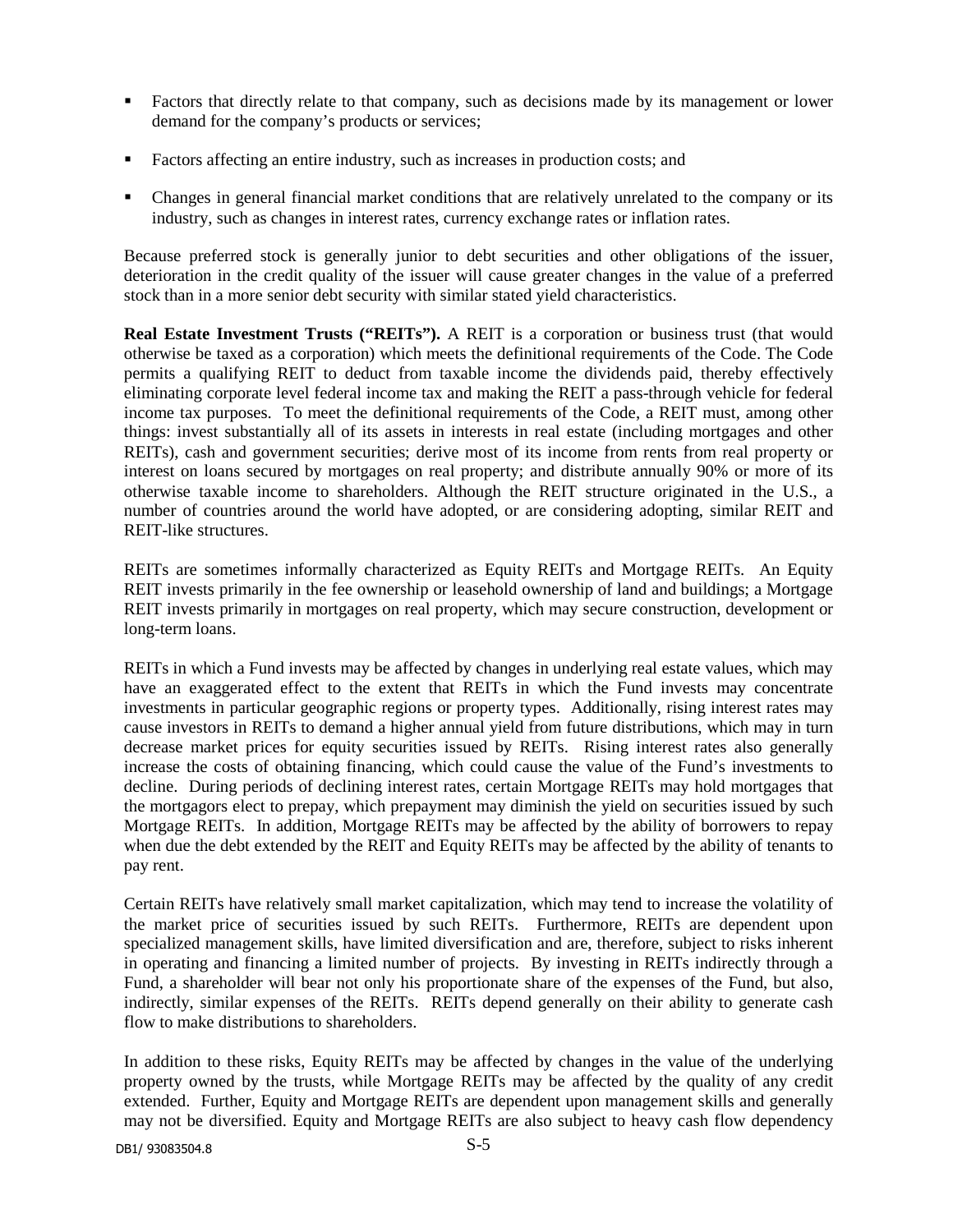defaults by borrowers and self-liquidation. In addition, Equity and Mortgage REITs could possibly fail to qualify for tax free pass-through of income under the Code or to maintain their exemptions from registration under the 1940 Act. The above factors may also adversely affect a borrower's or a lessee's ability to meet its obligations to the REIT. In the event of default by a borrower or lessee, the REIT may experience delays in enforcing its rights as a mortgagee or lessor and may incur substantial costs associated with protecting its investments.

**Micro, Small and Medium Capitalization Issuers.** Investing in equity securities of micro, small and medium capitalization companies often involves greater risk than is customarily associated with investments in larger capitalization companies. This increased risk may be due to the greater business risks of smaller size, limited markets and financial resources, narrow product lines and frequent lack of depth of management. The securities of micro and smaller companies are often traded in the over-thecounter market and even if listed on a national securities exchange may not be traded in volumes typical for that exchange. Consequently, the securities of micro and smaller companies are less likely to be liquid, may have limited market stability, and may be subject to more abrupt or erratic market movements than securities of larger, more established growth companies or the market averages in general.

**Initial Public Offerings ("IPOs").** A Fund may invest a portion of its assets in securities of companies offering shares in IPOs. IPOs may have a magnified performance impact on a Fund with a small asset base. A Fund may hold IPO shares for a very short period of time, which may increase the turnover of a Fund's portfolio and may lead to increased expenses for the Fund, such as commissions and transaction costs. By selling IPO shares, a Fund may realize taxable gains it will subsequently distribute to shareholders. In addition, the market for IPO shares can be speculative and/or inactive for extended periods of time. The limited number of shares available for trading in some IPOs may make it more difficult for a Fund to buy or sell significant amounts of shares without an unfavorable impact on prevailing prices. Holders of IPO shares can be affected by substantial dilution in the value of their shares, by sales of additional shares and by concentration of control in existing management and principal shareholders.

A Fund's investment in IPO shares may include the securities of unseasoned companies (companies with less than three years of continuous operations), which presents risks considerably greater than common stocks of more established companies. These companies may have limited operating histories and their prospects for profitability may be uncertain. These companies may be involved in new and evolving businesses and may be vulnerable to competition and changes in technology, markets and economic conditions. They may be more dependent on key managers and third parties and may have limited product lines.

**Master Limited Partnerships.** MLPs are limited partnerships or limited liability companies, whose partnership units or limited liability interests are listed and traded on a U.S. securities exchange, and are treated as publicly traded partnerships for federal income tax purposes. To qualify to be treated as a partnership for tax purposes, an MLP must receive at least 90% of its income from qualifying sources as set forth in Section 7704(d) of the Code. These qualifying sources include activities such as the exploration, development, mining, production, processing, refining, transportation, storage and marketing of mineral or natural resources. To the extent that an MLP's interests are concentrated in a particular industry or sector, such as the energy sector, the MLP will be negatively impacted by economic events adversely impacting that industry or sector.

MLPs that are formed as limited partnerships generally have two classes of owners, the general partner and limited partners, while MLPs that are formed as limited liability companies generally have two analogous classes of owners, the managing member and the members. For purposes of this section, references to general partners also apply to managing members and references to limited partners also apply to members.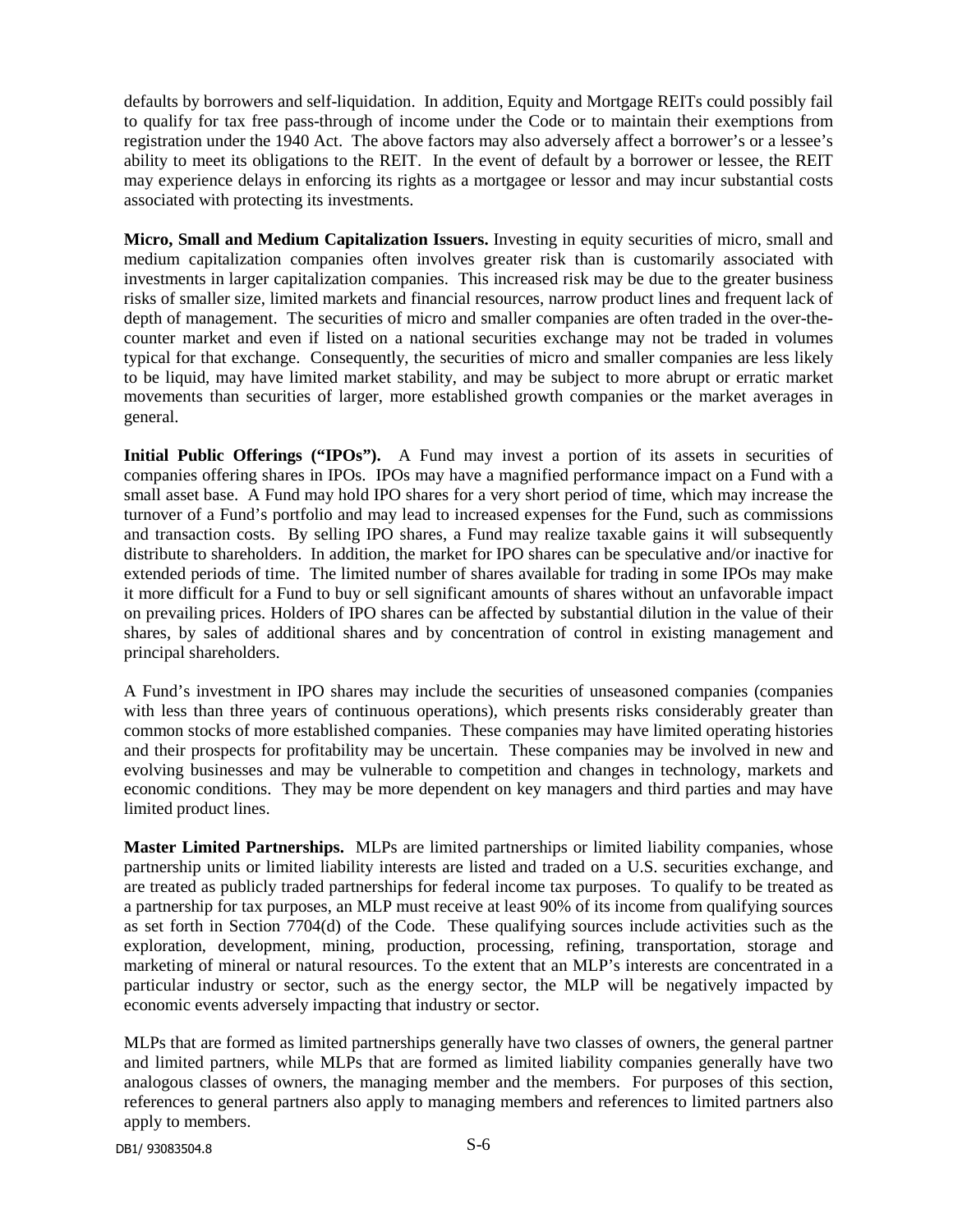The general partner is typically owned by a major energy company, an investment fund, the direct management of the MLP or is an entity owned by one or more of such parties. The general partner may be structured as a private or publicly traded corporation or other entity. The general partner typically controls the operations and management of the MLP through an equity interest of as much as 2% in the MLP plus, in many cases, ownership of common units and subordinated units. A holder of general partner interests can be liable under certain circumstances for amounts greater than the amount of the holder's investment in the general partner interest. General partner interests are not publicly traded and generally cannot be converted into common units. The general partner interest can be redeemed by the MLP if the MLP unitholders choose to remove the general partner, typically with a supermajority vote by limited partner unitholders.

Limited partners own the remainder of the MLP through ownership of common units and have a limited role in the MLP's operations and management. Common units are listed and traded on U.S. securities exchanges, with their value fluctuating predominantly based on prevailing market conditions and the success of the MLP. Unlike owners of common stock of a corporation, owners of common units have limited voting rights and have no ability annually to elect directors. In the event of liquidation, common units have preference over subordinated units, but not over debt or preferred units, to the remaining assets of the MLP.

MLPs are typically structured such that common units and general partner interests have first priority to receive quarterly cash distributions up to an established minimum amount ("minimum quarterly distributions" or "MQD"). Common and general partner interests also accrue arrearages in distributions to the extent the MQD is not paid. Once common and general partner interests have been paid, subordinated units receive distributions of up to the MQD; however, subordinated units do not accrue arrearages. Distributable cash in excess of the MQD paid to both common and subordinated units is distributed to both common and subordinated units generally on a pro rata basis. The general partner is also eligible to receive incentive distributions if the general partner operates the business in a manner which results in distributions paid per common unit surpassing specified target levels. As the general partner increases cash distributions to the limited partners, the general partner receives an increasingly higher percentage of the incremental cash distributions. A common arrangement provides that the general partner can reach a tier where it receives 50% of every incremental dollar paid to common and subordinated unit holders. These incentive distributions encourage the general partner to streamline costs, increase capital expenditures and acquire assets in order to increase the partnership's cash flow and raise the quarterly cash distribution in order to reach higher tiers. Such results benefit all security holders of the MLP.

**Foreign Securities.** Foreign securities include equity securities of foreign entities, obligations of foreign branches of U.S. banks and of foreign banks, including, without limitation, European Certificates of Deposit, European Time Deposits, European Bankers' Acceptances, Canadian Time Deposits, Europaper and Yankee Certificates of Deposit, and investments in Canadian Commercial Paper and foreign securities. These instruments have investment risks that differ in some respects from those related to investments in obligations of U.S. domestic issuers. Such risks include future adverse political and economic developments, the possible imposition of withholding taxes on interest or other income, possible seizure, nationalization, or expropriation of foreign deposits, the possible establishment of exchange controls or taxation at the source, greater fluctuations in value due to changes in exchange rates, or the adoption of other foreign governmental restrictions which might adversely affect the payment of principal and interest on such obligations. Such investments may also entail higher custodial fees and sales commissions than domestic investments. Foreign issuers of securities or obligations are often subject to accounting treatment and engage in business practices different from those respecting domestic issuers of similar securities or obligations. Foreign branches of U.S. banks and foreign banks may be subject to less stringent reserve requirements than those applicable to domestic branches of U.S. banks.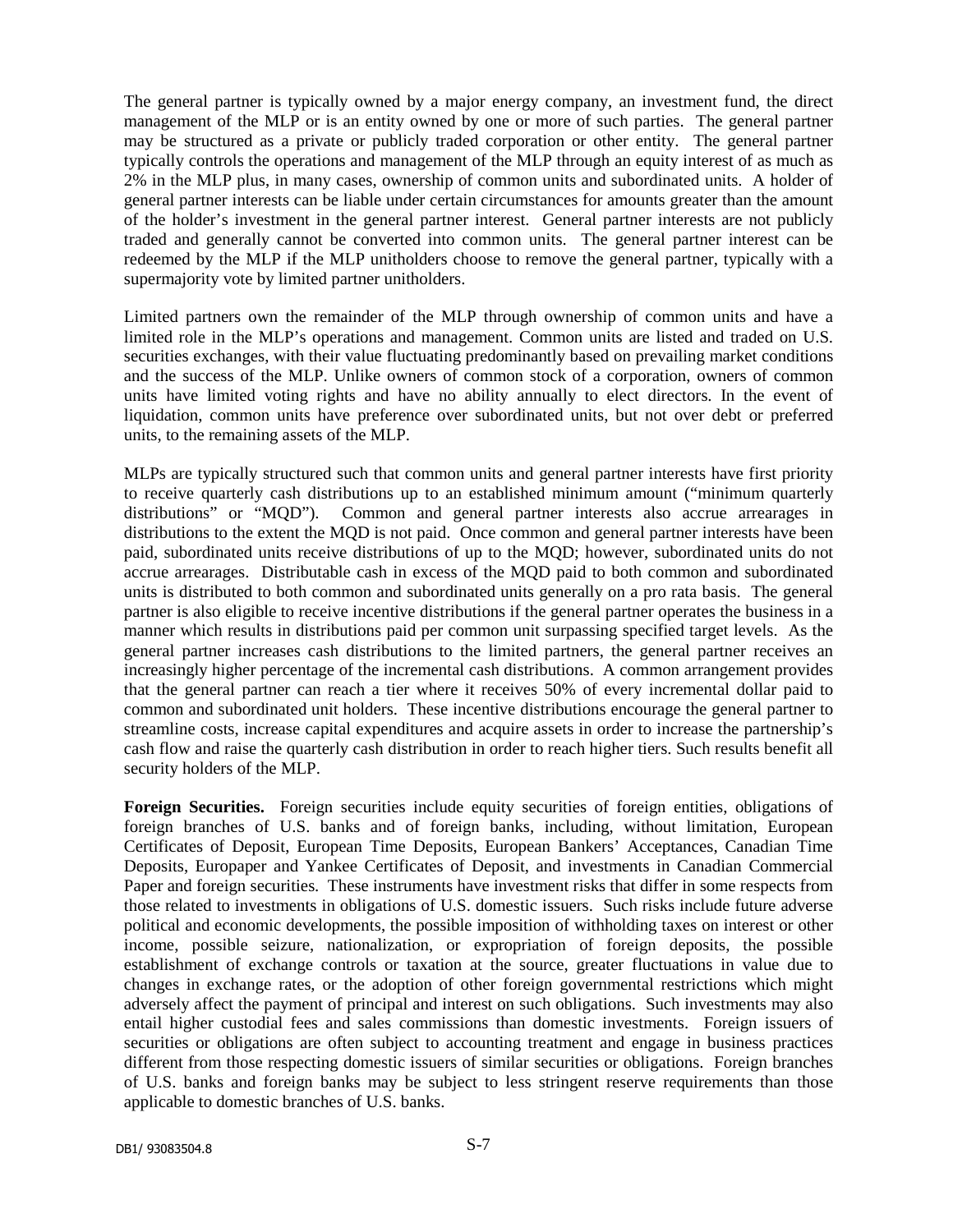**Investments in Emerging Markets.** Investing in emerging markets involves additional risks and special considerations not typically associated with investing in other more established economies or markets. Such risks may include (i) increased risk of nationalization or expropriation of assets or confiscatory taxation; (ii) greater social, economic and political uncertainty, including war; (iii) higher dependence on exports and the corresponding importance of international trade; (iv) greater volatility, less liquidity and smaller capitalization of markets; (v) greater volatility in currency exchange rates; (vi) greater risk of inflation; (vii) greater controls on foreign investment and limitations on realization of investments, repatriation of invested capital and on the ability to exchange local currencies for U.S. dollars; (viii) increased likelihood of governmental involvement in and control over the economy; (ix) governmental decisions to cease support of economic reform programs or to impose centrally planned economies; (x) differences in auditing and financial reporting standards which may result in the unavailability of material information about issuers; (xi) less extensive regulation of the markets; (xii) longer settlement periods for transactions and less reliable clearance and custody arrangements; (xiii) less developed corporate laws regarding fiduciary duties of officers and directors and the protection of investors; (xiv) certain considerations regarding the maintenance of a Fund's securities with local brokers and securities depositories and (xv) the imposition of withholding or other taxes on dividends, interest, capital gains, other income or gross sale or disposition proceeds.

Repatriation of investment income, assets and the proceeds of sales by foreign investors may require governmental registration and/or approval in some emerging market countries. A Fund could be adversely affected by delays in or a refusal to grant any required governmental registration or approval for such repatriation or by withholding taxes imposed by emerging market countries on interest or dividends paid on securities held by the Fund or gains from the disposition of such securities.

In emerging markets, there is often less government supervision and regulation of business and industry practices, stock exchanges, over-the-counter markets, brokers, dealers, counterparties and issuers than in other more established markets. Any regulatory supervision that is in place may be subject to manipulation or control. Some emerging market countries do not have mature legal systems comparable to those of more developed countries. Moreover, the process of legal and regulatory reform may not be proceeding at the same pace as market developments, which could result in investment risk. Legislation to safeguard the rights of private ownership may not yet be in place in certain areas, and there may be the risk of conflict among local, regional and national requirements. In certain cases, the laws and regulations governing investments in securities may not exist or may be subject to inconsistent or arbitrary appreciation or interpretation. Both the independence of judicial systems and their immunity from economic, political or nationalistic influences remain largely untested in many countries. A Fund may also encounter difficulties in pursuing legal remedies or in obtaining and enforcing judgments in local courts.

#### **Risks of Foreign Securities:**

Foreign securities, foreign currencies, and securities issued by U.S. entities with substantial foreign operations may involve significant risks in addition to the risks inherent in U.S. investments.

**Political and Economic Factors.** Local political, economic, regulatory, or social instability, military action or unrest, or adverse diplomatic developments may affect the value of foreign investments. Listed below are some of the more important political and economic factors that could negatively affect an investment in foreign securities:

 The economies of foreign countries may differ from the economy of the United States in such areas as growth of gross national product, rate of inflation, capital reinvestment, resource selfsufficiency, budget deficits and national debt;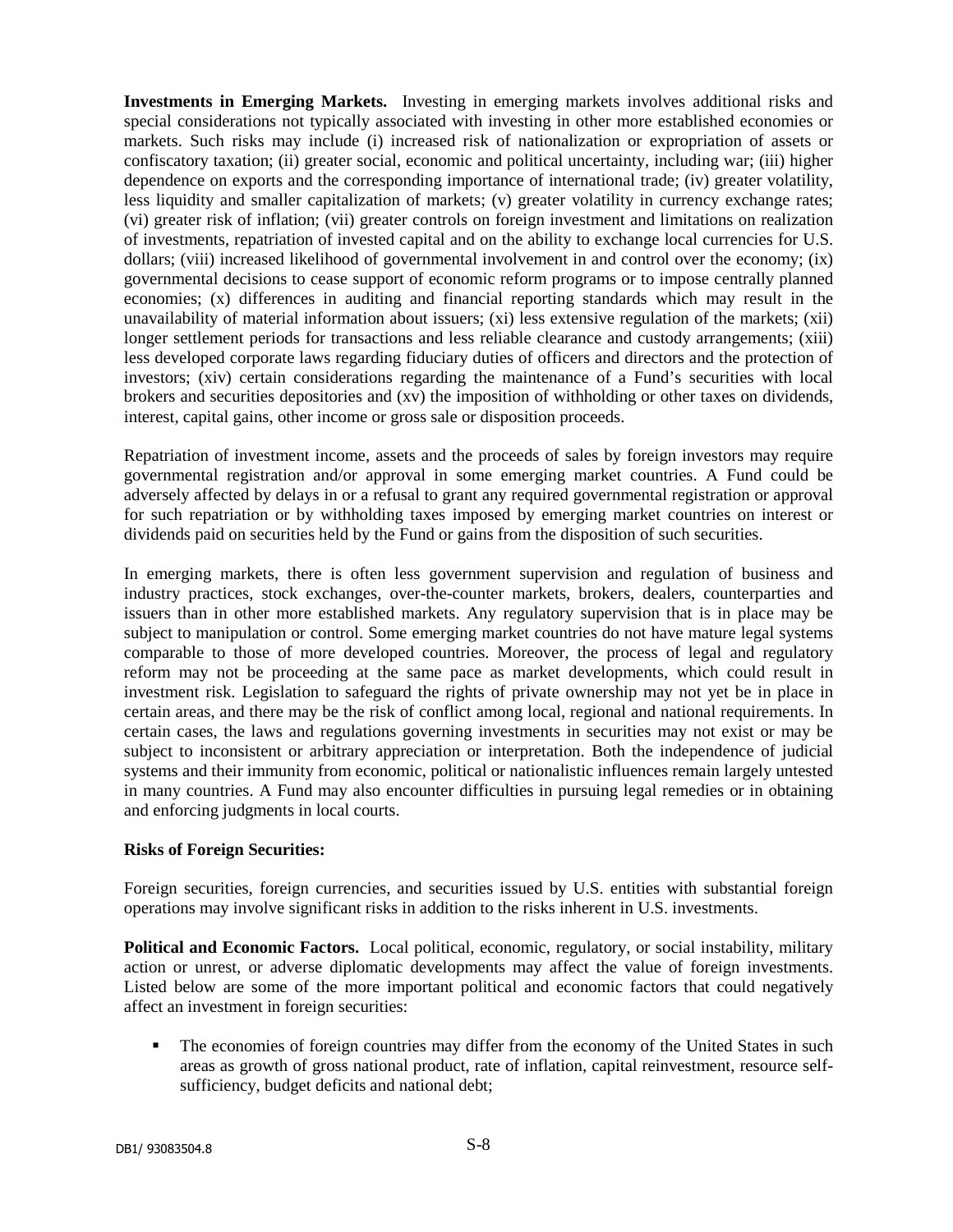- Foreign governments sometimes participate to a significant degree, through ownership interests or regulation, in their respective economies. Actions by these governments could significantly influence the market prices of securities and payment of dividends;
- The economies of many foreign countries are dependent on international trade and their trading partners and they could be severely affected if their trading partners were to enact protective trade barriers and economic conditions;
- The internal policies of a particular foreign country may be less stable than in the United States. Other countries face significant external political risks, such as possible claims of sovereignty by other countries or tense and sometimes hostile border clashes; and
- A foreign government may act adversely to the interests of U.S. investors, including expropriation or nationalization of assets, confiscatory taxation and other restrictions on U.S. investment. A country may restrict or control foreign investments in its securities markets. These restrictions could limit a Fund's ability to invest in a particular country or make it very expensive for the Fund to invest in that country. Some countries require prior governmental approval or limit the types or amount of securities or companies in which a foreigner can invest. Other countries may restrict the ability of foreign investors to repatriate their investment income and capital gains.

In June 2016, the United Kingdom (the "UK") voted in a referendum to leave the European Union ("EU"). Although the precise timeframe for "Brexit" is uncertain, the UK formally notified the European Council of its intention to withdraw from the EU by invoking article 50 of the Lisbon Treaty in March 2017, and this formal notification began a two-year period of negotiations regarding the terms of the UK's exit from the EU. It is unclear how withdrawal negotiations will be conducted and what the potential consequences may be. In addition, it is possible that measures could be taken to revote on the issue of Brexit, or that portions of the UK could seek to separate and remain a part of the EU. As a result of the political divisions within the UK and between the UK and the EU that the referendum vote has highlighted and the uncertain consequences of a Brexit, the UK and European economies and the broader global economy could be significantly impacted, which may result in increased volatility and illiquidity, and potentially lower economic growth in markets in the UK, Europe and globally that could potentially have an adverse effect on the value of the Funds' investments.

**Information and Supervision.** There is generally less publicly available information about foreign companies than companies based in the United States. For example, there are often no reports and ratings published about foreign companies comparable to the ones written about U.S. companies. Foreign companies are typically not subject to uniform accounting, auditing and financial reporting standards, practices and requirements comparable to those applicable to U.S. companies. The lack of comparable information makes investment decisions concerning foreign companies more difficult and less reliable than those concerning domestic companies.

**Stock Exchange and Market Risk.** The Adviser anticipates that in most cases an exchange or overthe-counter market located outside of the United States will be the best available market for foreign securities. Foreign stock markets, while growing in volume and sophistication, are generally not as developed as the markets in the United States. Foreign stock markets tend to differ from those in the United States in a number of ways.

Foreign stock markets:

 are generally more volatile than, and not as developed or efficient as, those in the United States;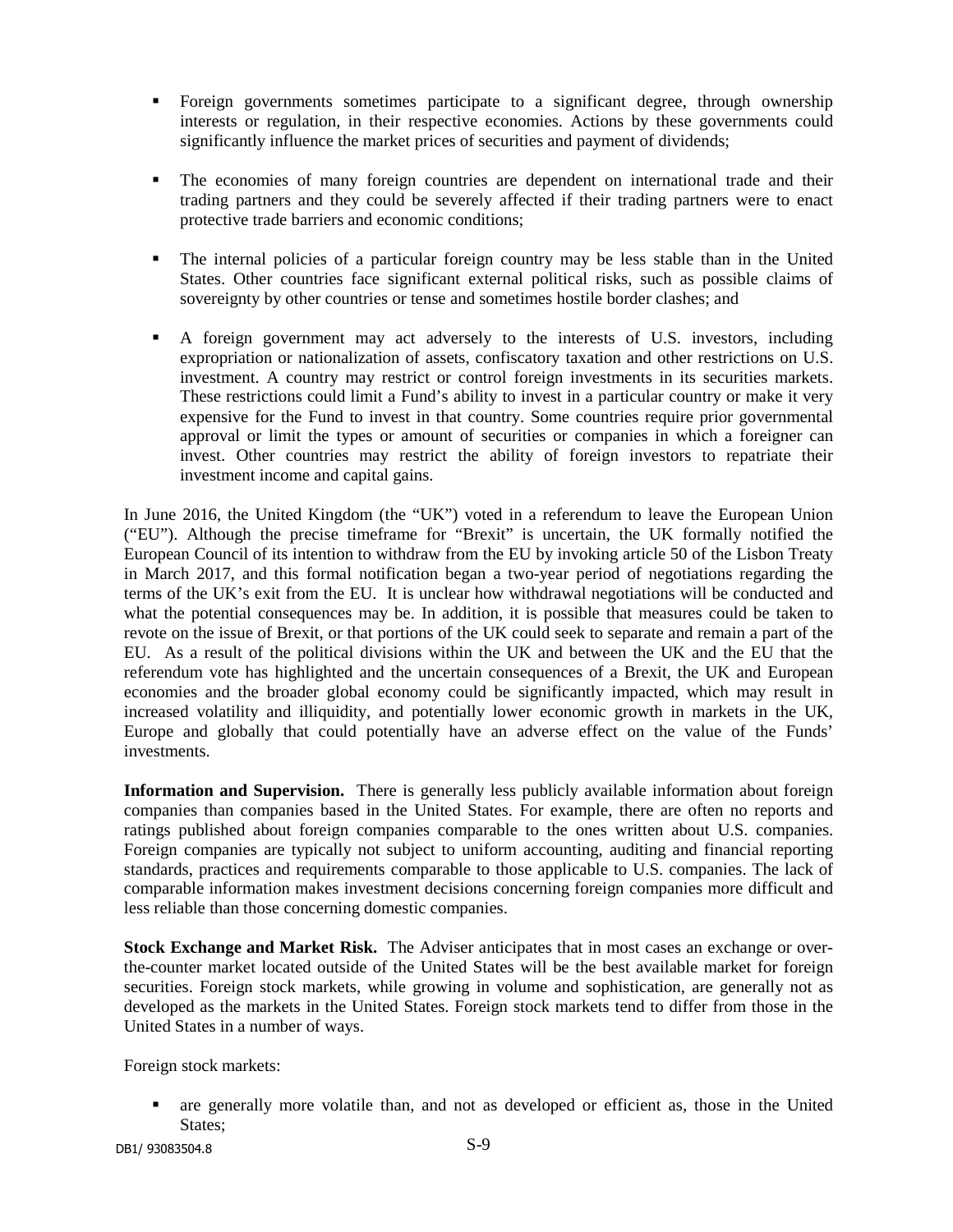- have substantially less volume;
- trade securities that tend to be less liquid and experience rapid and erratic price movements;
- have generally higher commissions and are subject to set minimum rates, as opposed to negotiated rates;
- **EXECUTE:** employ trading, settlement and custodial practices less developed than those in U.S. markets; and
- may have different settlement practices, which may cause delays and increase the potential for failed settlements.

Foreign markets may offer less protection to shareholders than U.S. markets because:

- foreign accounting, auditing, and financial reporting requirements may render a foreign corporate balance sheet more difficult to understand and interpret than one subject to U.S. law and standards;
- adequate public information on foreign issuers may not be available, and it may be difficult to secure dividends and information regarding corporate actions on a timely basis;
- in general, there is less overall governmental supervision and regulation of securities exchanges, brokers, and listed companies than in the United States;
- over-the-counter markets tend to be less regulated than stock exchange markets and, in certain countries, may be totally unregulated;
- economic or political concerns may influence regulatory enforcement and may make it difficult for shareholders to enforce their legal rights; and
- restrictions on transferring securities within the United States or to U.S. persons may make a particular security less liquid than foreign securities of the same class that are not subject to such restrictions.

**Foreign Currency Risk.** While the Funds denominate their net asset value in U.S. dollars, the securities of foreign companies are frequently denominated in foreign currencies. Thus, a change in the value of a foreign currency against the U.S. dollar will result in a corresponding change in value of securities denominated in that currency. Some of the factors that may impair the investments denominated in a foreign currency are:

- It may be expensive to convert foreign currencies into U.S. dollars and vice versa;
- Complex political and economic factors may significantly affect the values of various currencies, including the U.S. dollar, and their exchange rates;
- Government intervention may increase risks involved in purchasing or selling foreign currency options, forward contracts and futures contracts, since exchange rates may not be free to fluctuate in response to other market forces;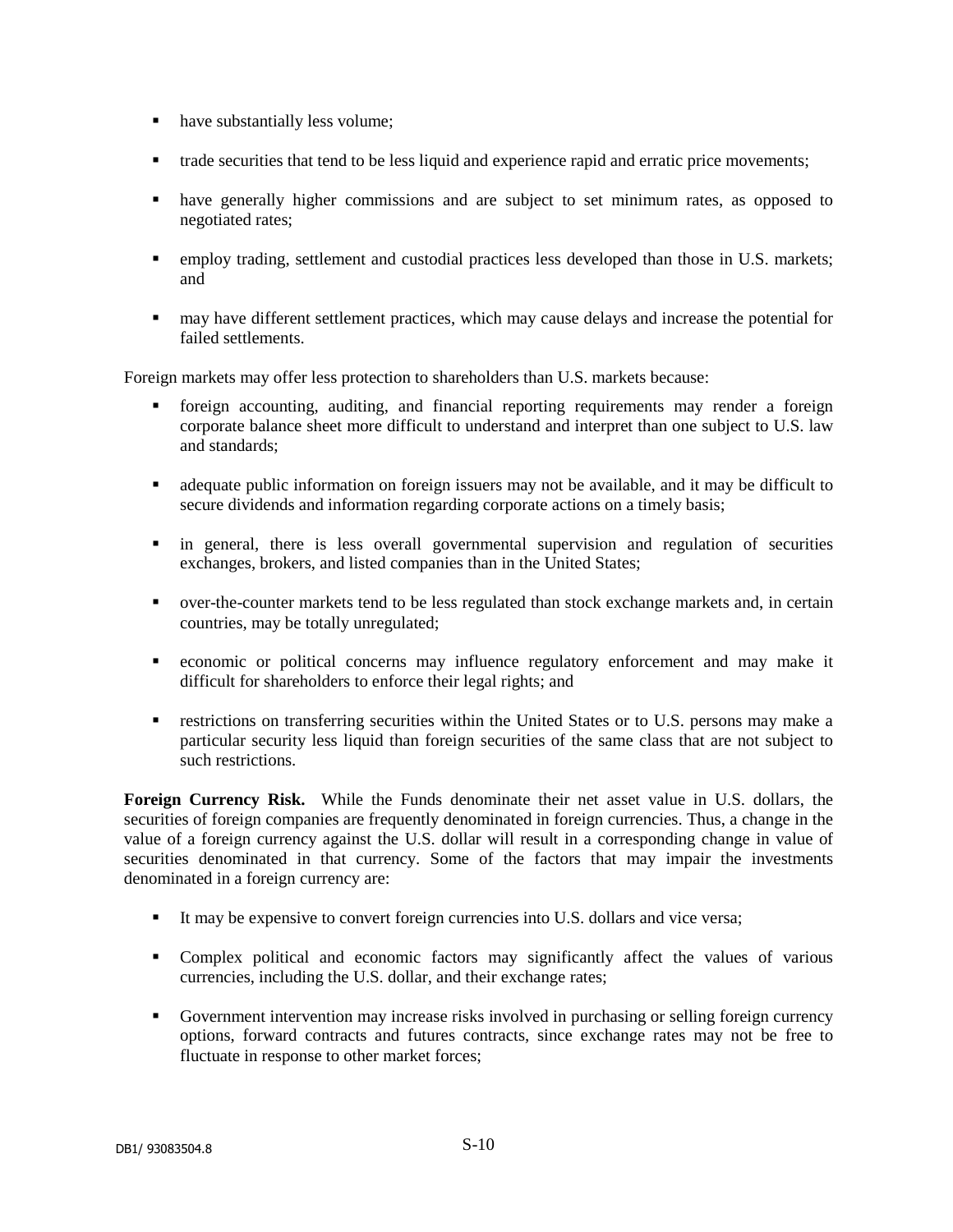- There may be no systematic reporting of last sale information for foreign currencies or regulatory requirement that quotations available through dealers or other market sources be firm or revised on a timely basis;
- Available quotation information is generally representative of very large round-lot transactions in the inter-bank market and thus may not reflect exchange rates for smaller odd-lot transactions (less than \$1 million) where rates may be less favorable; and
- The inter-bank market in foreign currencies is a global, around-the-clock market. To the extent that a market is closed while the markets for the underlying currencies remain open, certain markets may not always reflect significant price and rate movements.

**Taxes.** Certain foreign governments levy withholding taxes on dividend and interest income. Although in some countries it is possible for the Funds to recover a portion of these taxes, the portion that cannot be recovered will reduce the income the Funds receive from their investments.

**Money Market Securities.** Money market securities include short-term U.S. government securities; custodial receipts evidencing separately traded interest and principal components of securities issued by the U.S. Treasury; commercial paper rated in the highest short-term rating category by a nationally recognized statistical ratings organization ("NRSRO"), such as Standard & Poor's Rating Services ("S&P") or Moody's Investor Services, Inc. ("Moody's"), or determined by the Adviser to be of comparable quality at the time of purchase; short-term bank obligations (certificates of deposit, time deposits and bankers' acceptances) of U.S. commercial banks with assets of at least \$1 billion as of the end of their most recent fiscal year; and repurchase agreements involving such securities. Each of these money market securities are described below. For a description of ratings, see "Appendix A – Description of Ratings" to this SAI.

**Securities of Other Investment Companies.** The Funds may invest in shares of other investment companies, to the extent permitted by applicable law and subject to certain restrictions. These investment companies typically incur fees that are separate from those fees incurred directly by a Fund. A Fund's purchase of such investment company securities results in the layering of expenses, such that shareholders would indirectly bear a proportionate share of the operating expenses of such investment companies, including advisory fees, in addition to paying the Fund's expenses. Unless an exception is available, Section  $12(d)(1)(A)$  of the 1940 Act prohibits a fund from (i) acquiring more than 3% of the voting shares of any one investment company, (ii) investing more than 5% of its total assets in any one investment company, and (iii) investing more than 10% of its total assets in all investment companies combined, including its ETF investments.

For hedging or other purposes, a Fund may invest in investment companies that seek to track the composition and/or performance of specific indexes or portions of specific indexes. Certain of these investment companies, known as ETFs, are traded on a securities exchange. (See "Exchange-Traded Funds" above). The market prices of index-based investments will fluctuate in accordance with changes in the underlying portfolio securities of the investment company and also due to supply and demand of the investment company's shares on the exchange upon which the shares are traded. Indexbased investments may not replicate or otherwise match the composition or performance of their specified index due to transaction costs, among other things.

DB1/ 93083504.8 S-11 Pursuant to orders issued by the U.S. Securities and Exchange Commission (the "SEC") to each of certain iShares, Market Vectors, Vanguard, ProShares, PowerShares, Guggenheim (formerly, Claymore), Direxion, Wisdom Tree, Rydex, First Trust and SPDR exchange-traded funds (collectively, the "ETFs") and procedures approved by the Board, a Fund may invest in these ETFs in excess of the 3% limit described above, provided that the Fund otherwise complies with the conditions of the SEC order, as it may be amended, and any other applicable investment limitations. Neither these ETFs nor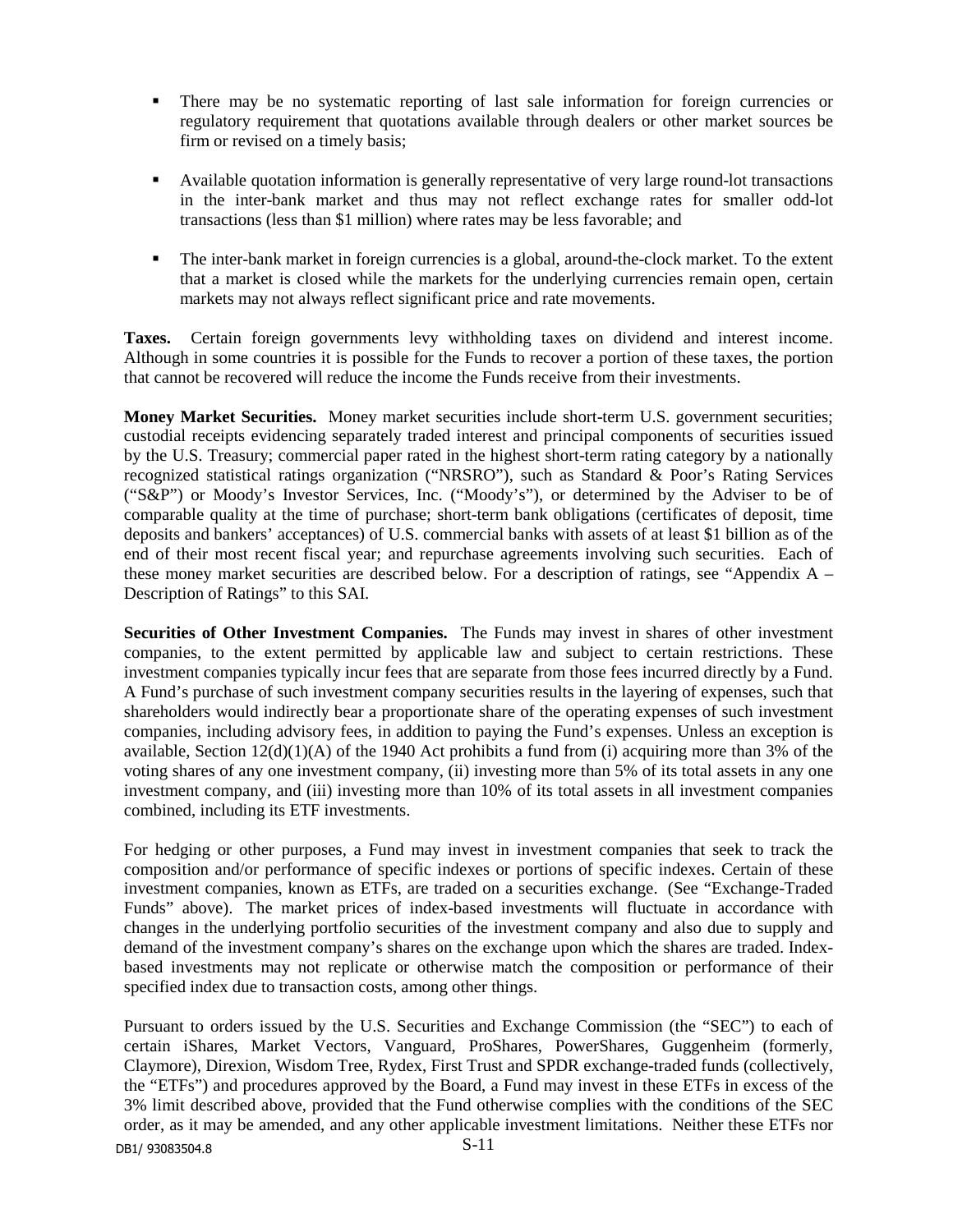their investment advisers make any representations regarding the advisability of investing in the ETFs.

**Derivatives.** Derivatives are financial instruments whose value is based on an underlying asset (such as a stock or a bond), an underlying economic factor (such as an interest rate) or a market benchmark. Unless otherwise stated in the Prospectus, the Funds may use derivatives for a number of purposes including managing risk, gaining exposure to various markets in a cost-efficient manner, reducing transaction costs, remaining fully invested and speculating. The Funds may also invest in derivatives with the goal of protecting themselves from broad fluctuations in market prices, interest rates or foreign currency exchange rates (a practice known as "hedging"). When hedging is successful, a Fund will have offset any depreciation in the value of its portfolio securities by the appreciation in the value of the derivative position. Although techniques other than the sale and purchase of derivatives could be used to control the exposure of the Funds to market fluctuations, the use of derivatives may be a more effective means of hedging this exposure. In the future, to the extent such use is consistent with the Funds' investment objectives and is legally permissible, the Funds may use instruments and techniques that are not presently contemplated, but that may be subsequently developed.

There can be no assurance that a derivative strategy, if employed, will be successful. Because many derivatives have a leverage or borrowing component, adverse changes in the value or level of the underlying asset, reference rate or index can result in a loss substantially greater than the amount invested in the derivative itself. Certain derivatives have the potential for unlimited loss, regardless of the size of the initial investment. Accordingly, certain derivative transactions may be considered to constitute borrowing transactions for purposes of the 1940 Act. Such a derivative transaction will not be considered to constitute the issuance of a "senior security" by a Fund, and therefore such transaction will not be subject to the 300% asset coverage requirement otherwise applicable to borrowings by the Fund, if the Fund covers the transaction or segregates sufficient liquid assets (or such assets are "earmarked" on the Fund's books) in accordance with the requirements and interpretations of the SEC and its staff. A Fund may enter into agreements with broker-dealers that require the broker-dealers to accept physical settlement for certain types of derivatives instruments. If this occurs, the Fund would treat such derivative instruments as being cash settled for purposes of determining the Fund's coverage requirements.

Pursuant to rules adopted under the Commodity Exchange Act ("CEA") by the Commodity Futures Trading Commission ("CFTC"), a Fund must either operate within certain guidelines and restrictions with respect to the Fund's use of futures, options on such futures, commodity options and certain swaps, or the Adviser will be subject to registration with the CFTC as a "commodity pool operator" ("CPO").

Consistent with the CFTC's regulations, the Trust, on behalf of the Funds, has filed a notice of exclusion from the definition of the term CPO under the CEA pursuant to CFTC Rule 4.5 and, therefore, the Funds are not subject to registration or regulation as CPOs under the CEA. As a result, the Funds will be limited in their ability to use futures, options on such futures, commodity options and certain swaps. Complying with the limitations may restrict the Adviser's ability to implement the Funds' investment strategies and may adversely affect the Funds' performance.

### **Types of Derivatives:**

**Futures.** A futures contract is an agreement between two parties whereby one party agrees to sell and the other party agrees to buy a specified amount of a financial instrument at an agreed upon price and time. The financial instrument underlying the contract may be a stock, stock index, bond, bond index, interest rate, foreign exchange rate or other similar instrument. Agreeing to buy the underlying financial instrument is called buying a futures contract or taking a long position in the contract. Likewise, agreeing to sell the underlying financial instrument is called selling a futures contract or taking a short position in the contract.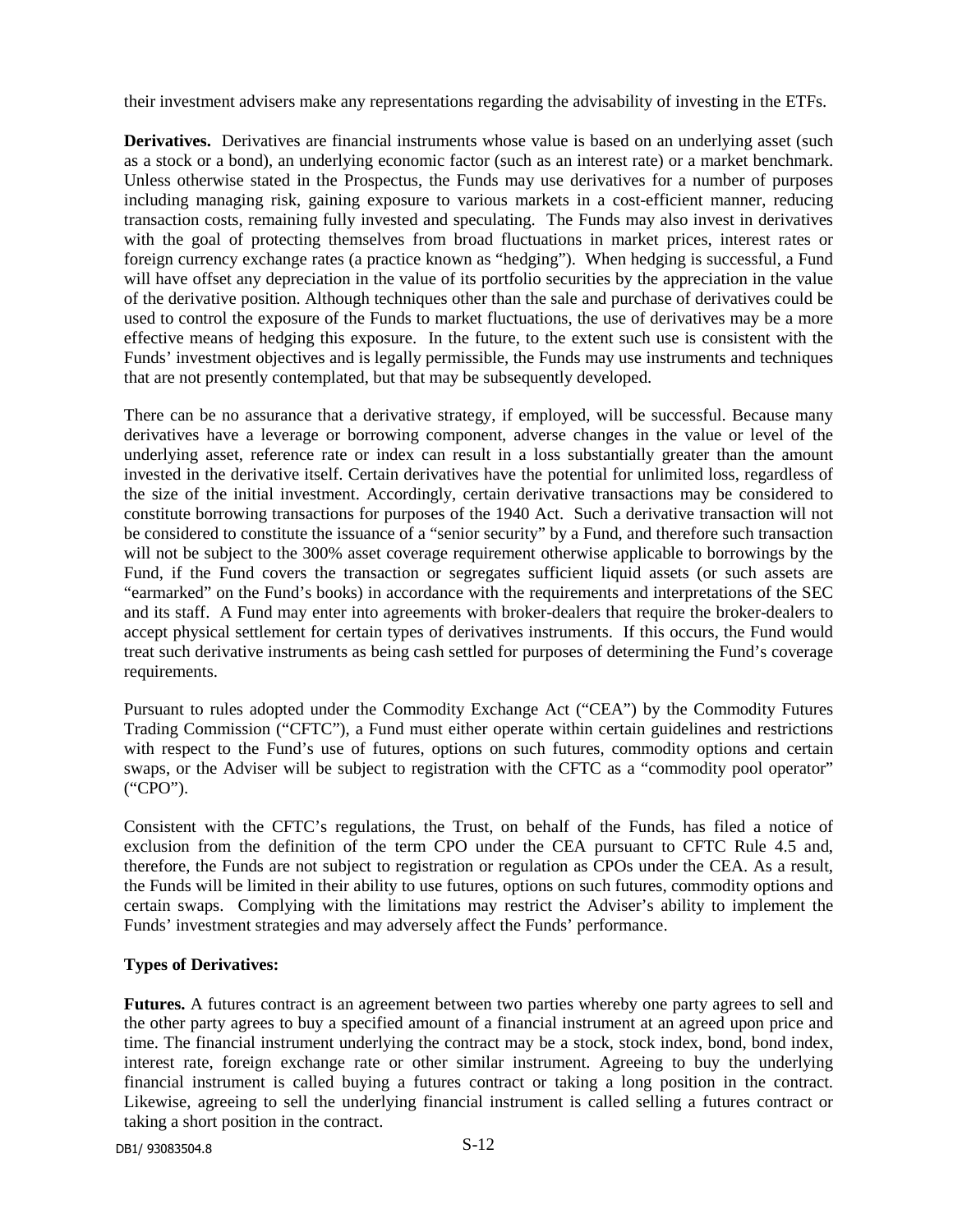Futures contracts are traded in the United States on commodity exchanges or boards of trade (known as "contract markets") approved for such trading and regulated by the CFTC. These contract markets standardize the terms, including the maturity date and underlying financial instrument, of all futures contracts.

Unlike other securities, the parties to a futures contract do not have to pay for or deliver the underlying financial instrument until some future date (the "delivery date"). Contract markets require both the purchaser and seller to deposit "initial margin" with a futures broker, known as a futures commission merchant or custodian bank, when they enter into the contract. Initial margin deposits are typically equal to a percentage of the contract's value. Initial margin is similar to a performance bond or good faith deposit on a contract and is returned to the depositing party upon termination of the futures contract if all contractual obligations have been satisfied. After they open a futures contract, the parties to the transaction must compare the purchase price of the contract to its daily market value. If the value of the futures contract changes in such a way that a party's position declines, that party must make additional "variation margin" payments so that the margin payment is adequate. On the other hand, the value of the contract may change in such a way that there is excess margin on deposit, possibly entitling the party that has a gain to receive all or a portion of this amount. This process is known as "marking to the market." Variation margin does not represent a borrowing or loan by a party but is instead a settlement between the party and the futures broker of the amount one party would owe the other if the futures contract terminated. In computing daily net asset value, each party marks to market its open futures positions.

Although the terms of a futures contract call for the actual delivery of and payment for the underlying security, in many cases the parties may close the contract early by taking an opposite position in an identical contract. If the sale price upon closing out the contract is less than the original purchase price, the party closing out the contract will realize a loss. If the sale price upon closing out the contract is more than the original purchase price, the party closing out the contract will realize a gain. Conversely, if the purchase price upon closing out the contract is more than the original sale price, the party closing out the contract will realize a loss. If the purchase price upon closing out the contract is less than the original sale price, the party closing out the contract will realize a gain.

A Fund may incur commission expenses when it opens or closes a futures position.

**Forward Foreign Currency Exchange Contracts.** A forward foreign currency contract involves an obligation to purchase or sell a specific amount of currency at a future date or date range at a specific price. In the case of a cancelable forward contract, the holder has the unilateral right to cancel the contract at maturity by paying a specified fee. Forward foreign currency exchange contracts differ from foreign currency futures contracts in certain respects. Unlike futures contracts, forward contracts:

- Do not have standard maturity dates or amounts (i.e., the parties to the contract may fix the maturity date and the amount);
- Are typically traded directly between currency traders (usually large commercial banks) and their customers in the inter-bank markets, as opposed to on exchanges regulated by the CFTC (note, however, that under new definitions adopted by the CFTC and SEC, many nondeliverable foreign currency forwards will be considered swaps for certain purposes, including determination of whether such instruments must be traded on exchanges and centrally cleared);
- Do not require an initial margin deposit; and
- May be closed by entering into a closing transaction with the currency trader who is a party to the original forward contract, as opposed to with a commodities exchange.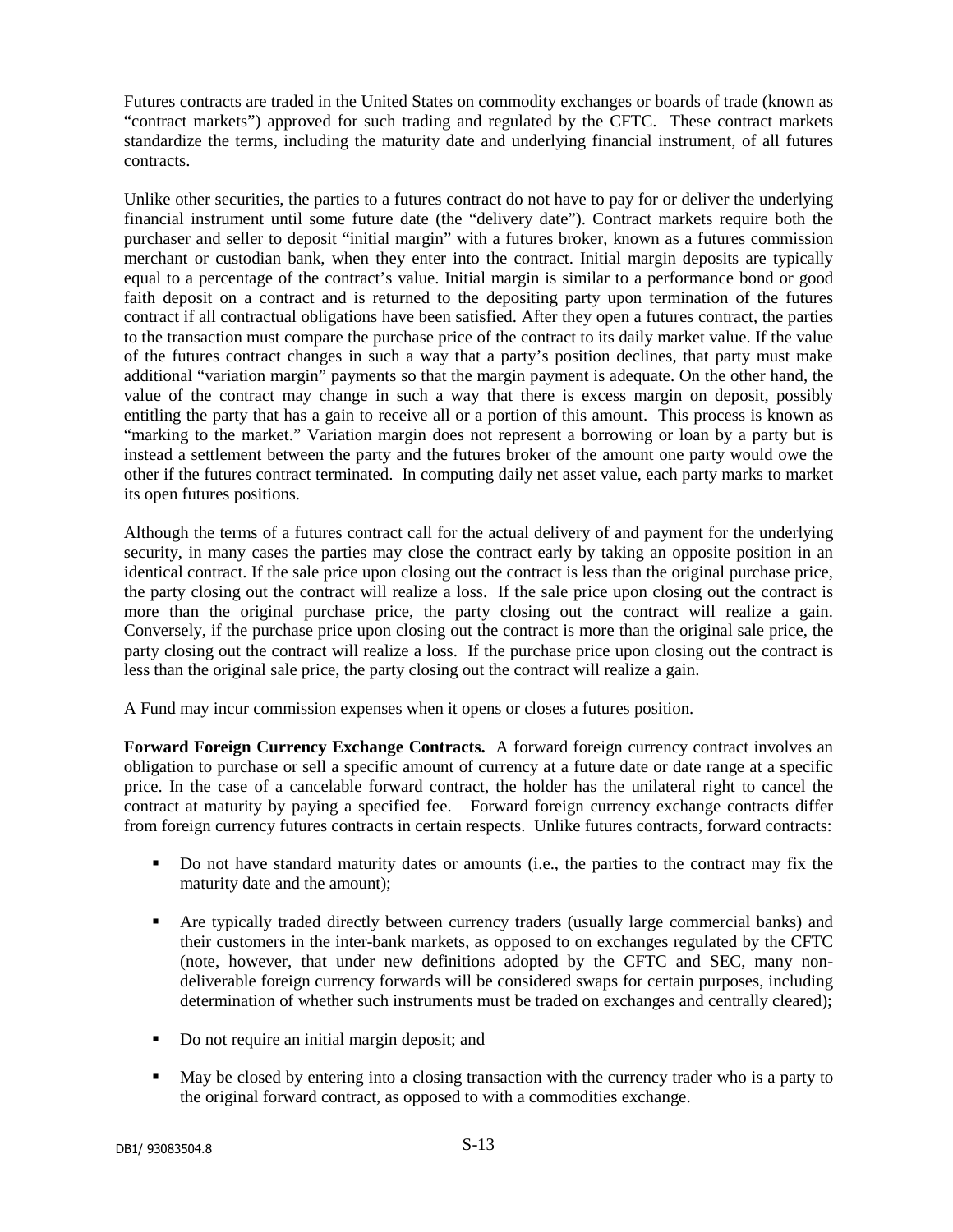### **Foreign Currency Hedging Strategies**

A "settlement hedge" or "transaction hedge" is designed to protect a Fund against an adverse change in foreign currency values between the date a security is purchased or sold and the date on which payment is made or received. Entering into a forward contract for the purchase or sale of the amount of foreign currency involved in an underlying security transaction for a fixed amount of U.S. dollars "locks in" the U.S. dollar price of the security. A Fund may also use forward contracts to purchase or sell a foreign currency when it anticipates purchasing or selling securities denominated in foreign currency, even if it has not yet selected the specific investments.

A Fund may use forward contracts to hedge against a decline in the value of existing investments denominated in foreign currency. Such a hedge, sometimes referred to as a "position hedge," would tend to offset both positive and negative currency fluctuations, but would not offset changes in security values caused by other factors. The Fund could also hedge the position by selling another currency expected to perform similarly to the currency in which the Fund's investment is denominated. This type of hedge, sometimes referred to as a "proxy hedge," could offer advantages in terms of cost, yield, or efficiency, but generally would not hedge currency exposure as effectively as a direct hedge into U.S. dollars. Proxy hedges may result in losses if the currency used to hedge does not perform similarly to the currency in which the hedged securities are denominated.

Transaction and position hedging do not eliminate fluctuations in the underlying prices of the securities that a Fund owns or intends to purchase or sell. They simply establish a rate of exchange that one can achieve at some future point in time. Additionally, these techniques tend to minimize the risk of loss due to a decline in the value of the hedged currency and to limit any potential gain that might result from the increase in value of such currency.

A Fund may enter into forward contracts to shift its investment exposure from one currency into another. Such transactions may call for the delivery of one foreign currency in exchange for another foreign currency, including currencies in which its securities are not then denominated. This may include shifting exposure from U.S. dollars to a foreign currency, or from one foreign currency to another foreign currency. This type of strategy, sometimes known as a "cross-hedge," will tend to reduce or eliminate exposure to the currency that is sold, and increase exposure to the currency that is purchased. Cross-hedges may protect against losses resulting from a decline in the hedged currency but will cause the Fund to assume the risk of fluctuations in the value of the currency it purchases. Crosshedging transactions also involve the risk of imperfect correlation between changes in the values of the currencies involved.

It is difficult to forecast with precision the market value of portfolio securities at the expiration or maturity of a forward or futures contract. Accordingly, a Fund may have to purchase additional foreign currency on the spot (cash) market if the market value of a security it is hedging is less than the amount of foreign currency it is obligated to deliver. Conversely, the Fund may have to sell on the spot market some of the foreign currency it received upon the sale of a security if the market value of such security exceeds the amount of foreign currency it is obligated to deliver.

**Swap Agreements.** A swap agreement is a financial instrument that typically involves the exchange of cash flows between two parties on specified dates (settlement dates), where the cash flows are based on agreed-upon prices, rates, indices, etc. The nominal amount on which the cash flows are calculated is called the notional amount. Swap agreements are individually negotiated and structured to include exposure to a variety of different types of investments or market factors, such as interest rates, foreign currency rates, mortgage securities, corporate borrowing rates, security prices or inflation rates.

Swap agreements may increase or decrease the overall volatility of the investments of a Fund and its share price. The performance of swap agreements may be affected by a change in the specific interest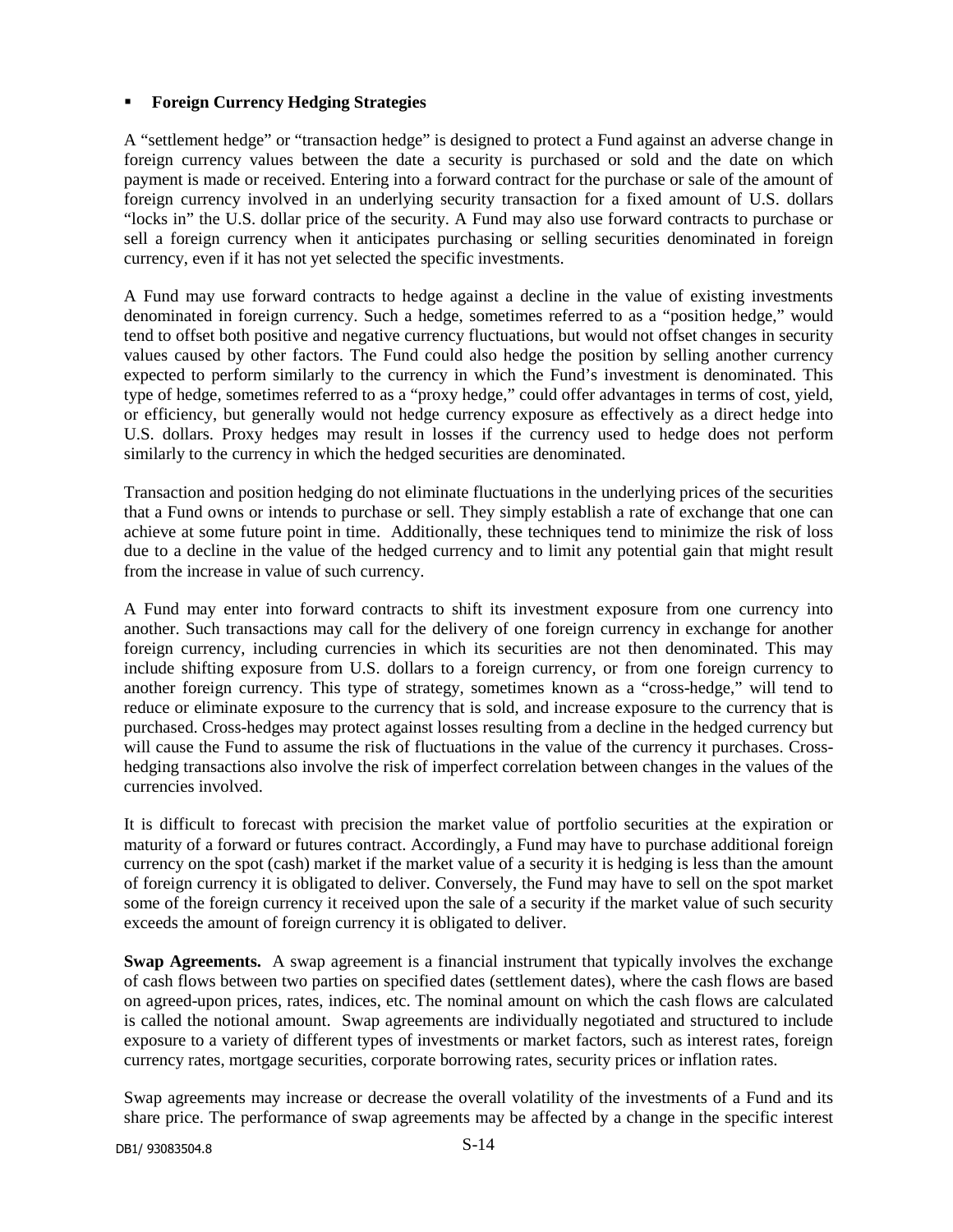rate, currency, or other factors that determine the amounts of payments due to and from the Fund. If a swap agreement calls for payments by the Fund, the Fund must be prepared to make such payments when due. In addition, if the counterparty's creditworthiness declined, the value of a swap agreement would be likely to decline, potentially resulting in losses.

Generally, swap agreements have a fixed maturity date that will be agreed upon by the parties. The agreement can be terminated before the maturity date under certain circumstances, such as default by one of the parties or insolvency, among others, and can be transferred by a party only with the prior written consent of the other party. A Fund may be able to eliminate its exposure under a swap agreement either by assignment or by other disposition, or by entering into an offsetting swap agreement with the same party or a similarly creditworthy party. If the counterparty is unable to meet its obligations under the contract, declares bankruptcy, defaults or becomes insolvent, a Fund may not be able to recover the money it expected to receive under the swap agreement. The Funds will not enter into any swap agreement unless the Adviser believes that the counterparty to the transaction is creditworthy.

A swap agreement can be a form of leverage, which can magnify the Funds' gains or losses. In order to reduce the risk associated with leveraging, the Funds may cover their current obligations under swap agreements according to guidelines established by the SEC. If a Fund enters into a swap agreement on a net basis, it will segregate assets with a daily value at least equal to the excess, if any, of the Fund's accrued obligations under the swap agreement over the accrued amount the Fund is entitled to receive under the agreement. If a Fund enters into a swap agreement on other than a net basis, it will segregate assets with a value equal to the full amount of the Fund's accrued obligations under the swap agreement.

### **Equity Swaps**

In a typical equity swap, one party agrees to pay another party the return on a stock, stock index or basket of stocks in return for a specified interest rate. By entering into an equity index swap, for example, the index receiver can gain exposure to stocks making up the index of securities without actually purchasing those stocks. Equity index swaps involve not only the risk associated with investment in the securities represented in the index, but also the risk that the performance of such securities, including dividends, will not exceed the return on the interest rate that a Fund will be committed to pay.

### **Total Return Swaps**

Total return swaps are contracts in which one party agrees to make payments of the total return from a reference instrument—which may be a single asset, a pool of assets or an index of assets—during a specified period, in return for payments equal to a fixed or floating rate of interest or the total return from another underlying reference instrument. The total return includes appreciation or depreciation on the underlying asset, plus any interest or dividend payments. Payments under the swap are based upon an agreed upon principal amount but, since the principal amount is not exchanged, it represents neither an asset nor a liability to either counterparty, and is referred to as notional. Total return swaps are marked to market daily using different sources, including quotations from counterparties, pricing services, brokers or market makers. The unrealized appreciation or depreciation related to the change in the valuation of the notional amount of the swap is combined with the amount due to a Fund at termination or settlement. The primary risks associated with total return swaps are credit risks (if the counterparty fails to meet its obligations) and market risk (if there is no liquid market for the swap or unfavorable changes occur to the underlying reference instrument).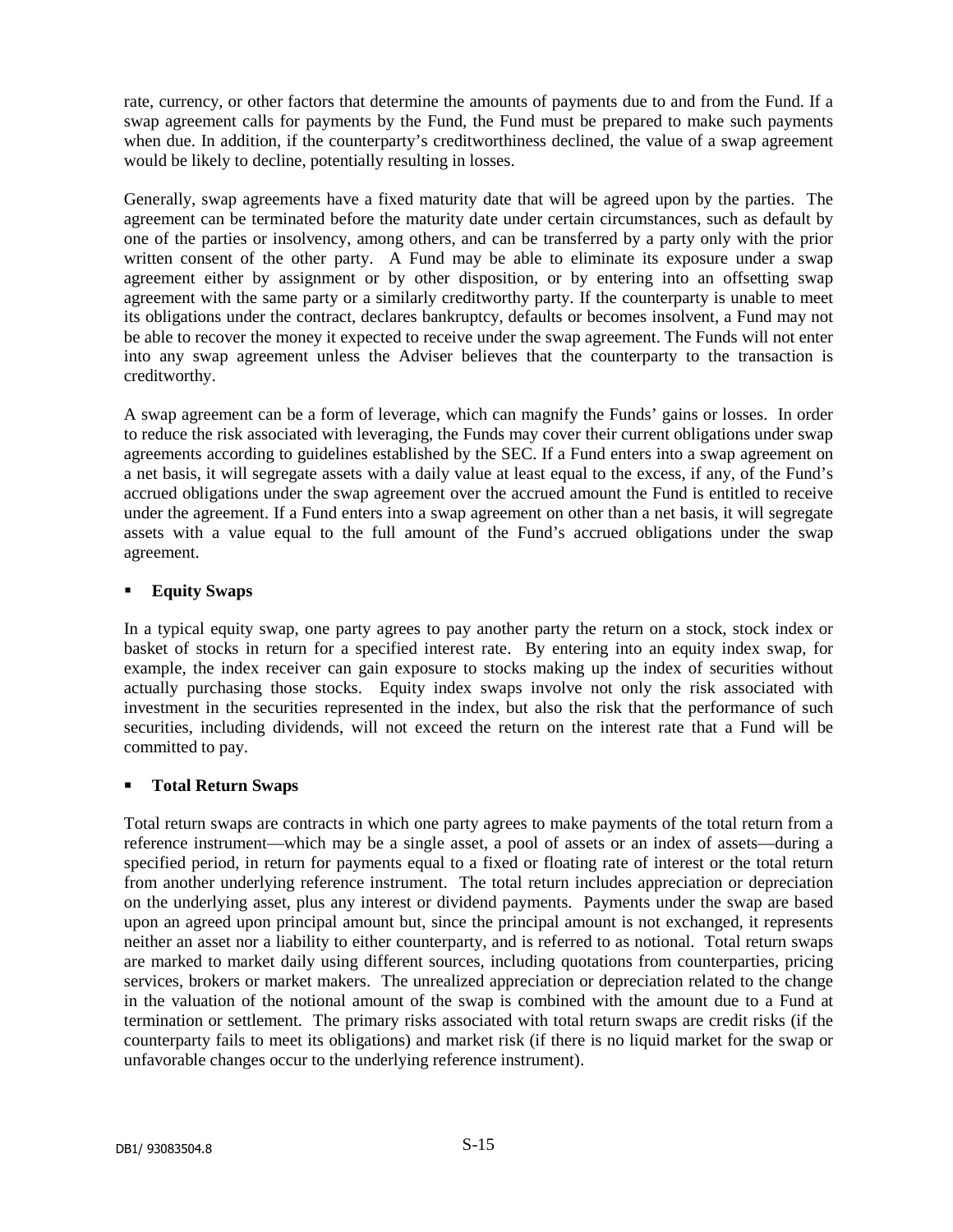### **Risks of Derivatives:**

While transactions in derivatives may reduce certain risks, these transactions themselves entail certain other risks. For example, unanticipated changes in interest rates, securities prices or currency exchange rates may result in a poorer overall performance of the Funds than if they had not entered into any derivatives transactions. Derivatives may magnify the Funds' gains or losses, causing them to make or lose substantially more than they invested.

When used for hedging purposes, increases in the value of the securities a Fund holds or intends to acquire should offset any losses incurred with a derivative. Purchasing derivatives for purposes other than hedging could expose the Fund to greater risks.

Use of derivatives involves transaction costs, which may be significant, and may also increase the amount of taxable income to shareholders.

**Correlation of Prices.** The Funds' ability to hedge their securities through derivatives depends on the degree to which price movements in the underlying index or instrument correlate with price movements in the relevant securities. In the case of poor correlation, the price of the securities a Fund is hedging may not move in the same amount, or even in the same direction as the hedging instrument. The Adviser will try to minimize this risk by investing in only those contracts whose behavior it expects to correlate with the behavior of the portfolio securities it is trying to hedge. However, if the Adviser's prediction of interest and currency rates, market value, volatility or other economic factors is incorrect, a Fund may lose money, or may not make as much money as it expected.

Derivative prices can diverge from the prices of their underlying instruments, even if the characteristics of the underlying instruments are very similar to the derivative. Listed below are some of the factors that may cause such a divergence:

- Current and anticipated short-term interest rates, changes in volatility of the underlying instrument, and the time remaining until expiration of the contract;
- A difference between the derivatives and securities markets, including different levels of demand, how the instruments are traded, the imposition of daily price fluctuation limits or discontinued trading of an instrument; and
- Differences between the derivatives, such as different margin requirements, different liquidity of such markets and the participation of speculators in such markets.

Derivatives based upon a narrower index of securities, such as those of a particular industry group, may present greater risk than derivatives based on a broad market index. Since narrower indices are made up of a smaller number of securities, they are more susceptible to rapid and extreme price fluctuations because of changes in the value of those securities.

While currency futures values are expected to correlate with exchange rates, they may not reflect other factors that affect the value of the investments of the Funds. A currency hedge, for example, should protect a yen-denominated security from a decline in the yen, but will not protect the Funds against a price decline resulting from deterioration in the issuer's creditworthiness. Because the value of the Funds' foreign-denominated investments changes in response to many factors other than exchange rates, it may not be possible to match the amount of currency options and futures to the value of the Funds' investments precisely over time.

**Lack of Liquidity.** Before a futures contract is exercised or expires, a Fund can terminate it only by entering into a closing purchase or sale transaction. Moreover, a Fund may close out a futures contract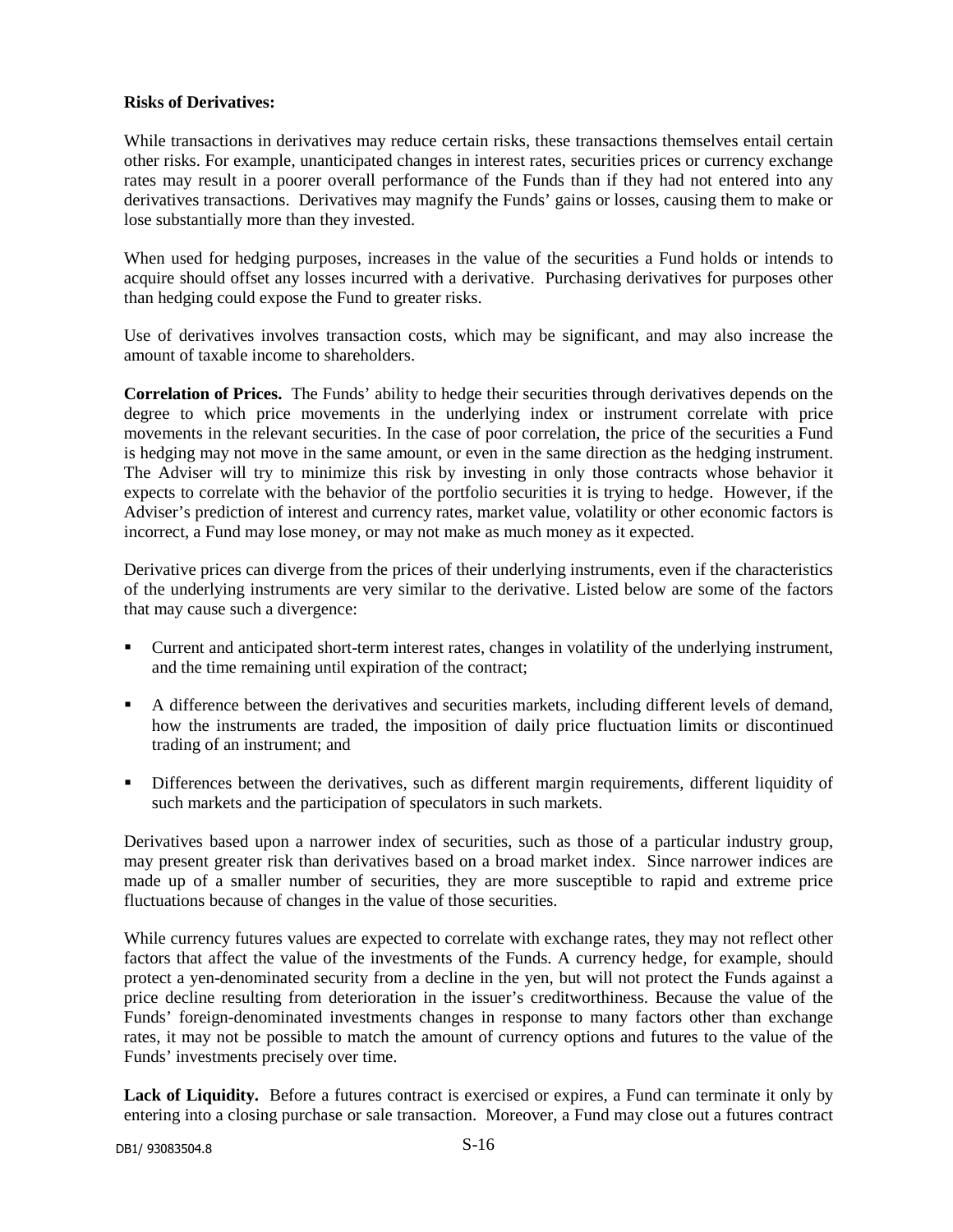only on the exchange the contract was initially traded. Although the Funds intend to purchase futures only where there appears to be an active market, there is no guarantee that such a liquid market will exist. If there is no secondary market for the contract, or the market is illiquid, a Fund may not be able to close out its position. In an illiquid market, a Fund may:

- Have to sell securities to meet its daily margin requirements at a time when it is disadvantageous to do so;
- Have to purchase or sell the instrument underlying the contract;
- Not be able to hedge its investments; and/or
- Not be able to realize profits or limit its losses.

Derivatives may become illiquid (i.e., difficult to sell at a desired time and price) under a variety of market conditions. For example:

- An exchange may suspend or limit trading in a particular derivative instrument, an entire category of derivatives or all derivatives, which sometimes occurs because of increased market volatility;
- Unusual or unforeseen circumstances may interrupt normal operations of an exchange;
- The facilities of the exchange may not be adequate to handle current trading volume;
- Equipment failures, government intervention, insolvency of a brokerage firm or clearing house or other occurrences may disrupt normal trading activity; or
- Investors may lose interest in a particular derivative or category of derivatives.

**Management Risk.** Successful use of derivatives by the Funds is subject to the ability of the Adviser to forecast stock market and interest rate trends. If the Adviser incorrectly predicts stock market and interest rate trends, the Funds may lose money by investing in derivatives.

**Pricing Risk.** At times, market conditions might make it hard to value some investments. For example, if a Fund has valued its securities too high, shareholders may end up paying too much for Fund shares when they buy into the Fund. If the Fund underestimates its price, shareholders may not receive the full market value for their Fund shares when they sell.

**Margin.** Because of the low margin deposits required upon the opening of a derivative position, such transactions involve an extremely high degree of leverage. Consequently, a relatively small price movement in a derivative may result in an immediate and substantial loss (as well as gain) to a Fund and it may lose more than it originally invested in the derivative.

If the price of a futures contract changes adversely, a Fund may have to sell securities at a time when it is disadvantageous to do so to meet its minimum daily margin requirement. A Fund may lose its margin deposits if a broker-dealer with whom it has an open futures contract becomes insolvent or declares bankruptcy.

**Volatility and Leverage.** The Funds' use of derivatives may have a leveraging effect. Leverage generally magnifies the effect of any increase or decrease in value of an underlying asset and results in increased volatility, which means the Funds will have the potential for greater gains, as well as the potential for greater losses, than if the Funds do not use derivative instruments that have a leveraging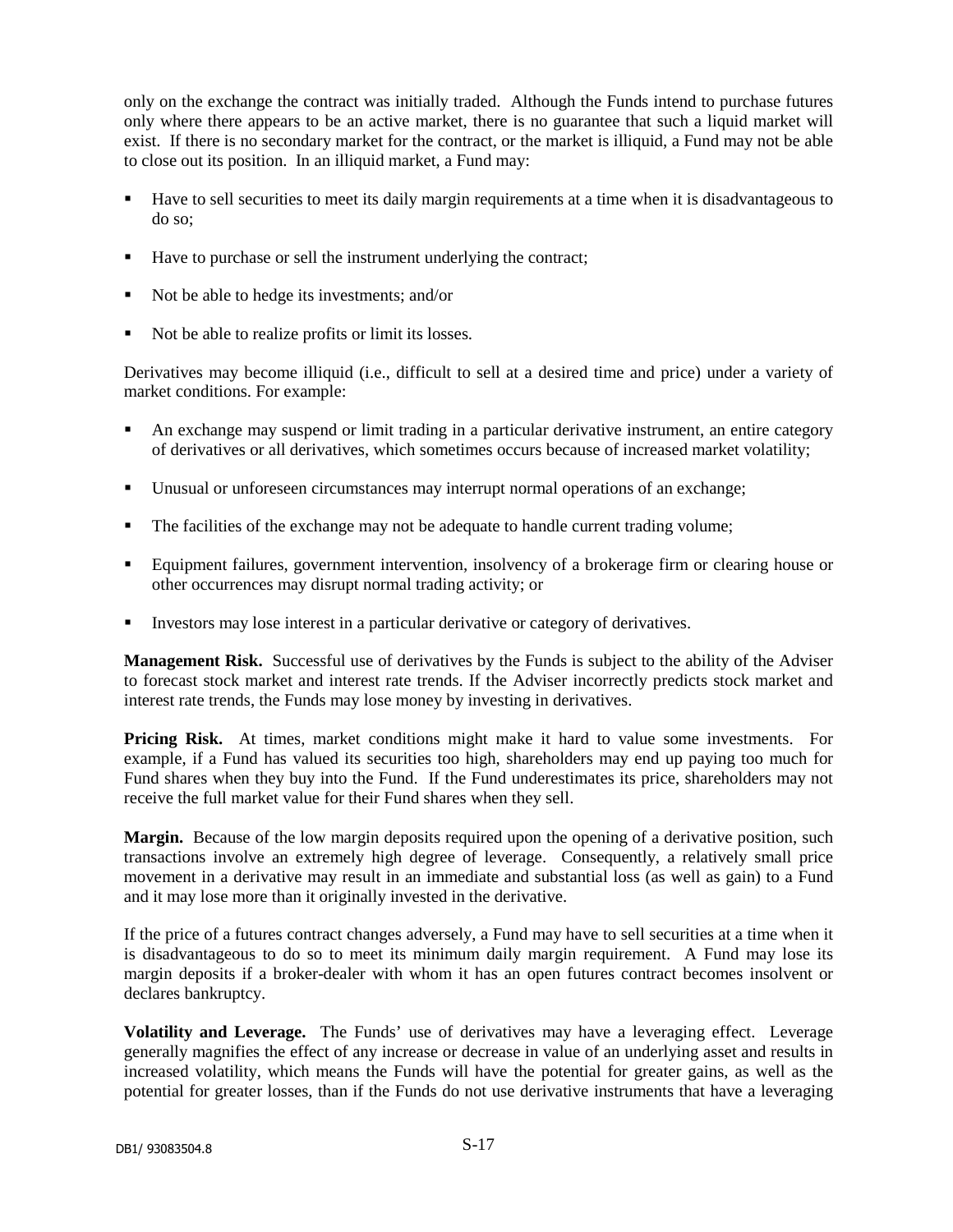effect. The prices of derivatives are volatile (i.e., they may change rapidly, substantially and unpredictably) and are influenced by a variety of factors, including:

- Actual and anticipated changes in interest rates;
- Fiscal and monetary policies; and
- National and international political events.

Most exchanges limit the amount by which the price of a derivative can change during a single trading day. Daily trading limits establish the maximum amount that the price of a derivative may vary from the settlement price of that derivative at the end of trading on the previous day. Once the price of a derivative reaches that value, the Funds may not trade that derivative at a price beyond that limit. The daily limit governs only price movements during a given day and does not limit potential gains or losses. Derivative prices have occasionally moved to the daily limit for several consecutive trading days, preventing prompt liquidation of the derivative.

**Government Regulation.** The regulation of derivatives markets in the U.S. is a rapidly changing area of law and is subject to modification by government and judicial action. In particular, the Dodd-Frank Wall Street Reform and Consumer Protection Act, signed into law in 2010, grants significant new authority to the SEC and the CFTC to impose comprehensive regulations on the over-the-counter and cleared derivatives markets. These regulations include, but are not limited to, mandatory clearing of certain derivatives and requirements relating to disclosure, margin and trade reporting. The new law and regulations may negatively impact the Funds by increasing transaction and/or regulatory compliance costs, limiting the availability of certain derivatives or otherwise adversely affecting the value or performance of the derivatives the Funds trade. In addition, the SEC proposed new derivatives rules in December 2015 that could limit the Funds' use of derivatives, and adversely impact the Funds' ability to achieve their investment objectives. Other potentially adverse regulatory obligations can develop suddenly and without notice.

**Illiquid Securities.** Illiquid securities are securities that cannot be sold or disposed of in the ordinary course of business (i.e., within seven days) at approximately the prices at which they are valued. Because of their illiquid nature, illiquid securities must be priced at fair value as determined in good faith pursuant to procedures approved by the Board. Despite such good faith efforts to determine fair value prices, a Fund's illiquid securities are subject to the risk that the security's fair value price may differ from the actual price which the Fund may ultimately realize upon its sale or disposition. Difficulty in selling illiquid securities may result in a loss or may be costly to a Fund. Under the supervision of the Board, the Adviser determines the liquidity of a Fund's investments. In determining the liquidity of a Fund's investments, the Adviser may consider various factors, including (1) the frequency and volume of trades and quotations, (2) the number of dealers and prospective purchasers in the marketplace, (3) dealer undertakings to make a market, and (4) the nature of the security and the market in which it trades (including any demand, put or tender features, the mechanics and other requirements for transfer, any letters of credit or other credit enhancement features, any ratings, the number of holders, the method of soliciting offers, the time required to dispose of the security, and the ability to assign or offset the rights and obligations of the security). A Fund will not hold more than 15% of its net assets in illiquid securities.

**Securities Lending.** A Fund may lend portfolio securities to brokers, dealers and other financial organizations that meet capital and other credit requirements or other criteria established by the Board. These loans, if and when made, may not exceed 33 1/3% of the total asset value of the Fund (including the loan collateral). A Fund will not lend portfolio securities to the Adviser or its affiliates unless permissible under the 1940 Act and the rules and promulgations thereunder. Loans of portfolio securities will be fully collateralized by cash, letters of credit or U.S. government securities, and the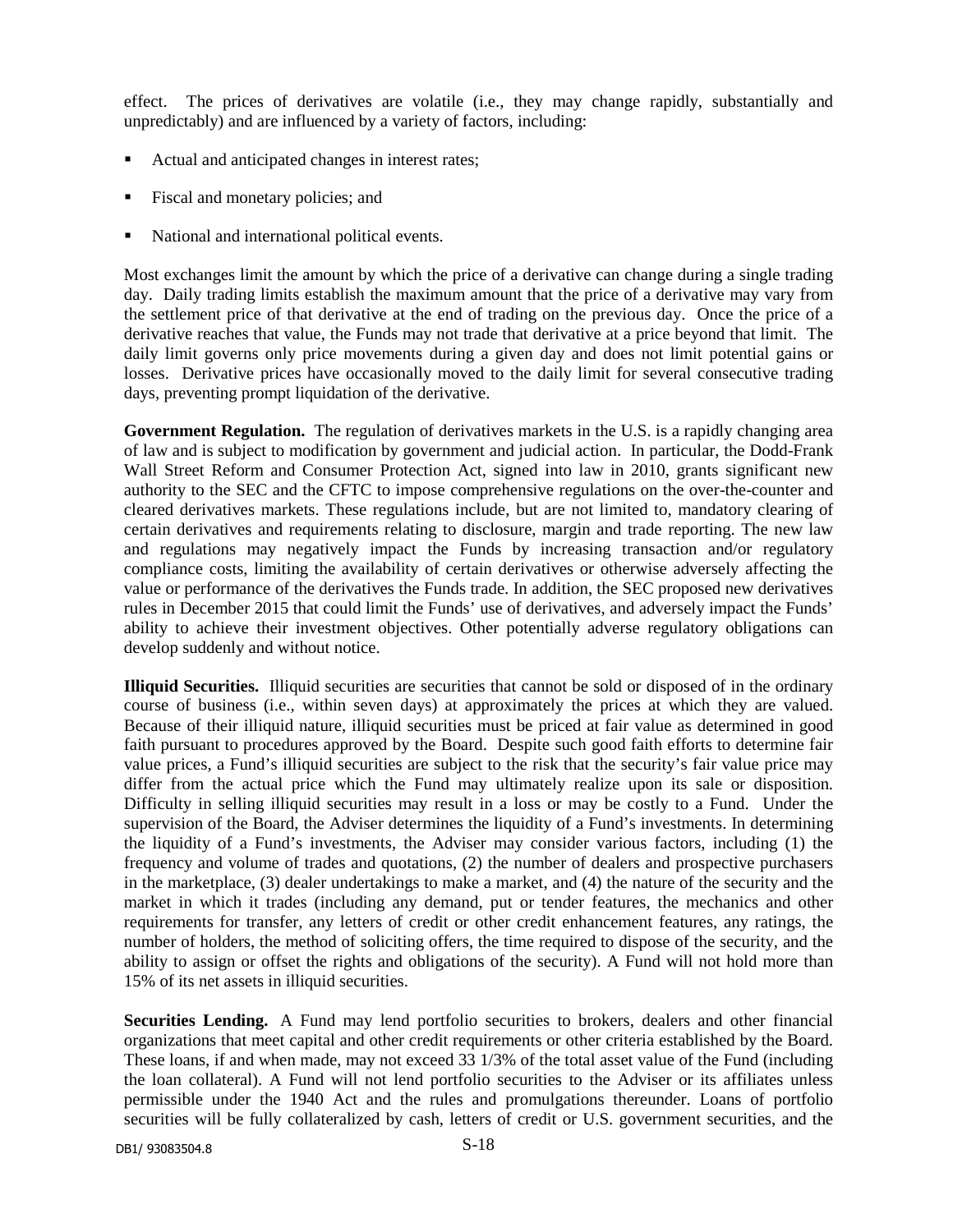collateral will be maintained in an amount equal to at least 100% of the current market value of the loaned securities by marking to market daily. Any gain or loss in the market price of the securities loaned that might occur during the term of the loan would be for the account of a Fund.

A Fund may pay a part of the interest earned from the investment of collateral, or other fee, to an unaffiliated third party for acting as the Fund's securities lending agent, but will bear all of any losses from the investment of collateral.

By lending its securities, a Fund may increase its income by receiving payments from the borrower that reflect the amount of any interest or any dividends payable on the loaned securities as well as by either investing cash collateral received from the borrower in short-term instruments or obtaining a fee from the borrower when U.S. government securities or letters of credit are used as collateral. Investing cash collateral subjects a Fund to market risk. A Fund remains obligated to return all collateral to the borrower under the terms of its securities lending arrangements, even if the value of investments made with the collateral decline. Accordingly, if the value of a security in which the cash collateral has been invested declines, the loss would be borne by a Fund, and the Fund may be required to liquidate other investments in order to return collateral to the borrower at the end of the loan. A Fund will adhere to the following conditions whenever its portfolio securities are loaned: (i) the Fund must receive at least 100% cash collateral or equivalent securities of the type discussed above from the borrower; (ii) the borrower must increase such collateral whenever the market value of the securities rises above the level of such collateral; (iii) the Fund must be able to terminate the loan on demand; (iv) the Fund must receive reasonable interest on the loan, as well as any dividends, interest or other distributions on the loaned securities and any increase in market value; (v) the Fund may pay only reasonable fees in connection with the loan (which fees may include fees payable to the lending agent, the borrower, the Fund's administrator and the custodian); and (vi) voting rights on the loaned securities may pass to the borrower, provided, however, that if a material event adversely affecting the investment occurs, the Fund must terminate the loan and regain the right to vote the securities. In such instances, the Adviser will vote the securities in accordance with its proxy voting policies and procedures. The Board has adopted procedures reasonably designed to ensure that the foregoing criteria will be met. Loan agreements involve certain risks in the event of default or insolvency of the borrower, including possible delays or restrictions upon a Fund's ability to recover the loaned securities or dispose of the collateral for the loan, which could give rise to loss because of adverse market action, expenses and/or delays in connection with the disposition of the underlying securities.

**Restricted Securities.** The Funds may purchase restricted securities. Restricted securities are securities that may not be sold freely to the public absent registration under the Securities Act of 1933, as amended (the "1933 Act") or an exemption from registration. This generally includes securities that are unregistered that can be sold to qualified institutional buyers in accordance with Rule 144A under the 1933 Act or securities that are exempt from registration under the 1933 Act, such as commercial paper. Institutional markets for restricted securities have developed as a result of the promulgation of Rule 144A under the 1933 Act, which provides a "safe harbor" from 1933 Act registration requirements for qualifying sales to institutional investors. When Rule 144A restricted securities present an attractive investment opportunity and meet other selection criteria, a Fund may make such investments whether or not such securities are "illiquid" depending on the market that exists for the particular security. The Board has delegated the responsibility for determining the liquidity of Rule 144A restricted securities that a Fund may invest in to the Adviser.

**Short Sales.** The Funds may engage in short sales that are either "uncovered" or "against the box." A short sale is "against the box" if at all times during which the short position is open, a Fund owns at least an equal amount of the securities or securities convertible into, or exchangeable without further consideration for, securities of the same issue as the securities that are sold short. A short sale against the box is a taxable transaction to a Fund with respect to the securities that are sold short.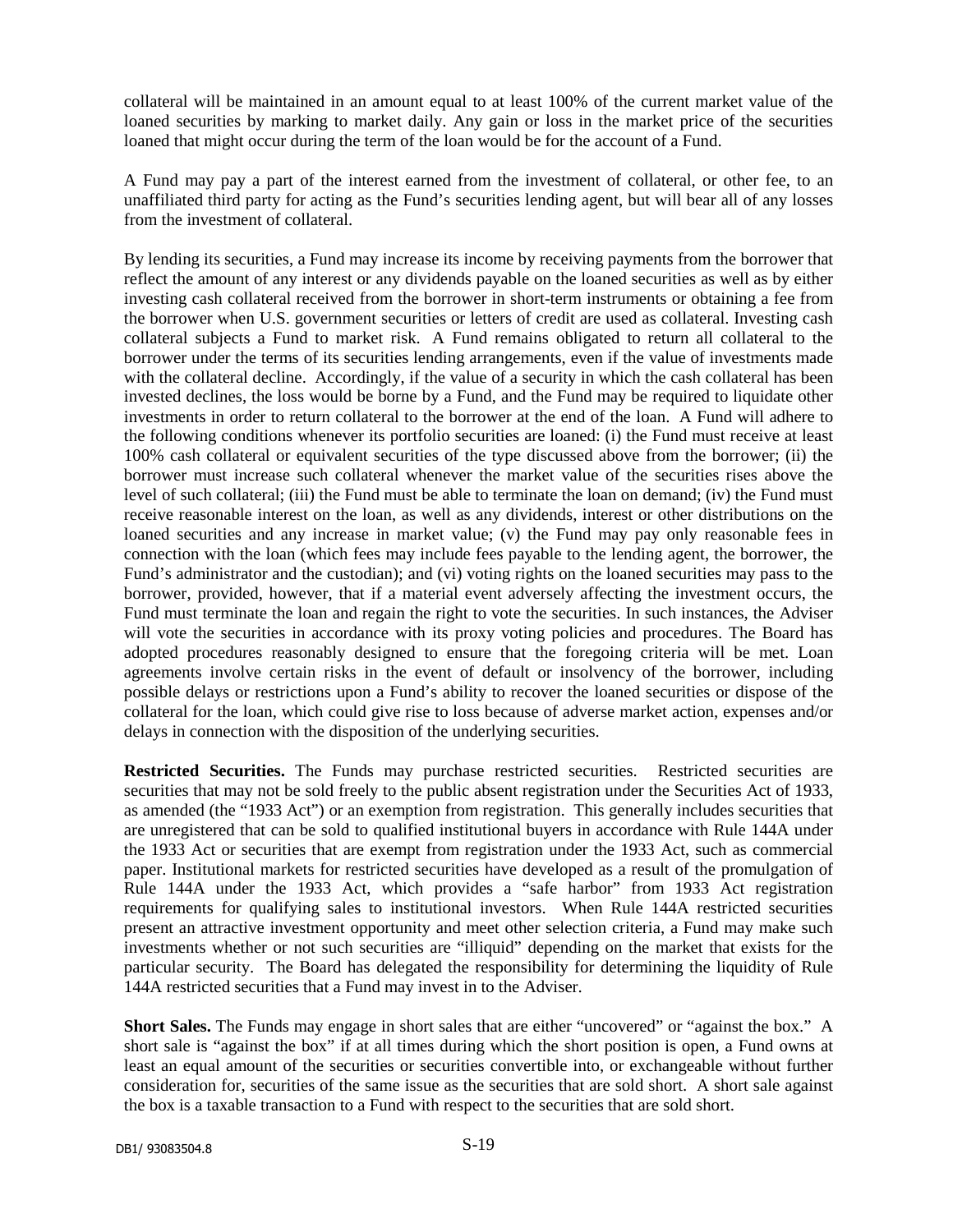Uncovered short sales are transactions under which the Funds sell a security they do not own. To complete such a transaction, a Fund must borrow the security to make delivery to the buyer. A Fund then is obligated to replace the security borrowed by purchasing the security at the market price at the time of the replacement. The price at such time may be more or less than the price at which the security was sold by the Fund. Until the security is replaced, the Fund is required to pay the lender amounts equal to any dividends or interest that accrue during the period of the loan. To borrow the security, the Fund also may be required to pay a premium, which would increase the cost of the security sold. The proceeds of the short sale will be retained by the broker, to the extent necessary to meet margin requirements, until the short position is closed out.

Until a Fund closes its short position or replaces the borrowed security, the Fund may: (a) segregate cash or liquid securities at such a level that the amount segregated plus the amount deposited with the broker as collateral will equal the current value of the security sold short; or (b) otherwise cover the Fund's short position.

**When-Issued, Delayed-Delivery and Forward-Delivery Transactions.** A when-issued security is one whose terms are available and for which a market exists, but which has not been issued. In a forward-delivery transaction, a Fund contracts to purchase securities for a fixed price at a future date beyond customary settlement time. "Delayed-delivery" refers to securities transactions on the secondary market where settlement occurs in the future. In each of these transactions, the parties fix the payment obligation and the interest rate that they will receive on the securities at the time the parties enter the commitment; however, they do not pay money or deliver securities until a later date. Typically, no income accrues on securities a Fund has committed to purchase before the securities are delivered, although the Fund may earn income on securities it has in a segregated account to cover its position. A Fund will only enter into these types of transactions with the intention of actually acquiring the securities, but may sell them before the settlement date.

A Fund may use when-issued, delayed-delivery and forward-delivery transactions to secure what it considers an advantageous price and yield at the time of purchase. When a Fund engages in whenissued, delayed-delivery or forward-delivery transactions, it relies on the other party to consummate the sale. If the other party fails to complete the sale, the Fund may miss the opportunity to obtain the security at a favorable price or yield.

When purchasing a security on a when-issued, delayed-delivery, or forward-delivery basis, a Fund assumes the rights and risks of ownership of the security, including the risk of price and yield changes. At the time of settlement, the market value of the security may be more or less than the purchase price. The yield available in the market when the delivery takes place also may be higher than those obtained in the transaction itself. Because the Fund does not pay for the security until the delivery date, these risks are in addition to the risks associated with its other investments.

The Funds will segregate cash or liquid securities equal in value to commitments for the when-issued, delayed-delivery or forward-delivery transactions. The Funds will segregate additional liquid assets daily so that the value of such assets is equal to the amount of the commitments.

**Special Risks of Cyber Attacks.** As with any entity that conducts business through electronic means in the modern marketplace, the Funds, and their service providers, may be susceptible to operational and information security risks resulting from cyber attacks. Cyber attacks include, among other behaviors, stealing or corrupting data maintained online or digitally, denial of service attacks on websites, the unauthorized monitoring, release, misuse, loss, destruction or corruption of confidential information, unauthorized access to relevant systems, compromises to networks or devices that the Funds and their service providers use to service the Funds' operations, ransomware, operational disruption or failures in the physical infrastructure or operating systems that support the Funds and their service providers, or various other forms of cyber security breaches. Cyber attacks affecting the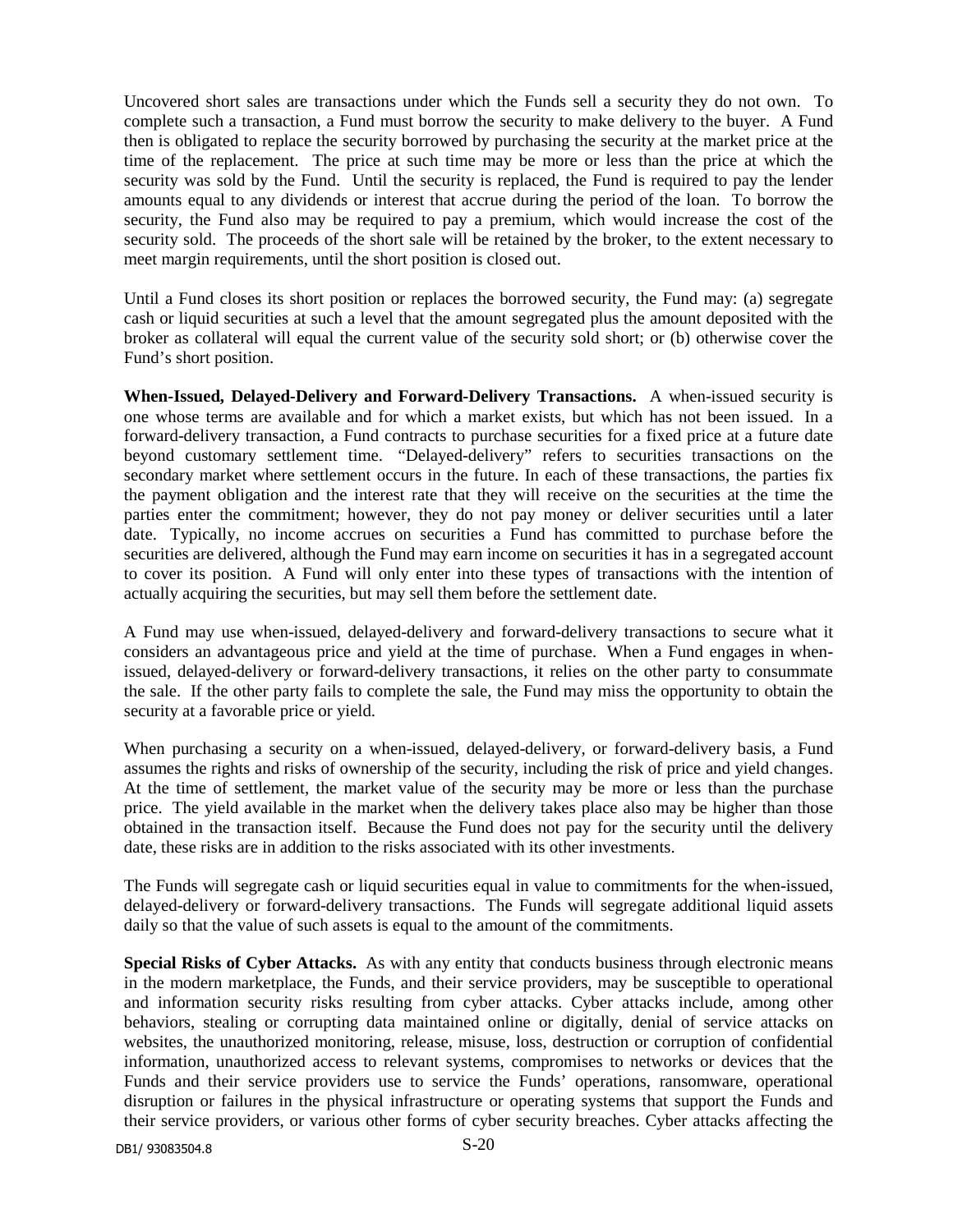Funds or the Adviser, the Funds' distributor, custodian, or any other of the Funds' intermediaries or service providers may adversely impact the Funds and their shareholders, potentially resulting in, among other things, financial losses or the inability of Fund shareholders to transact business. For instance, cyber attacks may interfere with the processing of shareholder transactions, impact a Fund's ability to calculate its net asset value, cause the release of private shareholder information or confidential business information, impede trading, subject the Funds to regulatory fines or financial losses and/or cause reputational damage. The Funds may also incur additional costs for cyber security risk management purposes designed to mitigate or prevent the risk of cyber attacks. Such costs may be ongoing because threats of cyber attacks are constantly evolving as cyber attackers become more sophisticated and their techniques become more complex. Similar types of cyber security risks are also present for issuers of securities in which the Funds may invest, which could result in material adverse consequences for such issuers and may cause the Funds' investments in such companies to lose value. There can be no assurance that the Funds, the Funds' service providers, or the issuers of the securities in which the Funds invest will not suffer losses relating to cyber attacks or other information security breaches in the future.

### **INVESTMENT LIMITATIONS**

#### **Fundamental Policies**

The following investment limitations of each Fund are fundamental, which means that they cannot be changed without approval by the vote of a majority of the outstanding shares of a Fund. The phrase "majority of the outstanding shares" means the vote of (i) 67% or more of a Fund's shares present at a meeting, if more than 50% of the outstanding shares of the Fund are present or represented by proxy, or (ii) more than 50% of a Fund's outstanding shares, whichever is less.

- 1. Each Fund may not concentrate investments in a particular industry or group of industries, as concentration is defined under the 1940 Act, the rules and regulations thereunder or any exemption therefrom, as such statute, rules or regulations may be amended or interpreted from time to time; provided, however, that the MFG Infrastructure Fund will concentrate its investments in securities of companies in the infrastructure industry.
- 2. Each Fund may borrow money or issue senior securities (as defined under the 1940 Act), except as prohibited under the 1940 Act, the rules and regulations thereunder or any exemption therefrom, as such statute, rules or regulations may be amended or interpreted from time to time.
- 3. Each Fund may make loans, except as prohibited under the 1940 Act, the rules and regulations thereunder or any exemption therefrom, as such statute, rules or regulations may be amended or interpreted from time to time.
- 4. Each Fund may purchase or sell commodities or real estate, except as prohibited under the 1940 Act, the rules and regulations thereunder or any exemption therefrom, as such statute, rules or regulations may be amended or interpreted from time to time.
- 5. Each Fund may underwrite securities issued by other persons, except as prohibited under the 1940 Act, the rules and regulations thereunder or any exemption therefrom, as such statute, rules or regulations may be amended or interpreted from time to time.

#### **Non-Fundamental Policies**

In addition to each Fund's investment objective, the following investment limitations of each Fund are non-fundamental and may be changed by the Board without shareholder approval.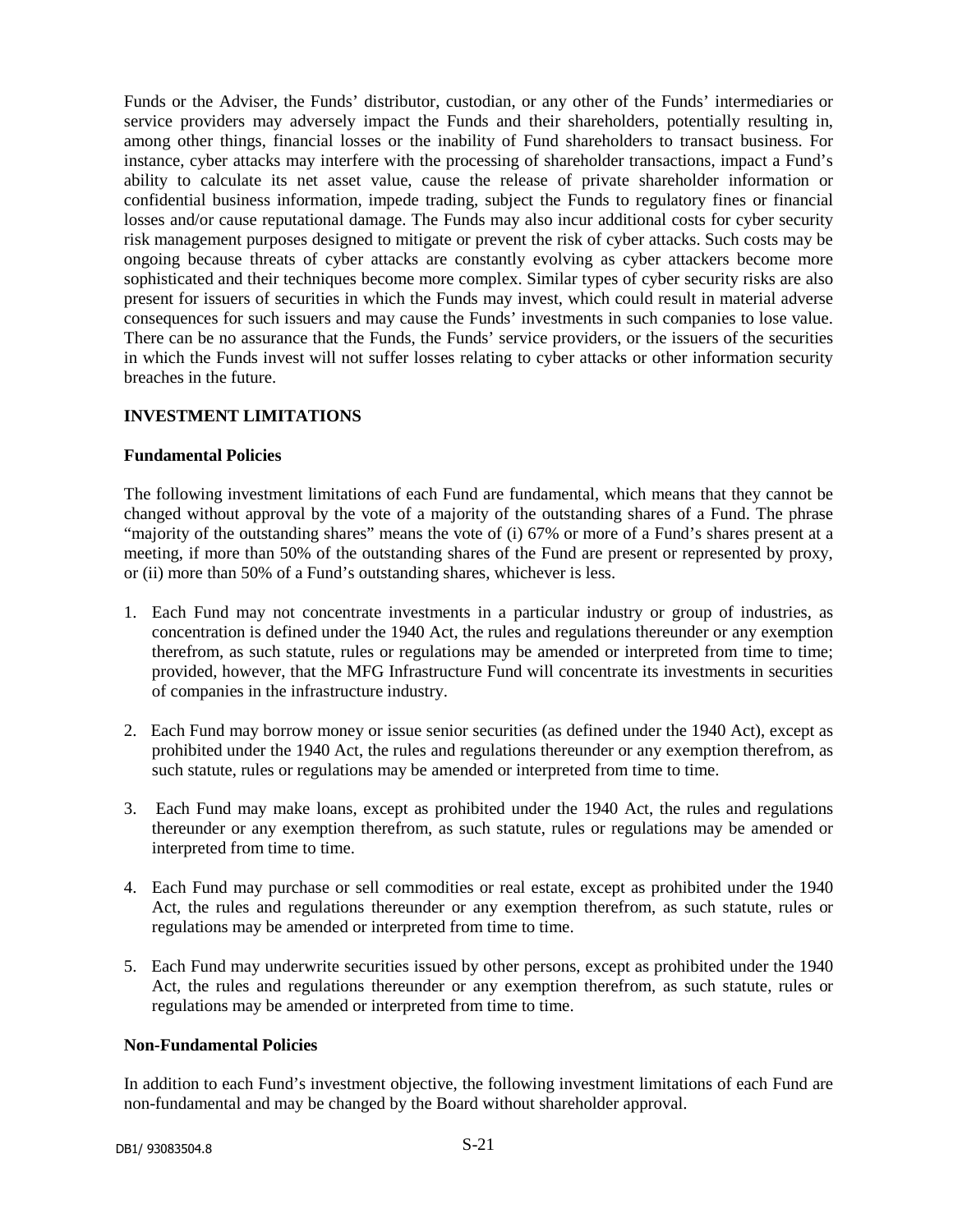- 1. Each Fund may not borrow money in an amount exceeding 33 1/3% of the value of its total assets (including the amount borrowed, but excluding temporary borrowings not in excess of 5% of its total assets), provided that investment strategies that either obligate the Fund to purchase securities or require the Fund to cover a position by segregating assets or entering into an offsetting position shall not be subject to this limitation.
- 2. Each Fund may not lend any security or make any other loan if, as a result, more than 33 1/3% of its total assets (including the loan collateral) would be lent to other parties (this restriction does not apply to purchases of debt securities or repurchase agreements).
- 3. Each Fund may not invest in unmarketable interests in real estate limited partnerships or invest directly in real estate. For the avoidance of doubt, the foregoing policy does not prevent a Fund from, among other things, purchasing marketable securities of companies that deal in real estate or interests therein (including REITs).
- 4. Each Fund may purchase or sell financial and physical commodities, commodity contracts based on (or relating to) physical commodities or financial commodities and securities and derivative instruments whose values are derived from (in whole or in part) physical commodities or financial commodities.
- 5. Each Fund may not purchase an investment if, as a result, more than 15% of the value of the Fund's net assets would be invested in illiquid securities.

The following descriptions of certain provisions of the 1940 Act may assist investors in understanding the above policies and restrictions.

Concentration. The 1940 Act requires that every investment company have a fundamental investment policy regarding concentration. The SEC has defined concentration as investing 25% or more of an investment company's total assets in any particular industry or group of industries, with certain exceptions. For purposes of a Fund's concentration policy, the Fund may classify and re-classify companies in a particular industry and define and re-define industries in any reasonable manner, consistent with SEC guidance.

Borrowing. The 1940 Act presently allows an investment company to borrow from any bank in an amount up to 33 1/3% of its total assets (including the amount borrowed) and to borrow for temporary purposes in an amount not exceeding 5% of the value of its total assets.

Lending. Under the 1940 Act, an investment company may only make loans if expressly permitted by its investment policies.

Senior Securities. Senior securities may include any obligation or instrument issued by a fund evidencing indebtedness. The 1940 Act generally prohibits funds from issuing senior securities, although it does not treat certain transactions as senior securities, such as certain borrowings, short sales, reverse repurchase agreements, firm commitment agreements and standby commitments, with appropriate earmarking or segregation of assets to cover such obligation.

Real Estate and Commodities. The 1940 Act does not directly restrict an investment company's ability to invest in real estate or commodities, but does require that every investment company have a fundamental investment policy governing such investments.

Underwriting. Under the 1940 Act, underwriting securities involves an investment company purchasing securities directly from an issuer for the purpose of selling (distributing) them or participating in any such activity either directly or indirectly. Under the 1940 Act, a diversified fund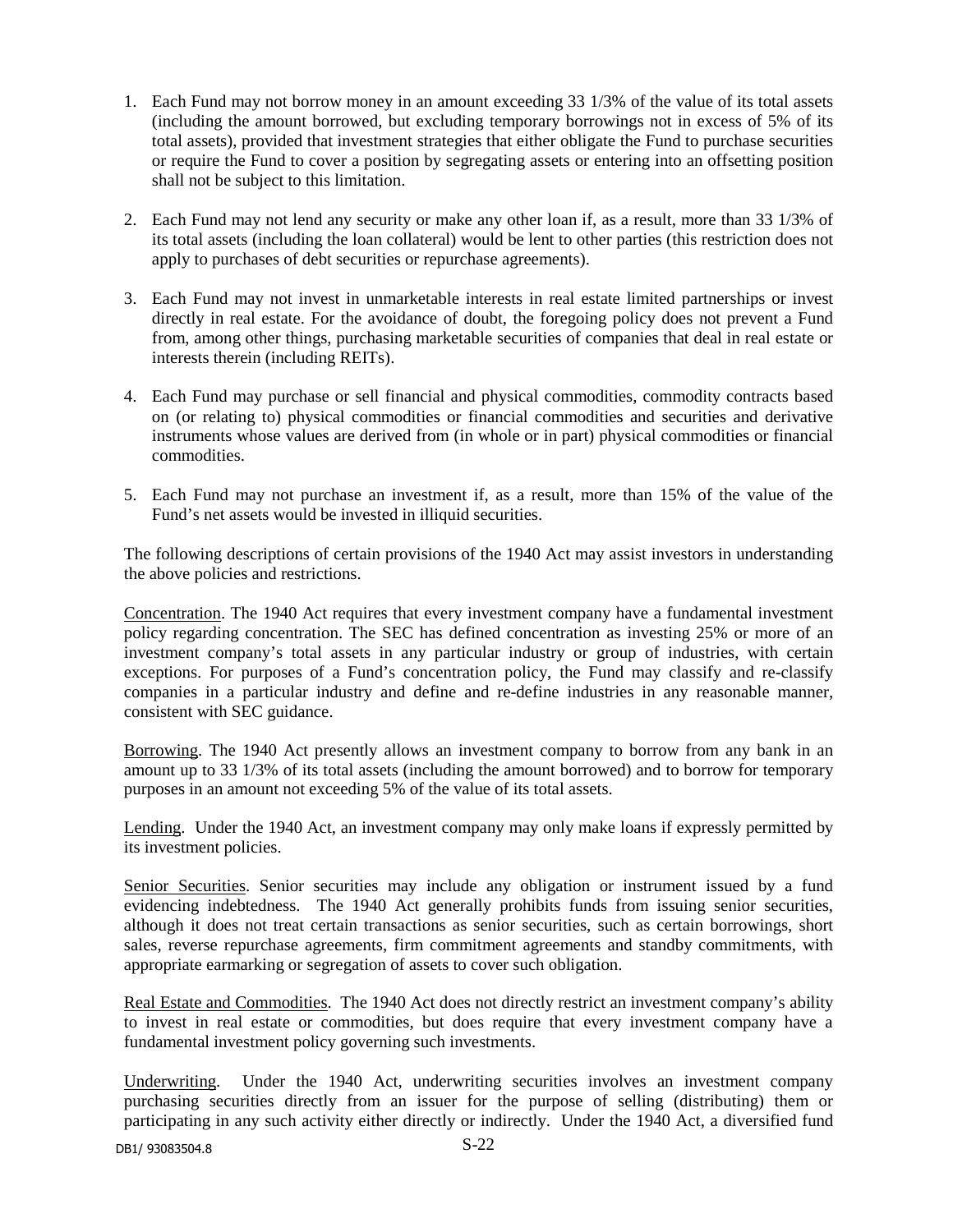may not make any commitment as underwriter, if immediately thereafter the amount of its outstanding underwriting commitments, plus the value of its investments in securities of issuers (other than investment companies) of which it owns more than 10% of the outstanding voting securities, exceeds 25% of the value of its total assets.

Except with respect to the Funds' policies concerning borrowing, if a percentage restriction is adhered to at the time of an investment, a later increase or decrease in percentage resulting from changes in values or assets will not constitute a violation of such restriction. With respect to the limitation on illiquid securities, in the event that a subsequent change in net assets or other circumstances causes a Fund to exceed its limitation, the Fund will take steps to bring the aggregate amount of illiquid instruments back within the limitations as soon as reasonably practicable. With respect to the limitation on borrowing, in the event that a subsequent change in net assets or other circumstances causes a Fund to exceed its limitation, the Fund will take steps to bring the aggregate amount of borrowing back within the limitation within three days thereafter (not including Sundays and holidays).

## **THE ADVISER**

**General.** Magellan Asset Management Limited, doing business as MFG Asset Management ("MFG Asset Management" or the "Adviser") serves as the investment adviser to the Funds. The Adviser's principal place of business is located at MLC Centre Level 36, 19 Martin Place, Sydney NSW 2000, Australia. The Adviser is a wholly-owned subsidiary of Magellan Financial Group Limited, an Australian listed company. As of November 30, 2017, the Adviser had approximately \$44.5 billion in assets under management.

The Adviser makes investment decisions for the Funds and continuously reviews, supervises and administers each Fund's investment program. The Board supervises the Adviser and establishes policies that the Adviser must follow in its management activities.

**Advisory Agreement.** The Trust and the Adviser have entered into an investment advisory agreement (the "Advisory Agreement") with respect to the Funds. Under the Advisory Agreement, the Adviser serves as the investment adviser and makes investment decisions for each Fund and continuously reviews, supervises and administers the investment program of each Fund, subject to the supervision of, and policies established by, the Board.

After the initial two-year term, the continuance of the Advisory Agreement must be specifically approved at least annually: (i) by the vote of the Trustees or by a vote of the majority of the outstanding voting securities of each Fund; and (ii) by the vote of a majority of the Trustees who are not parties to the Advisory Agreement or "interested persons" of any party thereto, cast in person at a meeting called for the purpose of voting on such approval. The Advisory Agreement will terminate automatically in the event of its assignment, and is terminable at any time without penalty by the Trustees or, with respect to a Fund, by a majority of the outstanding voting securities of the Fund, or by the Adviser on not less than 30 days' nor more than 60 days' written notice to the Trust. As used in the Advisory Agreement, the terms "majority of the outstanding voting securities," "interested persons" and "assignment" have the same meaning as such terms in the 1940 Act.

**Advisory Fees Paid to the Adviser.** For its services under the Advisory Agreement, the Adviser is entitled to a fee, which is calculated daily and paid monthly, at the following annual rates based on the average daily net assets of each Fund:

| <b>Fund</b>                    | <b>Advisory Fee</b> |
|--------------------------------|---------------------|
| MFG Low Carbon Global Fund     | 0.80%               |
| <b>MFG</b> Infrastructure Fund | 0.80%               |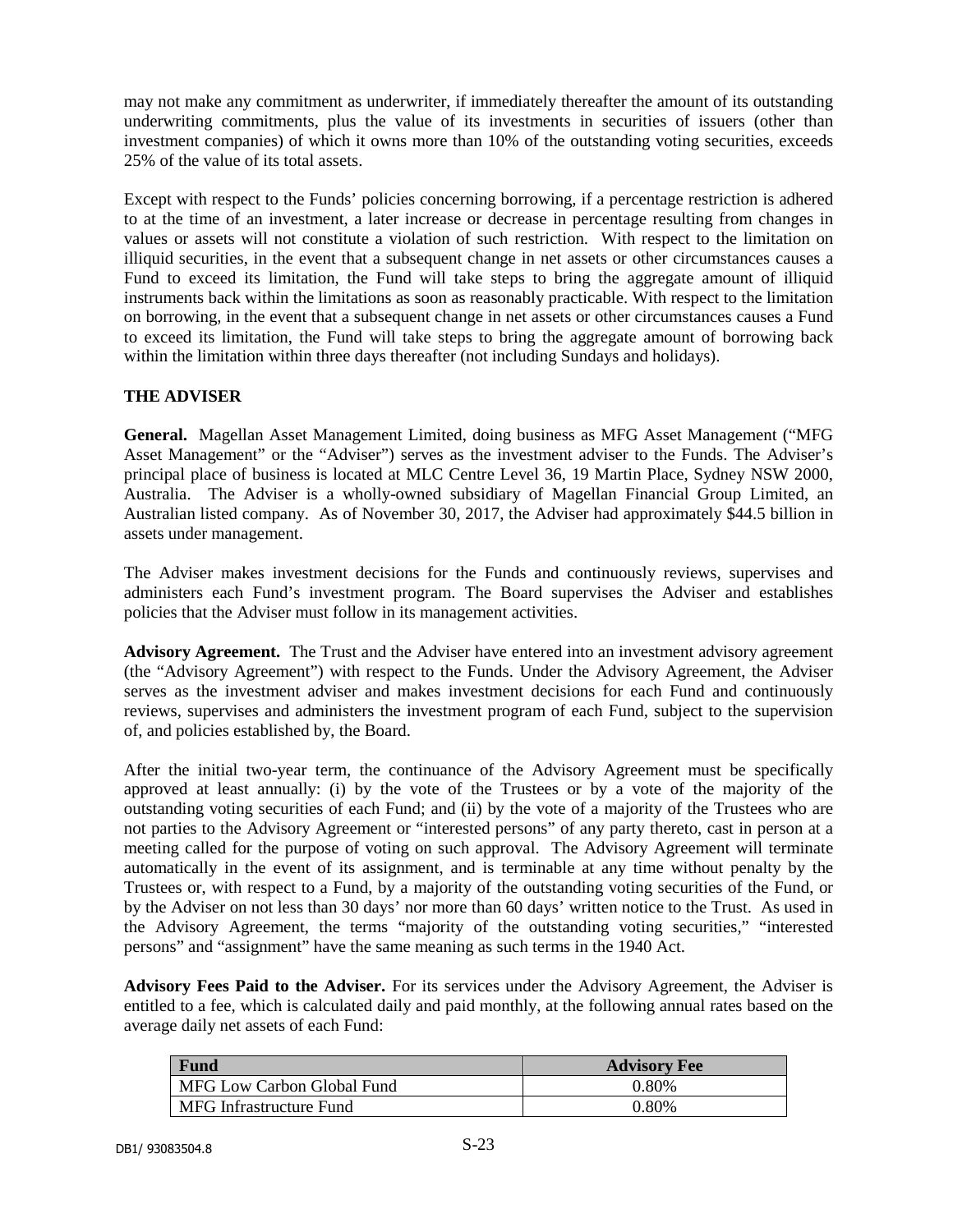The Adviser has contractually agreed to reduce its fees and/or reimburse expenses to the extent necessary to keep each Fund's total annual Fund operating expenses (excluding interest, taxes, brokerage commissions, 12b-1 fees, shareholder servicing fees, acquired fund fees and expenses and non-routine expenses (collectively, "excluded expenses")) for each of the Fund's share classes from exceeding certain levels as set forth below until January 31, 2019 (each, a "contractual expense limit"). This expense limitation agreement may be terminated by: (i) the Board, for any reason at any time; or (ii) the Adviser, upon ninety (90) days' prior written notice to the Trust, effective as of the close of business on January 31, 2019.

| <b>Fund</b>                | <b>Contractual Expense Limit</b> |
|----------------------------|----------------------------------|
| MFG Low Carbon Global Fund | 0.80%                            |
| MFG Infrastructure Fund    | 0.80%                            |

In addition, the Adviser may receive from a Fund the difference between the total annual Fund operating expenses (not including excluded expenses) and the contractual expense limit to recoup all or a portion of its prior fee waivers or expense reimbursements made during the three-year period preceding the recoupment if at any point total annual Fund operating expenses (not including excluded expenses) are below the contractual expense limit (i) at the time of the fee waiver and/or expense reimbursement and (ii) at the time of the recoupment.

For the fiscal year ended September 30, 2017, the Funds paid the Adviser the following advisory fees:

|                           |                             |                           | <b>Total Fees Paid to the</b> |
|---------------------------|-----------------------------|---------------------------|-------------------------------|
|                           | <b>Contractual Advisory</b> | <b>Fees Waived by the</b> | <b>Adviser (After</b>         |
|                           | <b>Fees</b>                 | <b>Adviser</b>            | <b>Waivers</b> )              |
| <b>Fund</b>               | 2017                        | 2017                      | 2017                          |
| <b>MFG Low Carbon</b>     |                             |                           |                               |
| Global Fund               | N/A <sup>1</sup>            | N/A <sup>1</sup>          | N/A <sup>1</sup>              |
| <b>MFG</b> Infrastructure |                             |                           |                               |
| Fund                      | $$2,921^2$                  | $$2,921^{2,3}$            | $$0^2$                        |
|                           | .                           |                           |                               |

 $\frac{1}{2}$  Not in operation during the period.

<sup>2</sup><br>Reflects the period from May 22, 2017 (commencement of Fund operations) to September 30, 2017.

<sup>3</sup> For the period from May 22, 2017 (commencement of Fund operations) to September 30, 2017, the Adviser additionally reimbursed fees of \$124,895 to maintain the stated expense cap under its contractual expense limitation agreement with the Fund.

### **THE PORTFOLIO MANAGERS**

This section includes information about the Funds' portfolio managers, including information about other accounts they manage, the dollar range of Fund shares they own and how they are compensated.

**Compensation.** The compensation of the portfolio managers of the Funds is not exclusively tied to the performance or the value of the assets in the Funds. The compensation of the portfolio manager of the MFG Low Carbon Global Fund is comprised of a base salary and a short term incentive. The compensation of the portfolio manager of the MFG Infrastructure Fund is comprised of a base salary and a short term incentive determined as a percentage of net revenues earned by the Adviser in respect to the investment strategies for which it acts as portfolio manager, less an internal allocation of costs.

**Fund Shares Owned by Portfolio Managers.** The Funds are required to show the dollar amount range of each portfolio manager's "beneficial ownership" of shares of the Funds as of the end of the most recently completed fiscal year. Dollar amount ranges disclosed are established by the SEC.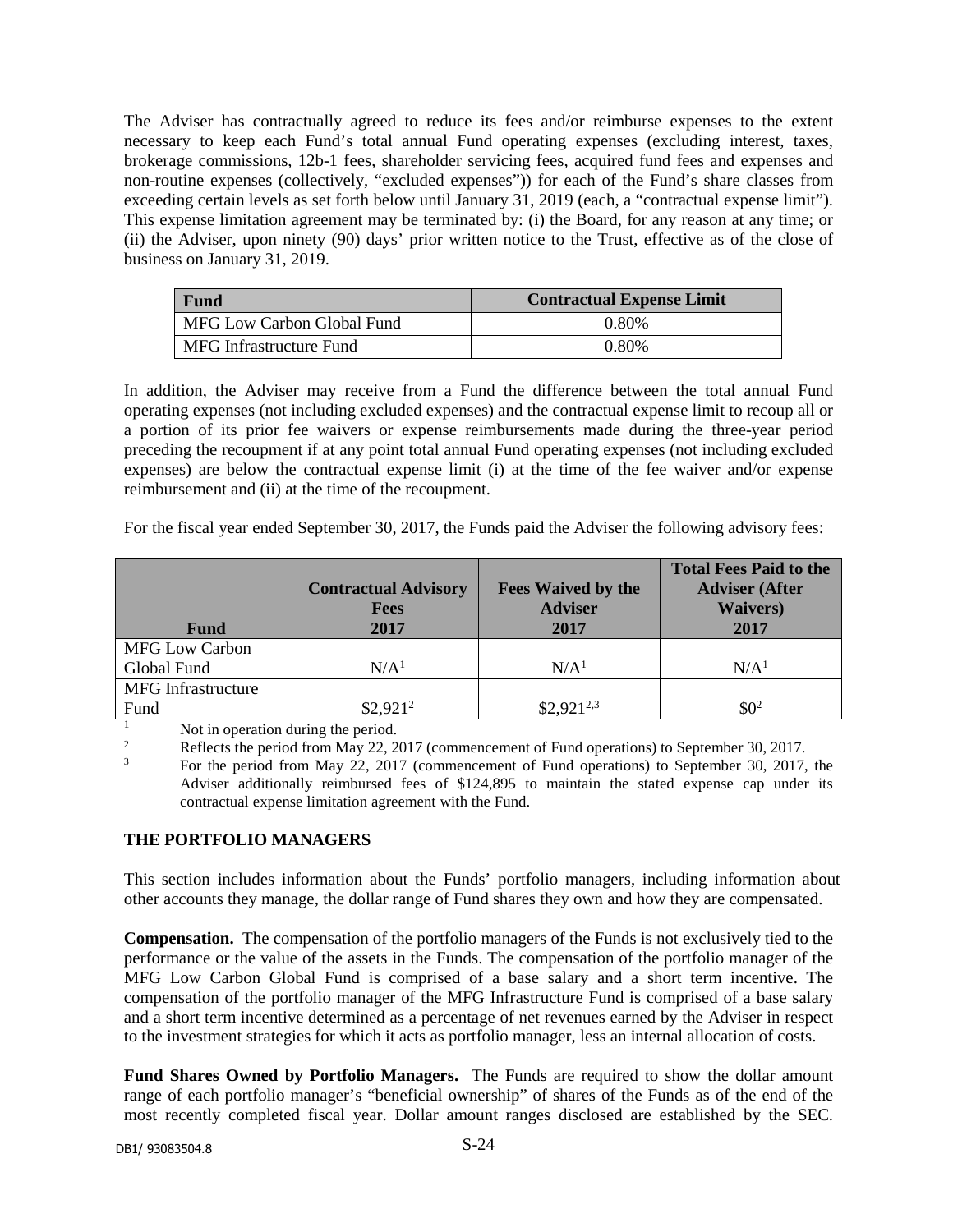"Beneficial ownership" is determined in accordance with Rule 16a-1(a)(2) under the Securities Exchange Act of 1934, as amended (the "1934 Act").

| Name                | Dollar Range of Fund Shares Owned <sup>1</sup> |
|---------------------|------------------------------------------------|
| Domenico Giuliano   | None                                           |
| <b>Gerald Stack</b> | None                                           |

Valuation date is September 30, 2017.

**Other Accounts.** In addition to the Funds, the portfolio managers may also be responsible for the dayto-day management of certain other accounts, as indicated by the following table. The information below is provided as of September 30, 2017.

|                      |                                        | <b>Registered</b><br><b>Investment Companies</b>          |                                               | <b>Other Pooled</b><br><b>Investment Vehicles</b> |                                        | <b>Other Accounts</b>                |
|----------------------|----------------------------------------|-----------------------------------------------------------|-----------------------------------------------|---------------------------------------------------|----------------------------------------|--------------------------------------|
| <b>Name</b>          | <b>Number</b><br>of<br><b>Accounts</b> | <b>Total</b><br><b>Assets</b><br>(in<br><b>Millions</b> ) | <b>Number</b><br><b>of</b><br><b>Accounts</b> | <b>Total Assets</b><br>(in Millions)              | <b>Number</b><br>of<br><b>Accounts</b> | <b>Total Assets</b><br>(in Millions) |
| Domenico<br>Giuliano | 0                                      | \$0                                                       |                                               | \$0                                               |                                        | \$44                                 |
| <b>Gerald Stack</b>  |                                        | \$263                                                     | $5^{1}$                                       | \$1,801                                           | $13^{2}$                               | \$4,713                              |

1 Includes 3 accounts subject to a performance-based advisory fee with assets under management of approximately \$1,634 million.

2 Includes 2 accounts subject to a performance-based advisory fee with assets under management of approximately \$89 million.

**Conflicts of Interest.** The Adviser is an investment adviser that manages other client portfolios with positions similar to those in the portfolio that the Adviser manages for each Fund. Positions are bought and sold for all clients based on their investment criteria and the Adviser's investment style. The Adviser has developed and implemented a number of policies and procedures that are reasonably designed to ensure that the interests of all the Adviser's clients are protected. Policies that are a part of the Adviser's compliance program address areas such as trade allocations, cross trading, insider trading and trade management. The Adviser has developed trade allocation processes and controls to ensure that no one client, regardless of type, is intentionally favored at the expense of another. Allocation policies are designed to address potential conflicts of interest in situations where two or more accounts, including each Fund, participate in investment decisions involving the same securities. Ongoing and annual reviews are conducted to ensure compliance with the policies and procedures.

#### **THE ADMINISTRATOR**

**General.** SEI Investments Global Funds Services (the "Administrator"), a Delaware statutory trust, has its principal business offices at One Freedom Valley Drive, Oaks, Pennsylvania 19456. SEI Investments Management Corporation ("SIMC"), a wholly-owned subsidiary of SEI Investments Company ("SEI Investments"), is the owner of all beneficial interest in the Administrator. SEI Investments and its subsidiaries and affiliates, including the Administrator, are leading providers of funds evaluation services, trust accounting systems, and brokerage and information services to financial institutions, institutional investors, and money managers. The Administrator and its affiliates also serve as administrator or sub-administrator to other mutual funds.

**Administration Agreement with the Trust.** The Trust and the Administrator have entered into an administration agreement, dated February 12, 2014, as amended (the "Administration Agreement"). Under the Administration Agreement, the Administrator provides the Trust with administrative services, including regulatory reporting and all necessary office space, equipment, personnel and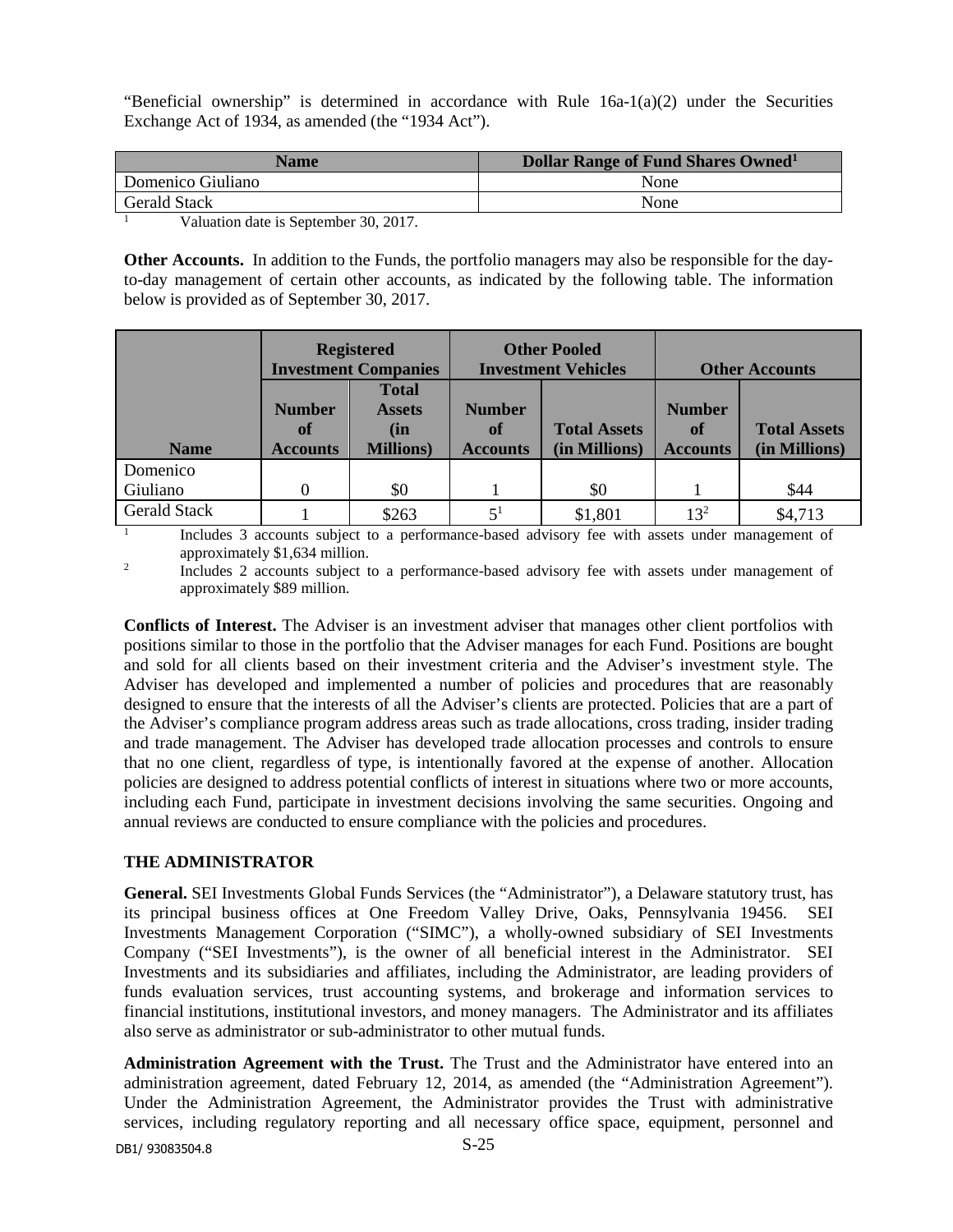facilities.

The Administration Agreement provides that the Administrator shall not be liable for any error of judgment or mistake of law or for any loss suffered by the Trust in connection with the matters to which the Administration Agreement relates, except a loss resulting from willful misfeasance, bad faith or gross negligence on the part of the Administrator in the performance of its duties or from reckless disregard by it of its duties and obligations thereunder.

**Administration Fees Paid to the Administrator.** For its services under the Administration Agreement, the Administrator is paid a fee, which varies based on the average daily net assets of the Funds, subject to certain minimums.

For the fiscal year ended September 30, 2017, the Funds paid the following amounts for these services:

|                            | <b>Administration Fees Paid</b> |
|----------------------------|---------------------------------|
| <b>Fund</b>                | 2017                            |
| MFG Low Carbon Global Fund | N/A <sup>1</sup>                |
| MFG Infrastructure Fund    | $$34.095^2$                     |

 $\frac{1}{2}$  Not in operation during the period.

<sup>2</sup> Reflects the period from May 22, 2017 (commencement of Fund operations) to September 30, 2017.

## **THE DISTRIBUTOR**

The Trust and SEI Investments Distribution Co. (the "Distributor"), a wholly-owned subsidiary of SEI Investments and an affiliate of the Administrator, are parties to a distribution agreement dated February 12, 2014, as amended (the "Distribution Agreement"), whereby the Distributor acts as principal underwriter for the Trust's shares. The principal business address of the Distributor is One Freedom Valley Drive, Oaks, Pennsylvania 19456.

The continuance of the Distribution Agreement must be specifically approved at least annually (i) by the vote of the Trustees or by a vote of the majority of the outstanding voting securities of the Trust and (ii) by the vote of a majority of the Trustees who are not "interested persons" of the Trust and have no direct or indirect financial interest in the operations of the Distribution Agreement or any related agreement, cast in person at a meeting called for the purpose of voting on such approval. The Distribution Agreement will terminate automatically in the event of its assignment (as such term is defined in the 1940 Act), and is terminable at any time without penalty by the Board or by a majority of the outstanding voting securities of the Trust, or by the Distributor, upon not less than 60 days' written notice to the other party.

## **PAYMENTS TO FINANCIAL INTERMEDIARIES**

**Distribution Plan.** The Trust has adopted a Distribution Plan with respect to the Class Y Shares (the "Plan") in accordance with the provisions of Rule 12b-1 under the 1940 Act, which regulates circumstances under which an investment company may directly or indirectly bear expenses relating to the distribution of its shares. Continuance of the Plan must be approved annually by a majority of the Trustees and by a majority of the Trustees who are not interested persons (as defined in the 1940 Act) of the Trust and have no direct or indirect financial interest in the Plan or in any agreements related to the Plan ("Qualified Trustees"). The Plan requires that quarterly written reports of amounts spent under the Plan and the purposes of such expenditures be furnished to and reviewed by the Trustees. The Plan may not be amended to increase materially the amount that may be spent thereunder without approval by a majority of the outstanding shares of the affected Funds. All material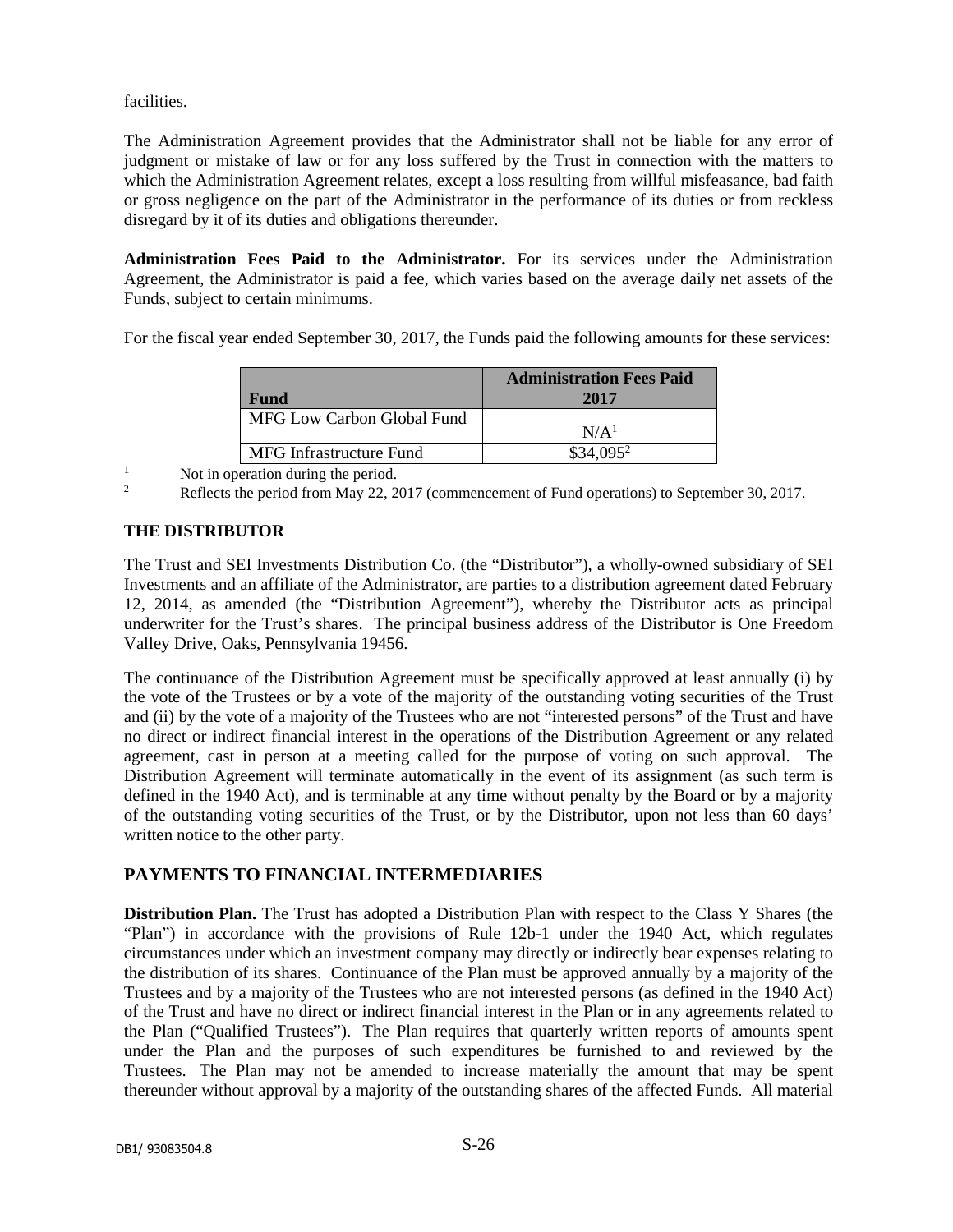amendments of the Plan will require approval by a majority of the Trustees and of the Qualified Trustees.

The Plan provides a method of paying for distribution and shareholder services, which may help the Funds grow or maintain asset levels to provide operational efficiencies and economies of scale, provided by the Distributor or other financial intermediaries that enter into agreements with the Distributor. The Funds may make payments to financial intermediaries, such as banks, savings and loan associations, insurance companies, investment counselors, broker-dealers, mutual fund "supermarkets" and the Distributor's affiliates and subsidiaries, as compensation for services, reimbursement of expenses incurred in connection with distribution assistance or provision of shareholder services. The Distributor may, at its discretion, retain a portion of such payments to compensate itself for distribution services and distribution related expenses such as the costs of preparation, printing, mailing or otherwise disseminating sales literature, advertising, and prospectuses (other than those furnished to current shareholders of a Fund), promotional and incentive programs, and such other marketing expenses that the Distributor may incur.

Under the Plan, the Distributor or financial intermediaries may receive up to 0.25% of the average daily net assets of the Class Y Shares as compensation for distribution and shareholder services. The Plan is characterized as a compensation plan since the distribution fee will be paid to the Distributor without regard to the distribution or shareholder service expenses incurred by the Distributor or the amount of payments made to financial intermediaries. The Trust intends to operate the Plan in accordance with its terms and with Financial Industry Regulatory Authority ("FINRA") rules concerning sales charges.

**Payments under the Distribution Plan.** For the fiscal year ended September 30, 2017, the Funds paid the Distributor the following fees pursuant to the Plan.

|                              | 12b-1 Fees Paid  | 12b-1 Fees Retained by<br>the Distributor |
|------------------------------|------------------|-------------------------------------------|
| <b>Fund</b>                  | 2017             | 2017                                      |
| <b>MFG Low Carbon Global</b> |                  |                                           |
| Fund                         | N/A <sup>1</sup> | N/A <sup>1</sup>                          |
| MFG Infrastructure Fund      | \$0 <sup>2</sup> | \$0 <sup>2</sup>                          |

 $\frac{1}{2}$  Not in operation during the period.

<sup>2</sup> Reflects the period from May 22, 2017 (commencement of Fund operations) to September 30, 2017.

**Shareholder Servicing Plan.** The Funds have adopted a shareholder servicing plan under which a shareholder servicing fee of up to 0.15% of average daily net assets of Service Class Shares and Class Y Shares of the Funds will be paid to financial intermediaries. Under the plan, financial intermediaries may perform, or may compensate other financial intermediaries for performing, certain shareholder and/or administrative services or similar non-distribution services, including: (i) maintaining shareholder accounts; (ii) arranging for bank wires; (iii) responding to shareholder inquiries relating to the services performed by the financial intermediaries; (iv) responding to inquiries from shareholders concerning their investment in the Funds; (v) assisting shareholders in changing dividend options, account designations and addresses; (vi) providing information periodically to shareholders showing their position in the Funds; (vii) forwarding shareholder communications from the Funds such as proxies, shareholder reports, annual reports, and dividend and capital gain distribution and tax notices to shareholders; (viii) processing purchase, exchange and redemption requests from shareholders and placing orders with the Funds or their service providers;  $(ix)$  providing sub-accounting services;  $(x)$ processing dividend and capital gain payments from the Funds on behalf of shareholders; (xi) preparing tax reports; and (xii) providing such other similar non-distribution services as the Funds may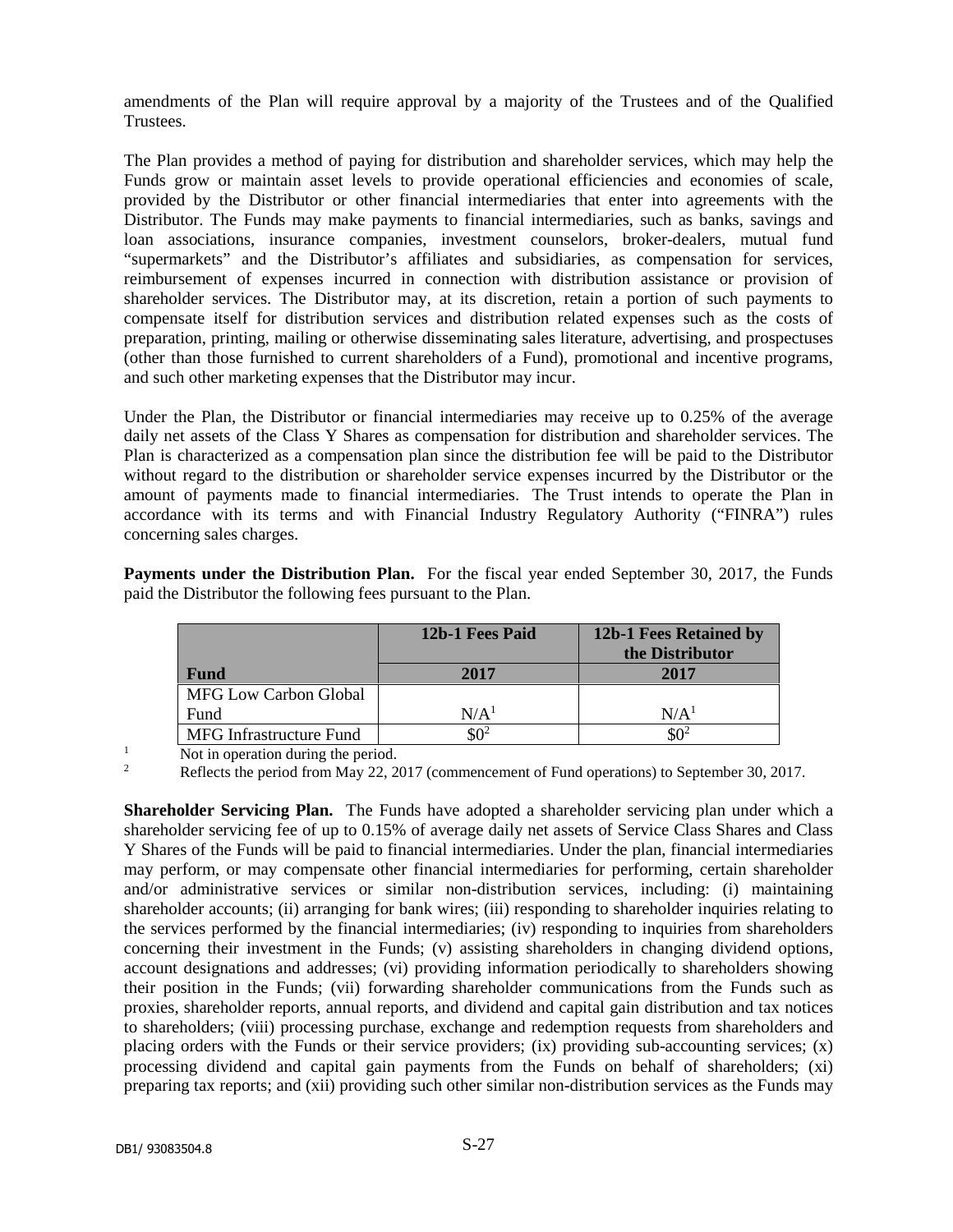reasonably request to the extent that the financial intermediary is permitted to do so under applicable laws or regulations.

**Payments by the Adviser.** The Adviser and/or its affiliates, in their discretion, may make payments from their own resources and not from Fund assets to affiliated or unaffiliated brokers, dealers, banks (including bank trust departments), trust companies, registered investment advisers, financial planners, retirement plan administrators, insurance companies, and any other institution having a service, administration, or any similar arrangement with the Funds, their service providers or their respective affiliates, as incentives to help market and promote the Funds and/or in recognition of their distribution, marketing, administrative services, and/or processing support.

These additional payments may be made to financial intermediaries that sell Fund shares or provide services to the Funds, the Distributor or shareholders of the Funds through the financial intermediary's retail distribution channel and/or fund supermarkets. Payments may also be made through the financial intermediary's retirement, qualified tuition, fee-based advisory, wrap fee bank trust, or insurance (e.g., individual or group annuity) programs. These payments may include, but are not limited to, placing the Funds in a financial intermediary's retail distribution channel or on a preferred or recommended fund list; providing business or shareholder financial planning assistance; educating financial intermediary personnel about the Funds; providing access to sales and management representatives of the financial intermediary; promoting sales of Fund shares; providing marketing and educational support; maintaining share balances and/or for sub-accounting, administrative or shareholder transaction processing services. A financial intermediary may perform the services itself or may arrange with a third party to perform the services.

The Adviser and/or its affiliates may also make payments from their own resources to financial intermediaries for costs associated with the purchase of products or services used in connection with sales and marketing, participation in and/or presentation at conferences or seminars, sales or training programs, client and investor entertainment and other sponsored events. The costs and expenses associated with these efforts may include travel, lodging, sponsorship at educational seminars and conferences, entertainment and meals to the extent permitted by law.

Revenue sharing payments may be negotiated based on a variety of factors, including the level of sales, the amount of Fund assets attributable to investments in the Funds by financial intermediaries' customers, a flat fee or other measures as determined from time to time by the Adviser and/or its affiliates. A significant purpose of these payments is to increase the sales of Fund shares, which in turn may benefit the Adviser through increased fees as Fund assets grow.

Investors should understand that some financial intermediaries may also charge their clients fees in connection with purchases of shares or the provision of shareholder services.

## **THE TRANSFER AGENT**

Atlantic Shareholder Services, LLC, Three Canal Plaza, Ground Floor, Portland, Maine 04101 (the "Transfer Agent"), serves as the Funds' transfer agent.

### **THE CUSTODIAN**

Brown Brothers Harriman & Co., 40 Water Street, Boston, Massachusetts 02109 (the "Custodian"), acts as custodian of the Funds. The Custodian holds cash, securities and other assets of the Funds as required by the 1940 Act.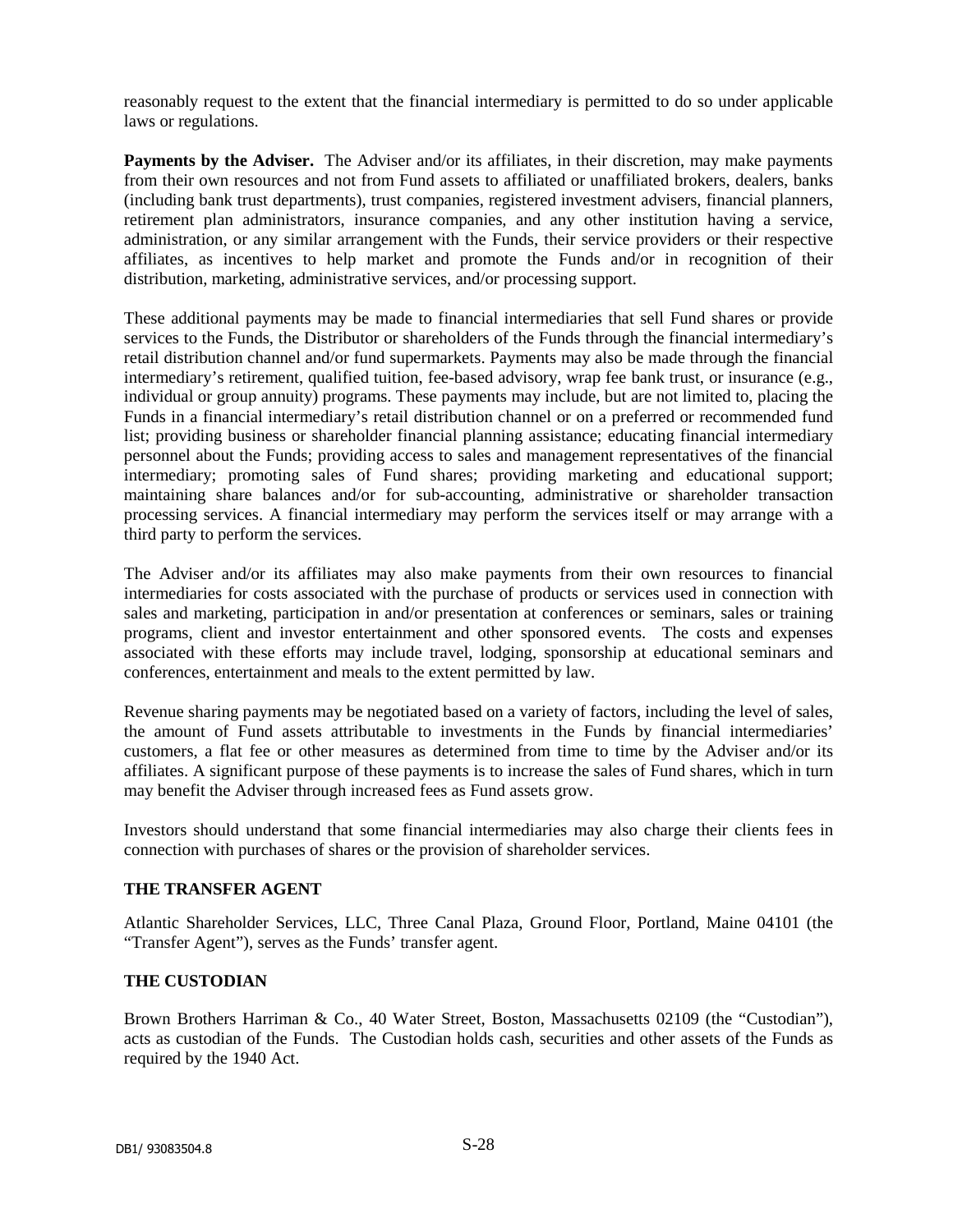### **INDEPENDENT REGISTERED PUBLIC ACCOUNTING FIRM**

Ernst & Young LLP, One Commerce Square, 2005 Market Street, Suite 700, Philadelphia, Pennsylvania 19103, serves as the independent registered public accounting firm for the Funds. The financial statements and notes thereto incorporated by reference for the MFG Infrastructure Fund have been audited by Ernst & Young LLP, as indicated in their report with respect thereto, and are incorporated by reference in reliance on the authority of their report as experts in accounting and auditing.

### **LEGAL COUNSEL**

Morgan, Lewis & Bockius LLP, 1701 Market Street, Philadelphia, Pennsylvania 19103-2921, serves as legal counsel to the Trust.

### **SECURITIES LENDING**

The Funds did not engage in securities lending activities during the fiscal year ended September 30, 2017.

### **TRUSTEES AND OFFICERS OF THE TRUST**

**Board Responsibilities.** The management and affairs of the Trust and its series, including the Funds described in this SAI, are overseen by the Trustees. The Board has approved contracts, as described above, under which certain companies provide essential management services to the Trust.

Like most mutual funds, the day-to-day business of the Trust, including the management of risk, is performed by third party service providers, such as the Adviser, the Distributor and the Administrator. The Trustees are responsible for overseeing the Trust's service providers and thus have oversight responsibility with respect to risk management performed by those service providers. Risk management seeks to identify and address risks, i.e., events or circumstances that could have material adverse effects on the business, operations, shareholder services, investment performance or reputation of the Funds. The Funds and their service providers employ a variety of processes, procedures and controls to identify various possible events or circumstances, to lessen the probability of their occurrence and/or to mitigate the effects of such events or circumstances if they do occur. Each service provider is responsible for one or more discrete aspects of the Trust's business (e.g., the Adviser is responsible for the day-to-day management of each Fund's portfolio investments) and, consequently, for managing the risks associated with that business. The Board has emphasized to the Funds' service providers the importance of maintaining vigorous risk management.

The Trustees' role in risk oversight begins before the inception of a Fund, at which time certain of the Fund's service providers present the Board with information concerning the investment objectives, strategies and risks of the Fund as well as proposed investment limitations for the Fund. Additionally, the Adviser provides the Board with an overview of, among other things, its investment philosophy, brokerage practices and compliance infrastructure. Thereafter, the Board continues its oversight function as various personnel, including the Trust's Chief Compliance Officer, as well as personnel of the Adviser and other service providers, such as the Fund's independent accountants, make periodic reports to the Audit Committee or to the Board with respect to various aspects of risk management. The Board and the Audit Committee oversee efforts by management and service providers to manage risks to which the Funds may be exposed.

The Board is responsible for overseeing the nature, extent and quality of the services provided to the Funds by the Adviser and receives information about those services at its regular meetings. In addition, on an annual basis, in connection with its consideration of whether to renew the advisory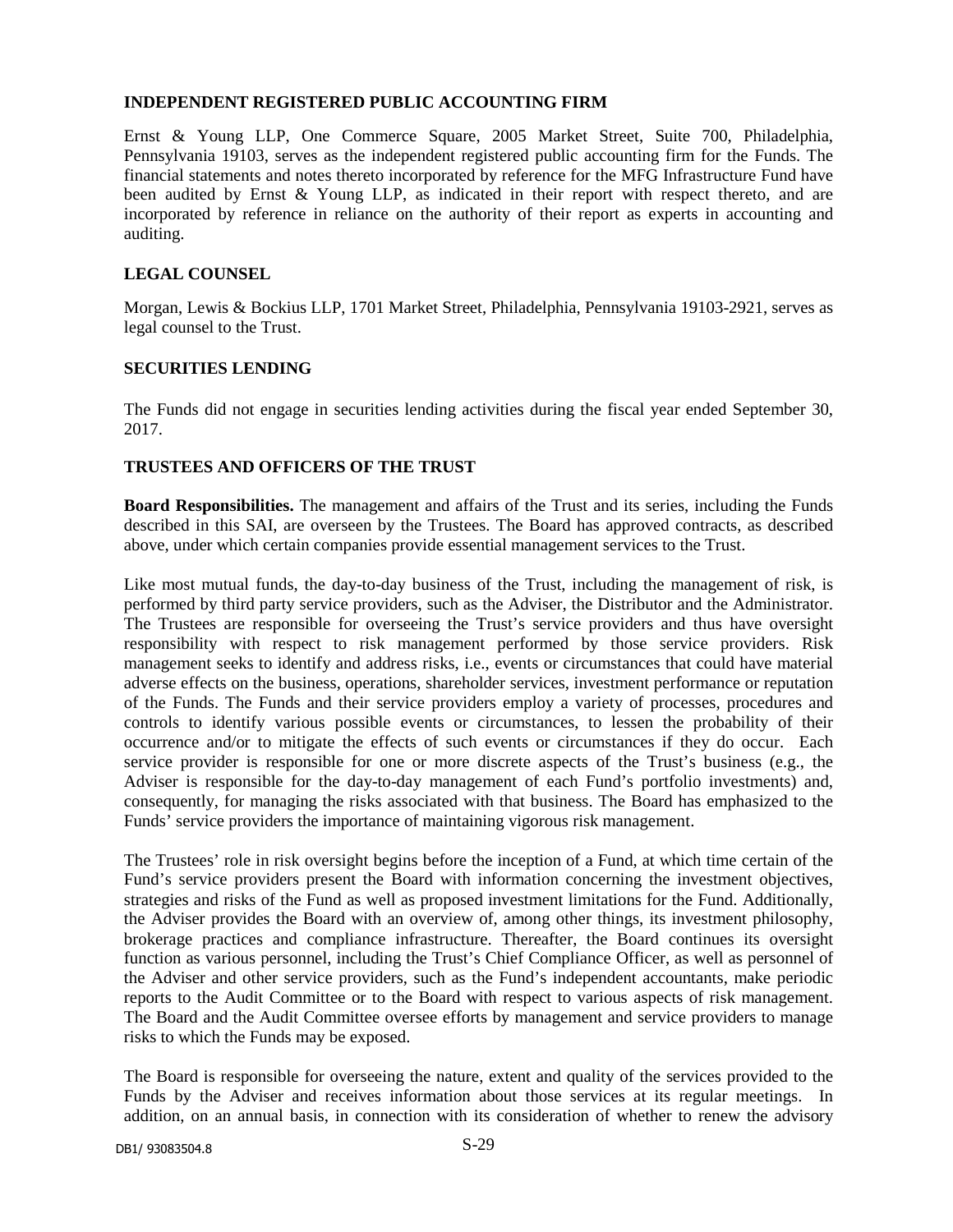agreement with the adviser, the Board meets with the adviser to review such services. Among other things, the Board regularly considers the Adviser's adherence to the Funds' investment restrictions and compliance with various Fund policies and procedures and with applicable securities regulations. The Board also reviews information about the Funds' investments, including, for example, reports on the Adviser's use of derivatives in managing the Funds, if any, as well as reports on the Funds' investments in other investment companies, if any.

The Trust's Chief Compliance Officer reports regularly to the Board to review and discuss compliance issues and Fund and Adviser risk assessments. At least annually, the Trust's Chief Compliance Officer provides the Board with a report reviewing the adequacy and effectiveness of the Trust's policies and procedures and those of its service providers, including the adviser. The report addresses the operation of the policies and procedures of the Trust and each service provider since the date of the last report; any material changes to the policies and procedures since the date of the last report; any recommendations for material changes to the policies and procedures; and any material compliance matters since the date of the last report.

The Board receives reports from the Funds' service providers regarding operational risks and risks related to the valuation and liquidity of portfolio securities. The Trust's Fair Value Pricing Committee makes regular reports to the Board concerning investments for which market quotations are not readily available. Annually, the independent registered public accounting firm reviews with the Audit Committee its audit of the Funds' financial statements, focusing on major areas of risk encountered by the Funds and noting any significant deficiencies or material weaknesses in the Funds' internal controls. Additionally, in connection with its oversight function, the Board oversees Fund management's implementation of disclosure controls and procedures, which are designed to ensure that information required to be disclosed by the Trust in its periodic reports with the SEC are recorded, processed, summarized, and reported within the required time periods. The Board also oversees the Trust's internal controls over financial reporting, which comprise policies and procedures designed to provide reasonable assurance regarding the reliability of the Trust's financial reporting and the preparation of the Trust's financial statements.

From their review of these reports and discussions with the adviser, the Chief Compliance Officer, the independent registered public accounting firm and other service providers, the Board and the Audit Committee learn in detail about the material risks of the Funds, thereby facilitating a dialogue about how management and service providers identify and mitigate those risks.

The Board recognizes that not all risks that may affect the Funds can be identified and/or quantified, that it may not be practical or cost-effective to eliminate or mitigate certain risks, that it may be necessary to bear certain risks (such as investment-related risks) to achieve the Funds' goals, and that the processes, procedures and controls employed to address certain risks may be limited in their effectiveness. Moreover, reports received by the Trustees as to risk management matters are typically summaries of the relevant information. Most of the Funds' investment management and business affairs are carried out by or through the Adviser and the Funds' other service providers, each of which has an independent interest in risk management but whose policies and the methods by which one or more risk management functions are carried out may differ from the Funds' and each other's in the setting of priorities, the resources available or the effectiveness of relevant controls. As a result of the foregoing and other factors, the Board's ability to monitor and manage risk, as a practical matter, is subject to limitations.

DB1/ 93083504.8 S-30 **Members of the Board.** There are five members of the Board, four of whom are not interested persons of the Trust, as that term is defined in the 1940 Act ("independent Trustees"). Mr. Doran, an interested person of the Trust, serves as Chairman of the Board. Mr. Hunt, an independent Trustee, serves as the lead independent Trustee. The Trust has determined its leadership structure is appropriate given the specific characteristics and circumstances of the Trust. The Trust made this determination in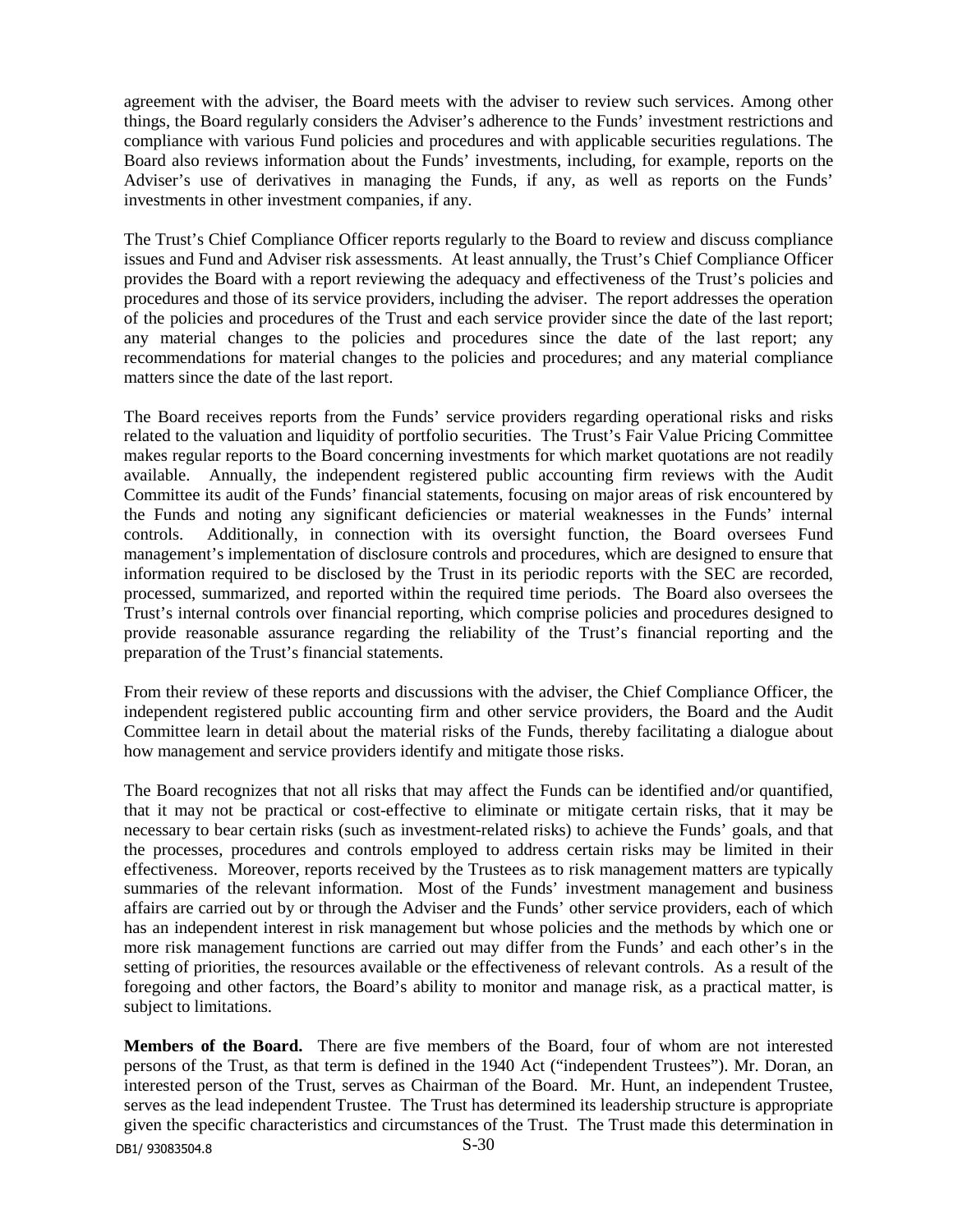consideration of, among other things, the fact that the independent Trustees constitute more than threequarters of the Board, the fact that the chairperson of each Committee of the Board is an independent Trustee, the amount of assets under management in the Trust, and the number of funds (and classes of shares) overseen by the Board. The Board also believes that its leadership structure facilitates the orderly and efficient flow of information to the independent Trustees from Trust management.

The Board has two standing committees: the Audit Committee and the Governance Committee. The Audit Committee and the Governance Committee are chaired by an independent Trustee and composed of all of the independent Trustees. In addition, the Board has a lead independent Trustee.

In his role as lead independent Trustee, Mr. Hunt, among other things: (i) presides over Board meetings in the absence of the Chairman of the Board; (ii) presides over executive sessions of the independent Trustees; (iii) along with the Chairman of the Board, oversees the development of agendas for Board meetings; (iv) facilitates communication between the independent Trustees and management, and among the independent Trustees; (v) serves as a key point person for dealings between the independent Trustees and management; and (vi) has such other responsibilities as the Board or independent Trustees determine from time to time.

Set forth below are the names, years of birth, position with the Trust and length of time served, and the principal occupations and other directorships held during at least the last five years of each of the persons currently serving as a Trustee. There is no stated term of office for the Trustees. Unless otherwise noted, the business address of each Trustee is SEI Investments Company, One Freedom Valley Drive, Oaks, Pennsylvania 19456.

|                                         | <b>Position with</b>                                              | <b>Principal</b>                                                                                                                                                                                                                                                              |                                                                                                                                                                                                                                                                                                                                                                                                                                                                                                                                                                                                                                                                                                                                                                                                  |
|-----------------------------------------|-------------------------------------------------------------------|-------------------------------------------------------------------------------------------------------------------------------------------------------------------------------------------------------------------------------------------------------------------------------|--------------------------------------------------------------------------------------------------------------------------------------------------------------------------------------------------------------------------------------------------------------------------------------------------------------------------------------------------------------------------------------------------------------------------------------------------------------------------------------------------------------------------------------------------------------------------------------------------------------------------------------------------------------------------------------------------------------------------------------------------------------------------------------------------|
| <b>Name and Year of</b><br><b>Birth</b> | <b>Trust and Length</b><br>of Time Served                         | <b>Occupations</b><br>in the Past 5 Years                                                                                                                                                                                                                                     | <b>Other Directorships Held in</b><br>the Past 5 Years                                                                                                                                                                                                                                                                                                                                                                                                                                                                                                                                                                                                                                                                                                                                           |
| <b>Interested Trustee</b>               |                                                                   |                                                                                                                                                                                                                                                                               |                                                                                                                                                                                                                                                                                                                                                                                                                                                                                                                                                                                                                                                                                                                                                                                                  |
| William M. Doran<br>(Born: 1940)        | Chairman of the<br>Board of Trustees <sup>1</sup><br>(since 2014) | Self-Employed<br>Consultant since<br>2003. Partner at<br>Morgan, Lewis &<br>Bockius LLP (law<br>firm) from 1976 to<br>2003. Counsel to the<br>Trust, SEI<br>Investments, SIMC,<br>the Administrator<br>and the Distributor.<br>Secretary of SEI<br>Investments since<br>1978. | <b>Current Directorships: Trustee</b><br>of The Advisors' Inner Circle<br>Fund, The Advisors' Inner Circle<br>Fund II, Bishop Street Funds,<br>The KP Funds, Winton<br>Diversified Opportunities Fund<br>(closed-end investment<br>company), Gallery Trust,<br>Schroder Series Trust, Schroder<br>Global Series Trust, SEI Daily<br>Income Trust, SEI Institutional<br><b>International Trust, SEI</b><br>Institutional Investments Trust,<br>SEI Institutional Managed Trust,<br>SEI Asset Allocation Trust, SEI<br>Tax Exempt Trust, Adviser<br>Managed Trust, New Covenant<br>Funds, SEI Insurance Products<br><b>Trust and SEI Catholic Values</b><br>Trust. Director of SEI<br>Investments, SEI Investments<br>(Europe), Limited, SEI<br>Investments—Global Funds<br>Services, Limited, SEI |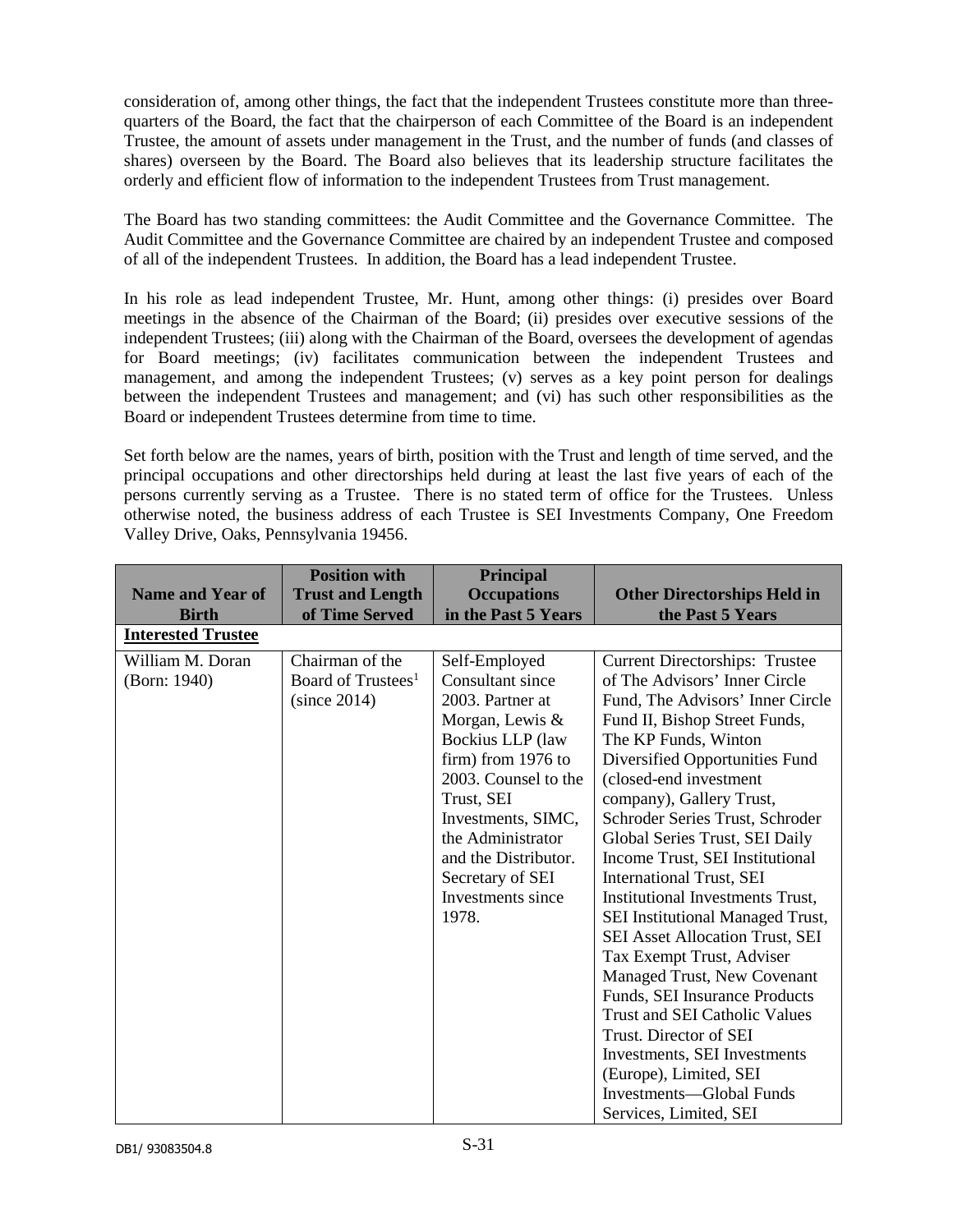| <b>Name and Year of</b>         | <b>Position with</b><br><b>Trust and Length</b>            | <b>Principal</b><br><b>Occupations</b>                                                                                                                                                                                 | <b>Other Directorships Held in</b>                                                                                                                                                                                                                                                                                                                                                                                                                                                                       |
|---------------------------------|------------------------------------------------------------|------------------------------------------------------------------------------------------------------------------------------------------------------------------------------------------------------------------------|----------------------------------------------------------------------------------------------------------------------------------------------------------------------------------------------------------------------------------------------------------------------------------------------------------------------------------------------------------------------------------------------------------------------------------------------------------------------------------------------------------|
| <b>Birth</b>                    | of Time Served                                             | in the Past 5 Years                                                                                                                                                                                                    | the Past 5 Years<br>Investments Global, Limited, SEI<br>Investments (Asia), Limited, SEI<br>Global Nominee Ltd., SEI<br><b>Investments</b> – Unit Trust<br>Management (UK) Limited and<br>SEI Investments Co. Director of<br>the Distributor.<br>Former Directorships: Director<br>of SEI Alpha Strategy Portfolios,<br>LP to 2013. Trustee of O'Connor<br>EQUUS (closed-end investment<br>company) to 2016. Trustee of<br>SEI Liquid Asset Trust to 2016.<br>Trustee of Winton Series Trust to<br>2017. |
| <b>Independent Trustees</b>     |                                                            |                                                                                                                                                                                                                        |                                                                                                                                                                                                                                                                                                                                                                                                                                                                                                          |
| Jon C. Hunt<br>(Born: 1951)     | Trustee and Lead<br>Independent<br>Trustee<br>(since 2014) | Retired since 2013.<br>Consultant to<br>Management,<br><b>Convergent Capital</b><br>Management, LLC<br>("CCM") from 2012<br>to 2013. Managing<br>Director and Chief<br>Operating Officer,<br>CCM from 1998 to<br>2012. | Current Directorships: Trustee of<br>City National Rochdale Funds,<br><b>Winton Diversified</b><br>Opportunities Fund (closed-end<br>investment company), Gallery<br>Trust, Schroder Series Trust and<br>Schroder Global Series Trust.<br>Former Directorships: Trustee of<br>O'Connor EQUUS (closed-end<br>investment company) to 2016.<br>Member of Independent<br><b>Committee of Nuveen</b><br><b>Commodities Asset Management</b><br>to 2016. Trustee of Winton<br>Series Trust to 2017.            |
| Thomas P. Lemke<br>(Born: 1954) | Trustee<br>(since 2014)                                    | Retired since 2013.<br><b>Executive Vice</b><br>President and<br>General Counsel,<br>Legg Mason, Inc.<br>from 2005 to 2013.                                                                                            | Current Directorships: Trustee of<br><b>Winton Diversified</b><br>Opportunities Fund (closed-end<br>investment company), Gallery<br>Trust, Schroder Series Trust,<br>Schroder Global Series Trust and<br>JP Morgan Active ETFs.<br>Former Directorships: Trustee of<br>Munder Funds to 2014. Trustee<br>of Victory Funds to 2015.<br>Trustee of O'Connor EQUUS<br>(closed-end investment<br>company) to 2016. Trustee of<br>Winton Series Trust and AXA<br>Premier VIP Trust to 2017.                    |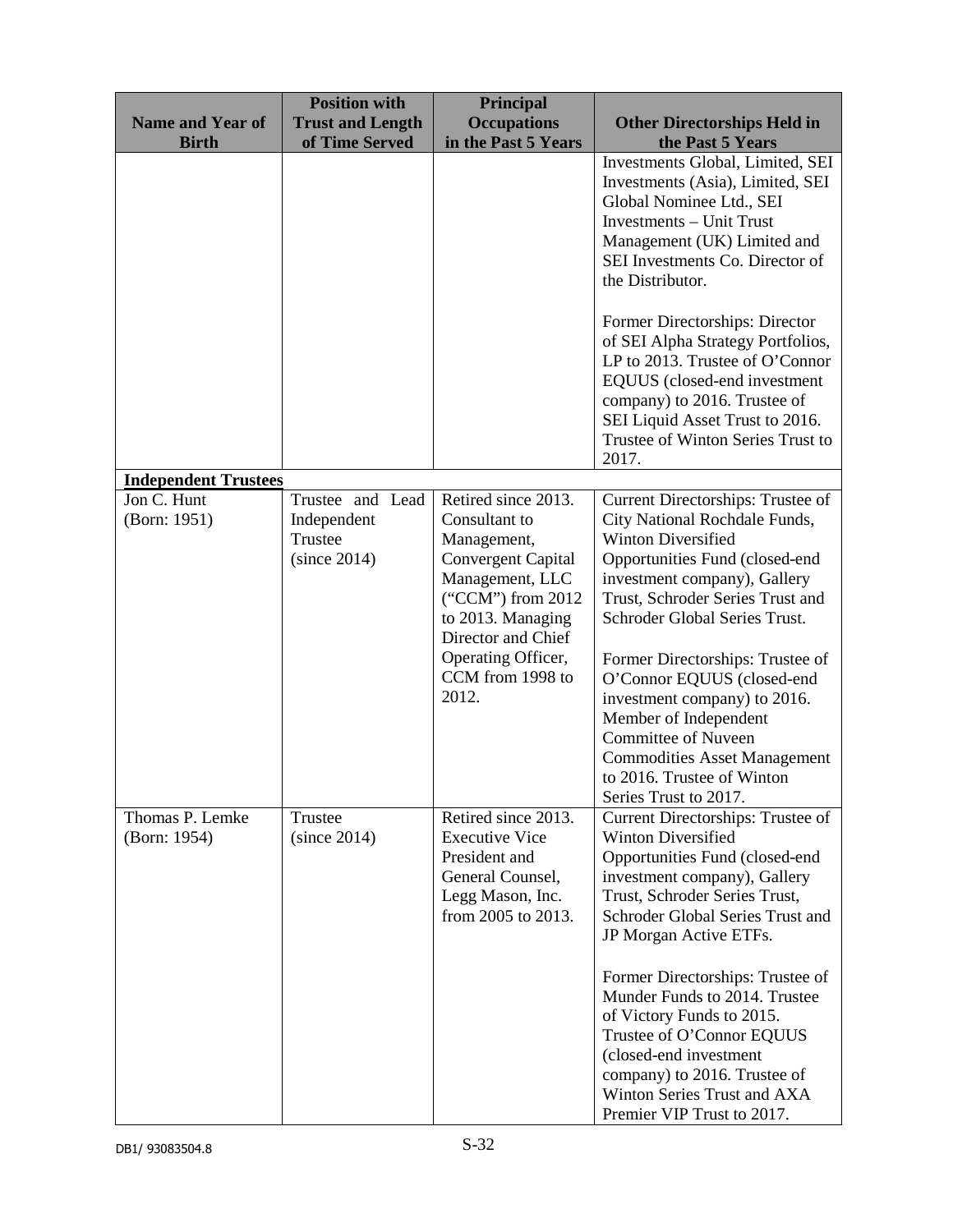| <b>Name and Year of</b>      | <b>Position with</b><br><b>Trust and Length</b> | <b>Principal</b><br><b>Occupations</b>                                       | <b>Other Directorships Held in</b>                                                                                                                                                                                                                                                                                                                                                |
|------------------------------|-------------------------------------------------|------------------------------------------------------------------------------|-----------------------------------------------------------------------------------------------------------------------------------------------------------------------------------------------------------------------------------------------------------------------------------------------------------------------------------------------------------------------------------|
| <b>Birth</b>                 | of Time Served                                  | in the Past 5 Years                                                          | the Past 5 Years                                                                                                                                                                                                                                                                                                                                                                  |
| Jay C. Nadel<br>(Born: 1958) | Trustee<br>(since 2016)                         | Self-Employed<br>Consultant since<br>2004.                                   | <b>Current Directorships: Trustee</b><br>of City National Rochdale Funds,<br><b>Winton Diversified</b><br>Opportunities Fund (closed-end<br>investment company), Gallery<br>Trust, Schroder Series Trust and<br>Schroder Global Series Trust.<br>Former Directorships: Trustee of<br>Rochdale Investment Trust to<br>2013. Trustee of Winton Series<br>Trust to 2017. Director of |
| Randall S. Yanker            | Trustee                                         | Co-Founder and                                                               | Lapolla Industries, Inc. to 2017.                                                                                                                                                                                                                                                                                                                                                 |
| (Born: 1960)                 | (since 2014)                                    | Senior Partner,<br><b>Alternative Asset</b><br>Managers, L.P. since<br>2004. | Current Directorships: Trustee of<br><b>Winton Diversified</b><br>Opportunities Fund (closed-end<br>investment company), Gallery<br>Trust, Schroder Series Trust and<br>Schroder Global Series Trust.<br>Independent Non-Executive<br>Director of HFA Holdings<br>Limited.<br>Former Directorships: Trustee of<br>O'Connor EQUUS (closed-end                                      |
|                              |                                                 |                                                                              | investment company) to 2016.<br>Trustee of Winton Series Trust to<br>2017.                                                                                                                                                                                                                                                                                                        |

1 Mr. Doran may be deemed to be an "interested" person of the Funds as that term is defined in the 1940 Act by virtue of his affiliation with the Distributor and/or its affiliates.

### Individual Trustee Qualifications

The Trust has concluded that each of the Trustees should serve on the Board because of their ability to review and understand information about the Funds provided to them by management, to identify and request other information they may deem relevant to the performance of their duties, to question management and other service providers regarding material factors bearing on the management and administration of the Funds, and to exercise their business judgment in a manner that serves the best interests of the Funds' shareholders. The Trust has concluded that each of the Trustees should serve as a Trustee based on their own experience, qualifications, attributes and skills as described below.

The Trust has concluded that Mr. Doran should serve as Trustee because of the experience he gained serving as a Partner in the Investment Management and Securities Industry Practice of a large law firm, his experience in and knowledge of the financial services industry, and the experience he has gained serving on other mutual fund boards.

The Trust has concluded that Mr. Hunt should serve as Trustee because of the experience he gained in a variety of leadership roles with different investment management institutions, his experience in and knowledge of the financial services industry, and the experience he has gained as a board member of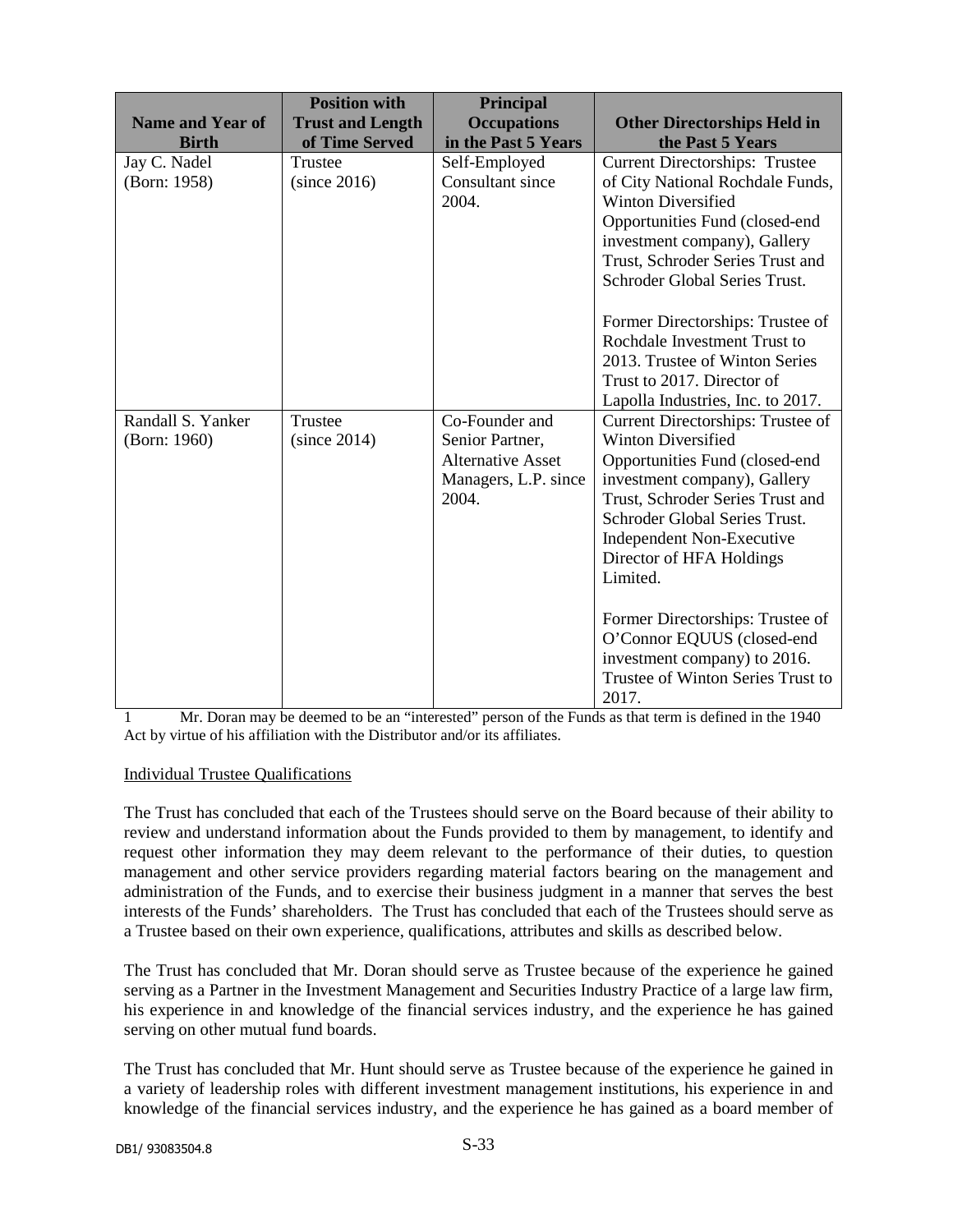open-end, closed-end and private funds investing in a broad range of asset classes, including alternative asset classes.

The Trust has concluded that Mr. Lemke should serve as Trustee because of the extensive experience he gained in the financial services industry, including experience in various senior management positions with financial services firms and multiple years of service with a regulatory agency, his background in controls, including legal, compliance and risk management, and his service as general counsel for several financial services firms.

The Trust has concluded that Mr. Nadel should serve as Trustee because of the experience he gained in a variety of leadership roles with an audit firm and various financial services firms, his experience in and knowledge of the financial services industry, and the experience he has gained serving on other mutual fund and operating company boards.

The Trust has concluded that Mr. Yanker should serve as Trustee because of the experience he gained in a variety of leadership roles with the alternative asset management divisions of various financial services firms, his experience in and knowledge of the financial services industry, and the experience he has gained advising institutions on alternative asset management.

In its periodic assessment of the effectiveness of the Board, the Board considers the complementary individual skills and experience of the individual Trustees primarily in the broader context of the Board's overall composition so that the Board, as a body, possesses the appropriate (and appropriately diverse) skills and experience to oversee the business of the Funds.

**Board Committees.** The Board has established the following standing committees:

• **Audit Committee.** The Board has a standing Audit Committee that is composed of each of the independent Trustees. The Audit Committee operates under a written charter approved by the Board. The principal responsibilities of the Audit Committee include: (i) recommending which firm to engage as each Fund's independent registered public accounting firm and whether to terminate this relationship; (ii) reviewing the independent registered public accounting firm's compensation, the proposed scope and terms of its engagement, and the firm's independence; (iii) pre-approving audit and non-audit services provided by each Fund's independent registered public accounting firm to the Trust and certain other affiliated entities; (iv) serving as a channel of communication between the independent registered public accounting firm and the Trustees;  $(v)$  reviewing the results of each external audit, including any qualifications in the independent registered public accounting firm's opinion, any related management letter, management's responses to recommendations made by the independent registered public accounting firm in connection with the audit, reports submitted to the Committee by the internal auditing department of the Administrator that are material to the Trust as a whole, if any, and management's responses to any such reports; (vi) reviewing each Fund's audited financial statements and considering any significant disputes between the Trust's management and the independent registered public accounting firm that arose in connection with the preparation of those financial statements; (vii) considering, in consultation with the independent registered public accounting firm and the Trust's senior internal accounting executive, if any, the independent registered public accounting firms' reports on the adequacy of the Trust's internal financial controls; (viii) reviewing, in consultation with each Fund's independent registered public accounting firm, major changes regarding auditing and accounting principles and practices to be followed when preparing each Fund's financial statements; and (ix) other audit related matters. Mr. Hunt, Mr. Lemke, Mr. Nadel and Mr. Yanker currently serve as members of the Audit Committee. Mr. Nadel serves as the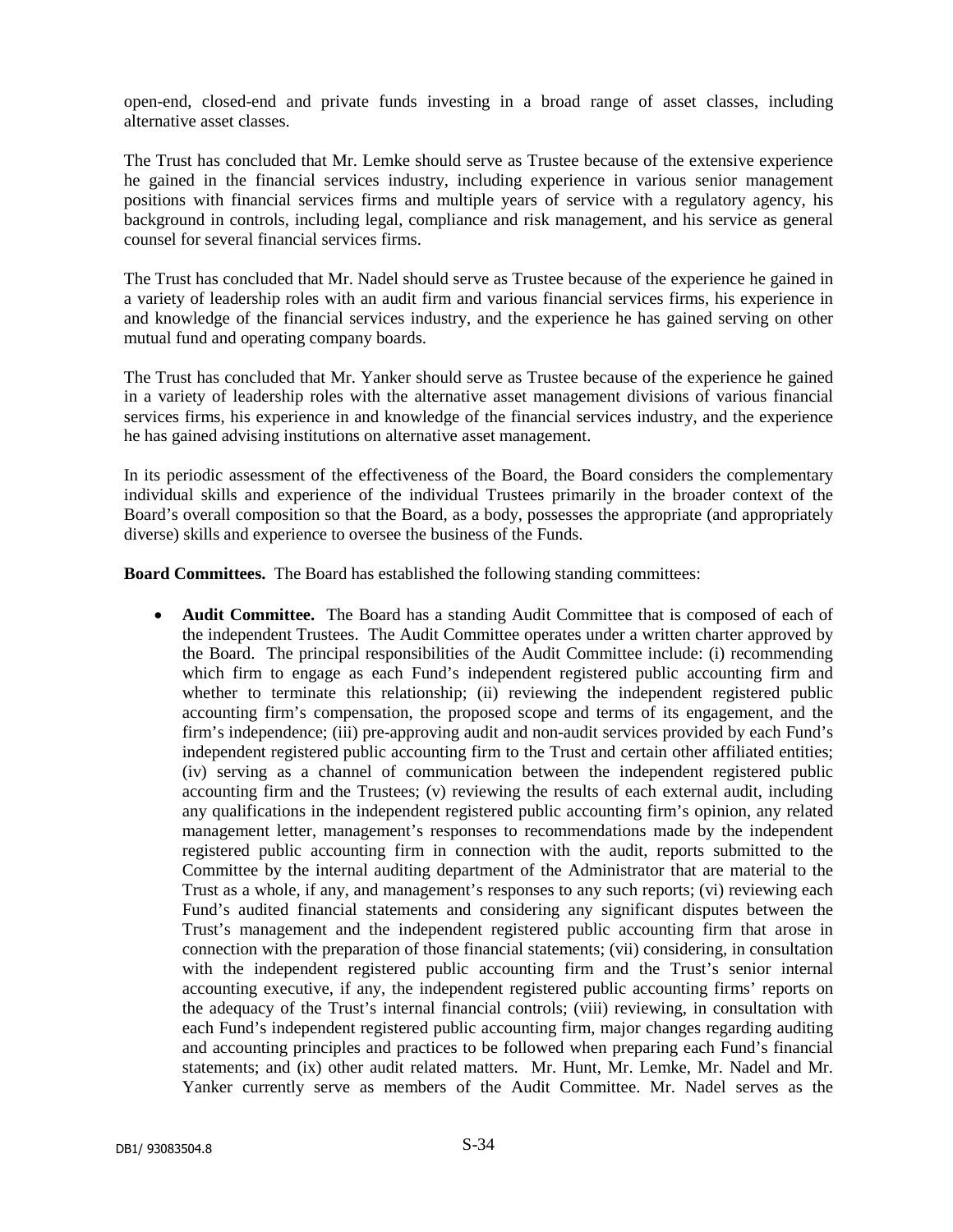Chairman of the Audit Committee. The Audit Committee meets periodically, as necessary, and met four (4) times during the most recently completed fiscal year.

• **Governance Committee.** The Board has a standing Governance Committee that is composed of each of the independent Trustees. The Governance Committee operates under a written charter approved by the Board. The principal responsibilities of the Governance Committee include: (i) considering and reviewing Board governance and compensation issues; (ii) conducting a self-assessment of the Board's operations; (iii) selecting and nominating all persons to serve as independent Trustees and considering proposals of and making recommendations for "interested" Trustee candidates to the Board; and (iv) reviewing shareholder recommendations for nominations to fill vacancies on the Board if such recommendations are submitted in writing and addressed to the Committee at the Trust's office. Mr. Hunt, Mr. Lemke, Mr. Nadel and Mr. Yanker currently serve as members of the Governance Committee. Mr. Lemke serves as the Chairman of the Governance Committee. The Governance Committee meets periodically, as necessary, and met five (5) times during the most recently completed fiscal year.

**Fair Value Pricing Committee.** The Board has also established a standing Fair Value Pricing Committee that is composed of various representatives of the Trust's service providers, as appointed by the Board. The Fair Value Pricing Committee operates under procedures approved by the Board. The principal responsibility of the Fair Value Pricing Committee is to determine the fair value of securities for which current market quotations are not readily available. The Fair Value Pricing Committee's determinations are reviewed by the Board.

**Fund Shares Owned by Board Members.** The following table shows the dollar amount range of each Trustee's "beneficial ownership" of shares of each of the Funds as of the end of the most recently completed calendar year. Dollar amount ranges disclosed are established by the SEC. "Beneficial ownership" is determined in accordance with Rule 16a-1(a)(2) under the 1934 Act. The Trustees and officers of the Trust own less than 1% of the outstanding shares of the Trust.

|                             | <b>Dollar Range of Fund Shares</b> | <b>Aggregate Dollar Range of Shares</b>                    |
|-----------------------------|------------------------------------|------------------------------------------------------------|
| <b>Name</b>                 | (Fund) <sup>1</sup>                | (All Funds in the Family of Investment Companies) $^{1,2}$ |
| <b>Interested Trustee</b>   |                                    |                                                            |
| William M. Doran            | None                               | None                                                       |
| <b>Independent Trustees</b> |                                    |                                                            |
| Jon C. Hunt                 | None                               | None                                                       |
| Thomas P. Lemke             | None                               | None                                                       |
| Jay C. Nadel                | None                               | None                                                       |
| Randall S. Yanker           | None                               | None                                                       |

1 <sup>1</sup> Valuation date is December 31, 2017.<br><sup>2</sup> The Funds are the only funds in the far

The Funds are the only funds in the family of investment companies.

**Board Compensation.** The Trust paid the following fees to the Trustees during the fiscal year ended September 30, 2017.

| <b>Name</b>               | <b>Aggregate</b><br><b>Compensation</b><br>from the Trust | <b>Pension or</b><br><b>Retirement</b><br><b>Benefits Accrued</b><br>as Part of Fund<br><b>Expenses</b> | <b>Estimated</b><br><b>Annual Benefits</b><br><b>Upon Retirement</b> | <b>Total</b><br><b>Compensation</b><br>from the Trust<br>and Fund<br>Complex <sup>1</sup> |
|---------------------------|-----------------------------------------------------------|---------------------------------------------------------------------------------------------------------|----------------------------------------------------------------------|-------------------------------------------------------------------------------------------|
| <b>Interested Trustee</b> |                                                           |                                                                                                         |                                                                      |                                                                                           |
| William M.                | \$0                                                       | N/A                                                                                                     | N/A                                                                  | \$0 for service on                                                                        |
| Doran                     |                                                           |                                                                                                         |                                                                      | one $(1)$ board                                                                           |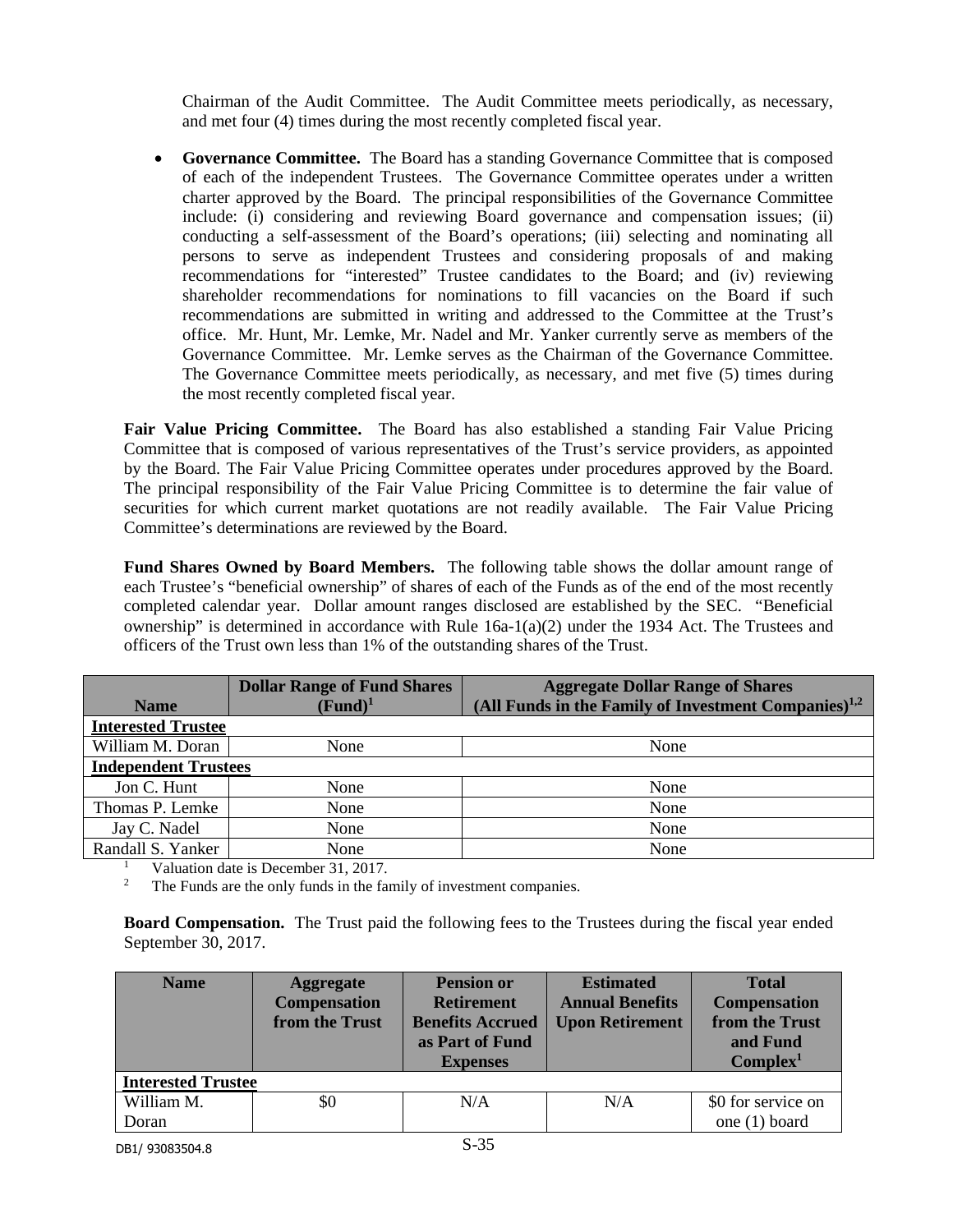| <b>Independent Trustees</b> |    |          |     |     |                      |
|-----------------------------|----|----------|-----|-----|----------------------|
| Jon C. Hunt                 |    | \$53,741 | N/A | N/A | \$53,741 for service |
|                             |    |          |     |     | on one $(1)$ board   |
| Thomas P.                   |    | \$53,741 | N/A | N/A | \$53,741 for service |
| Lemke                       |    |          |     |     | on one $(1)$ board   |
| Jay C. Nadel                |    | \$53,741 | N/A | N/A | \$53,741 for service |
|                             |    |          |     |     | on one $(1)$ board   |
| Randall                     | S. | \$53,741 | N/A | N/A | \$53,741 for service |
| Yanker                      |    |          |     |     | on one $(1)$ board   |

1 All funds in the Fund Complex are series of the Trust.

**Trust Officers.** Set forth below are the names, years of birth, position with the Trust and length of time served, and the principal occupations for the last five years of each of the persons currently serving as executive officers of the Trust. There is no stated term of office for the officers of the Trust. Unless otherwise noted, the business address of each officer is SEI Investments Company, One Freedom Valley Drive, Oaks, Pennsylvania 19456. The Chief Compliance Officer is the only officer who receives compensation from the Trust for his services.

Certain officers of the Trust also serve as officers of one or more mutual funds for which SEI Investments or its affiliates act as investment manager, administrator or distributor.

| <b>Name and</b><br><b>Year of Birth</b> | <b>Position with Trust and Length</b><br>of Time Served | <b>Principal Occupations in Past 5 Years</b>              |
|-----------------------------------------|---------------------------------------------------------|-----------------------------------------------------------|
| Michael                                 | President                                               | Director of Client Service, SEI Investments,              |
| Beattie (Born:                          | (since 2014)                                            | since 2004.                                               |
| 1965)<br>James                          | President<br>Vice<br>Assistant<br>and                   | Attorney, SEI Investments, since 2017.                    |
| Bernstein                               | Secretary                                               |                                                           |
| (Born: 1962)                            | (since 2017)                                            | Prior Positions: Self-employed consultant,                |
|                                         |                                                         | 2017. Associate General Counsel & Vice                    |
|                                         |                                                         | President, Nationwide Funds Group and                     |
|                                         |                                                         | Nationwide Mutual Insurance Company, from                 |
|                                         |                                                         | 2002 to 2016. Assistant General Counsel &                 |
|                                         |                                                         | Vice President, Market Street Funds and                   |
|                                         |                                                         | Provident Mutual Insurance Company, from<br>1999 to 2002. |
| John Bourgeois                          | <b>Assistant Treasurer</b>                              | Fund Accounting Manager, SEI Investments,                 |
| (Born: 1973)                            | (since 2017)                                            | since 2000.                                               |
| Stephen                                 | Treasurer, Controller and Chief                         | Director, SEI Investments, Fund Accounting,               |
| Connors                                 | <b>Financial Officer</b>                                | since 2014. Audit Manager, Deloitte &                     |
| (Born: 1984)                            | (since 2015)                                            | Touche LLP, from 2011 to 2014.                            |
| Dianne M.                               | Vice President and Secretary                            | Counsel at SEI Investments since 2010.                    |
| Descoteaux                              | (since 2014)                                            | Associate at Morgan, Lewis & Bockius LLP                  |
| (Born: 1977)                            |                                                         | from 2006 to 2010.                                        |
| <b>Russell Emery</b>                    | <b>Chief Compliance Officer</b>                         | Chief Compliance Officer of SEI Structured                |
|                                         | (since 2014)                                            | Credit<br>Fund, LP<br>since<br>2007.<br>Chief             |
| (Born: 1962)                            |                                                         | Compliance Officer of SEI Alpha Strategy                  |
|                                         |                                                         | Portfolios, LP from 2007 to 2013. Chief                   |
|                                         |                                                         | Compliance Officer of The Advisors' Inner                 |
|                                         |                                                         | Circle Fund, The Advisors' Inner Circle Fund              |
|                                         |                                                         | II, Bishop Street Funds, The KP Funds,                    |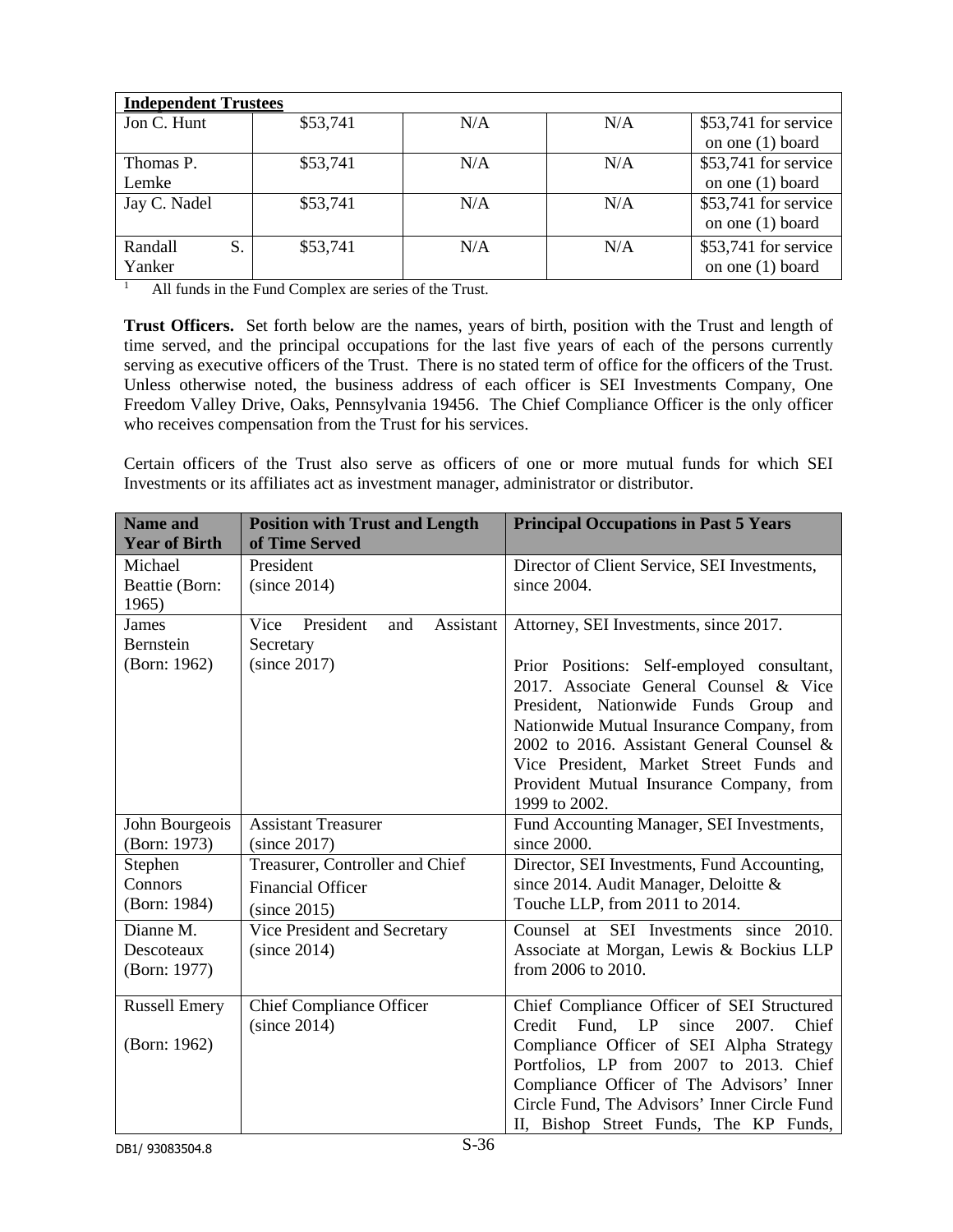| <b>Name and</b><br><b>Year of Birth</b>              | <b>Position with Trust and Length</b><br>of Time Served | <b>Principal Occupations in Past 5 Years</b>                                                                                                                                                                                                                                                                                                                                                                                                                                                                                                                                                                                                                                                                                                                                                                                                                                                                                                                                                                                                                                                                                                                                         |
|------------------------------------------------------|---------------------------------------------------------|--------------------------------------------------------------------------------------------------------------------------------------------------------------------------------------------------------------------------------------------------------------------------------------------------------------------------------------------------------------------------------------------------------------------------------------------------------------------------------------------------------------------------------------------------------------------------------------------------------------------------------------------------------------------------------------------------------------------------------------------------------------------------------------------------------------------------------------------------------------------------------------------------------------------------------------------------------------------------------------------------------------------------------------------------------------------------------------------------------------------------------------------------------------------------------------|
|                                                      |                                                         | Diversified<br>Winton<br>Opportunities<br>Fund<br>(closed-end investment company), Gallery<br>Trust, Schroder Series Trust, Schroder Global<br>Series Trust, SEI Institutional Managed Trust,<br>SEI Asset Allocation Trust, SEI Institutional<br>International<br><b>SEI</b><br>Institutional<br>Trust,<br>Investments Trust, SEI Daily Income Trust,<br>SEI Tax Exempt Trust, Adviser Managed<br>Trust, New Covenant Funds, SEI Insurance<br>Products Trust and SEI Catholic Values Trust.<br>Chief Compliance Officer of SEI Opportunity<br>Fund, L.P. to 2010. Chief Compliance Officer<br>of O'Connor EQUUS (closed-end investment<br>company) to 2016. Chief Compliance Officer<br>of SEI Liquid Asset Trust to 2016. Chief<br>Compliance Officer of Winton Series Trust to<br>2017.                                                                                                                                                                                                                                                                                                                                                                                           |
| <b>Robert Morrow</b>                                 | Vice President                                          | Account Manager, SEI Investments, since                                                                                                                                                                                                                                                                                                                                                                                                                                                                                                                                                                                                                                                                                                                                                                                                                                                                                                                                                                                                                                                                                                                                              |
| (Born: 1968)<br><b>Robert Nesher</b><br>(Born: 1946) | (since 2017)<br>Vice Chairman<br>(since 2014)           | 2007.<br>SEI employee 1974 to present; currently<br>performs various services on behalf of SEI<br>Investments for which Mr. Nesher is<br>compensated. Vice Chairman of Winton<br>Diversified Opportunities Fund (closed-end<br>investment company), Gallery Trust, Schroder<br>Series Trust and Schroder Global Series Trust.<br>President, Chief Executive Officer and<br>Trustee of SEI Daily Income Trust, SEI Tax<br><b>Exempt Trust, SEI Institutional Managed</b><br>Trust, SEI Institutional International Trust,<br>SEI Institutional Investments Trust, SEI Asset<br>Allocation Trust, Adviser Managed Trust,<br>New Covenant Funds, SEI Insurance Products<br>Trust and SEI Catholic Values Trust.<br>President and Director of SEI Structured<br>Credit Fund, LP. President, Chief Executive<br>Officer and Director of SEI Alpha Strategy<br>Portfolios, LP, from 2007 to 2013. President<br>and Director of SEI Opportunity Fund, L.P. to<br>2010. Vice Chairman of O'Connor EQUUS<br>(closed-end investment company) to 2016.<br>Vice Chairman of Winton Series Trust to<br>2017. President, Chief Executive Officer and<br>Trustee of SEI Liquid Asset Trust to 2016. |
| <b>Bridget</b><br>Е.<br>Sudall<br>(Born: 1980)       | Privacy Officer<br>(since 2015)                         | Senior Associate and AML Officer, Morgan<br>Stanley Alternative Investment Partners, from<br>2011 to 2015. Investor Services Team Lead,                                                                                                                                                                                                                                                                                                                                                                                                                                                                                                                                                                                                                                                                                                                                                                                                                                                                                                                                                                                                                                              |
|                                                      | Anti-Money Laundering Officer<br>(since 2015)           | Morgan Stanley Alternative Investment<br>Partners, from 2007 to 2011.                                                                                                                                                                                                                                                                                                                                                                                                                                                                                                                                                                                                                                                                                                                                                                                                                                                                                                                                                                                                                                                                                                                |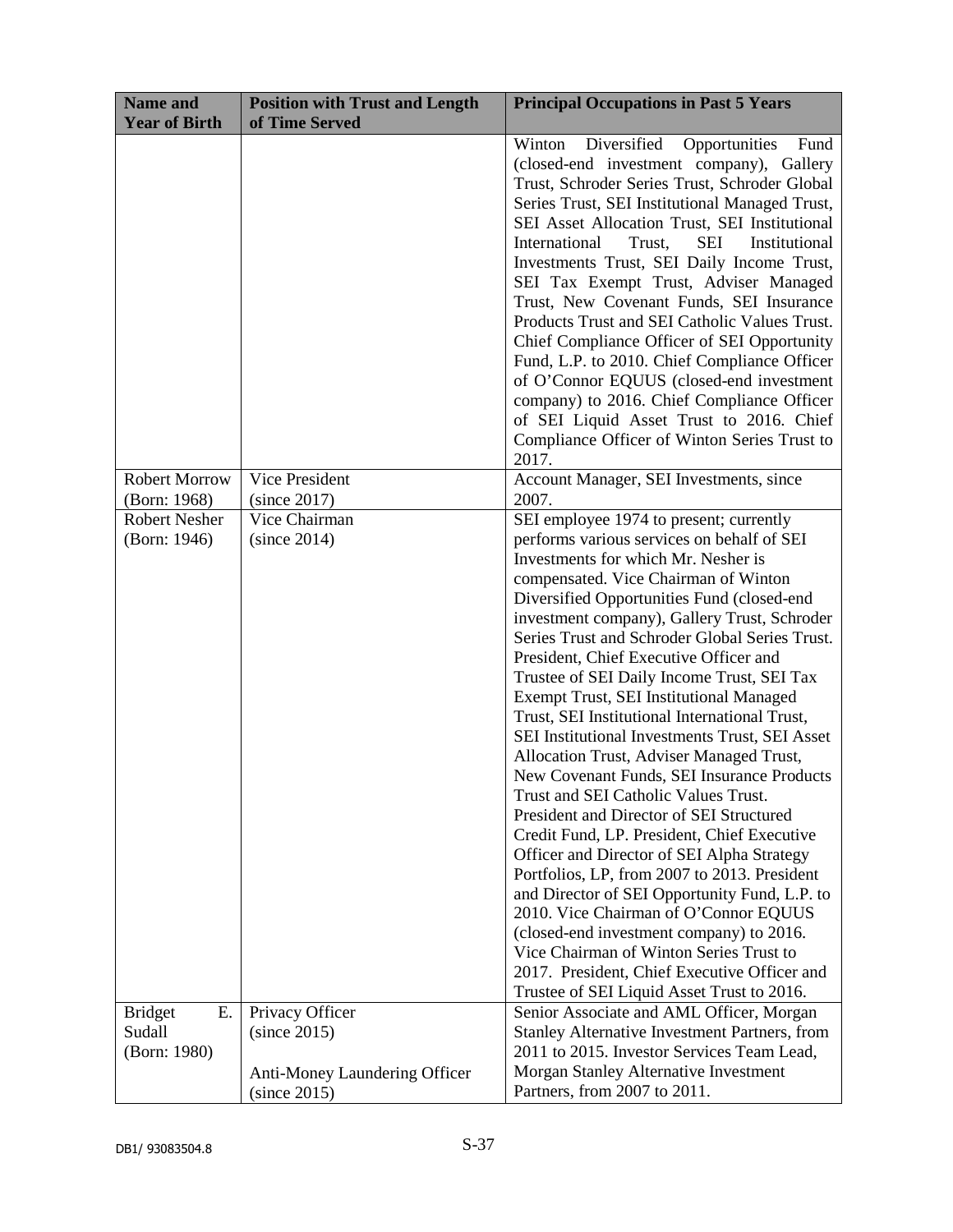| Name and<br><b>Year of Birth</b> | <b>Position with Trust and Length</b><br>of Time Served | <b>Principal Occupations in Past 5 Years</b> |
|----------------------------------|---------------------------------------------------------|----------------------------------------------|
| Lisa Whittaker                   | Vice President and Assistant                            | Attorney, SEI Investments, since 2012.       |
| (Born: 1978)                     | Secretary                                               | Associate Counsel and Compliance Officer,    |
|                                  | (since 2014)                                            | The Glenmede Trust Company, N.A., from       |
|                                  |                                                         | 2011 to 2012. Associate, Drinker Biddle &    |
|                                  |                                                         | Reath LLP, from 2006 to 2011.                |

## **PURCHASING AND REDEEMING SHARES**

Purchases and redemptions may be made through the Transfer Agent on any day the New York Stock Exchange (the "NYSE") is open for business. Shares of the Funds are offered and redeemed on a continuous basis. Currently, the Trust is closed for business when the following holidays are observed: New Year's Day, Martin Luther King Jr. Day, Presidents' Day, Good Friday, Memorial Day, Independence Day, Labor Day, Thanksgiving and Christmas.

It is currently the Trust's policy to pay all redemptions in cash. The Trust retains the right, however, to alter this policy to provide for redemptions in whole or in part by a distribution in-kind of securities held by the Funds in lieu of cash. Shareholders may incur brokerage charges on the sale of any such securities so received in payment of redemptions.

The Trust reserves the right to suspend the right of redemption and/or to postpone the date of payment upon redemption during times when the NYSE is closed, other than during customary weekends or holidays, for any period on which trading on the NYSE is restricted (as determined by the SEC by rule or regulation), or during the existence of an emergency (as determined by the SEC by rule or regulation) as a result of which disposal or valuation of the Funds' securities is not reasonably practicable, or for such other periods as the SEC has by order permitted. The Trust also reserves the right to suspend sales of shares of the Funds for any period during which the NYSE, the Adviser, the Administrator, the Transfer Agent and/or the Custodian are not open for business.

### **DETERMINATION OF NET ASSET VALUE**

**General Policy.** The Funds adhere to Section 2(a)(41), and Rule 2a-4 thereunder, of the 1940 Act with respect to the valuation of portfolio securities. In general, securities for which market quotations are readily available are valued at current market value, and all other securities are valued at fair value in accordance with procedures adopted by the Board. In complying with the 1940 Act, the Trust relies on guidance provided by the SEC and by the SEC staff in various interpretive letters and other guidance.

**Equity Securities**. Securities listed on a securities exchange, market or automated quotation system for which quotations are readily available (except for securities traded on NASDAQ), including securities traded over the counter, are valued at the last quoted sale price on an exchange or market (foreign or domestic) on which they are traded on the valuation date (or at approximately 4:00 p.m. Eastern Time if such exchange is normally open at that time), or, if there is no such reported sale on the valuation date, at the most recent quoted bid price. For securities traded on NASDAQ, the NASDAQ Official Closing Price will be used. If such prices are not available or determined to not represent the fair value of the security as of the Funds' pricing time, the security will be valued at fair value as determined in good faith using methods approved by the Board.

**Money Market Securities.** If available, money market securities are priced based upon valuations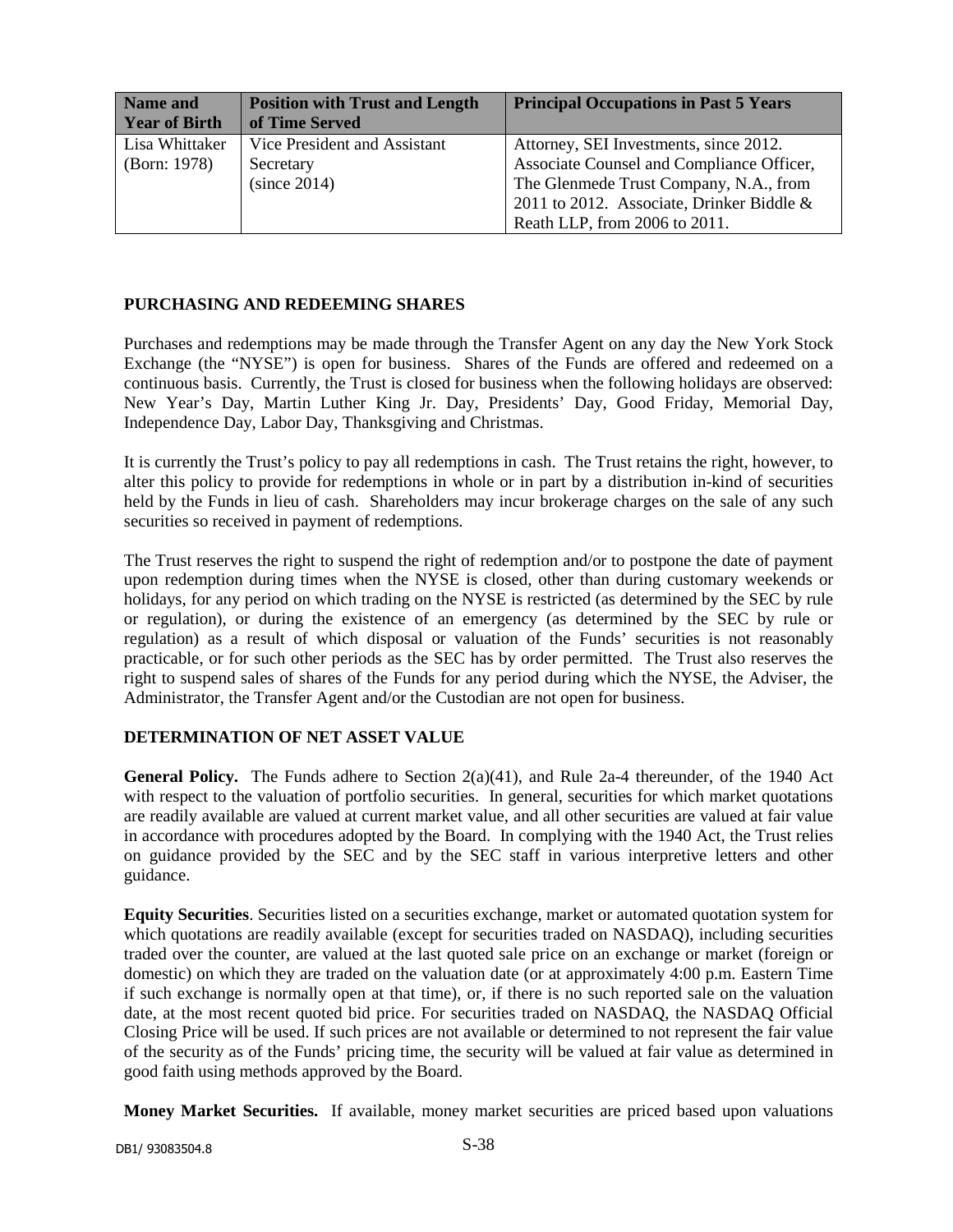provided by recognized independent, third-party pricing agents. Such values generally reflect the last reported sales price if the security is actively traded. Money market securities with remaining maturities of sixty days or less may be valued at their amortized cost, which approximates market value. If such prices are not available or determined to not represent the fair value of the security as of each Fund's pricing time, the security will be valued at fair value as determined in good faith using methods approved by the Board.

**Foreign Securities.** The prices for foreign securities are reported in local currency and converted to U.S. dollars using currency exchange rates. Exchange rates are provided daily by recognized independent pricing agents.

**Derivatives and Other Complex Securities.** Futures and swaps cleared through a central clearing house ("centrally cleared swaps") are valued at the settlement price established each day by the board of the exchange on which they are traded. The daily settlement prices for financial futures are provided by an independent source. On days when there is excessive volume or market volatility, or the future or centrally cleared swap does not end trading by the time the Funds calculate net asset value, the settlement price may not be available at the time at which each Fund calculates its net asset value. On such days, the best available price (which is typically the last sales price) may be used to value a Fund's futures or centrally cleared swaps position.

Foreign currency forward contracts are valued at the current day's interpolated foreign exchange rate, as calculated using the current day's spot rate, and the thirty, sixty, ninety and one-hundred eighty day forward rates provided by an independent source.

If available, non-centrally-cleared swaps are priced based on valuations provided by an independent third party pricing agent. If a price is not available from an independent third party pricing agent, the security will be valued at fair value as determined in good faith using methods approved by the Board.

**Use of Third-Party Independent Pricing Agents and Independent Brokers**. Pursuant to contracts with the Administrator, prices for most securities held by the Funds are provided daily by third-party independent pricing agents that are approved by the Board. The valuations provided by third-party independent pricing agents are reviewed daily by the Administrator.

If a security price cannot be obtained from an independent, third-party pricing agent, the Administrator shall seek to obtain a bid price from at least one independent broker.

**Fair Value Procedures.** Securities for which market prices are not "readily available" or which cannot be valued using the methodologies described above are valued in accordance with Fair Value Procedures established by the Board and implemented through the Fair Value Pricing Committee. The members of the Fair Value Pricing Committee report, as necessary, to the Board regarding portfolio valuation determinations. The Board, from time to time, will review these methods of valuation and will recommend changes which may be necessary to assure that the investments of the Funds are valued at fair value.

Some of the more common reasons that may necessitate a security being valued using Fair Value Procedures include: the security's trading has been halted or suspended; the security has been de-listed from a national exchange; the security's primary trading market is temporarily closed at a time when under normal conditions it would be open; the security has not been traded for an extended period of time; the security's primary pricing source is not able or willing to provide a price; trading of the security is subject to local government-imposed restrictions; or a significant event with respect to a security has occurred after the close of the market or exchange on which the security principally trades and before the time the Funds calculate net asset value. When a security is valued in accordance with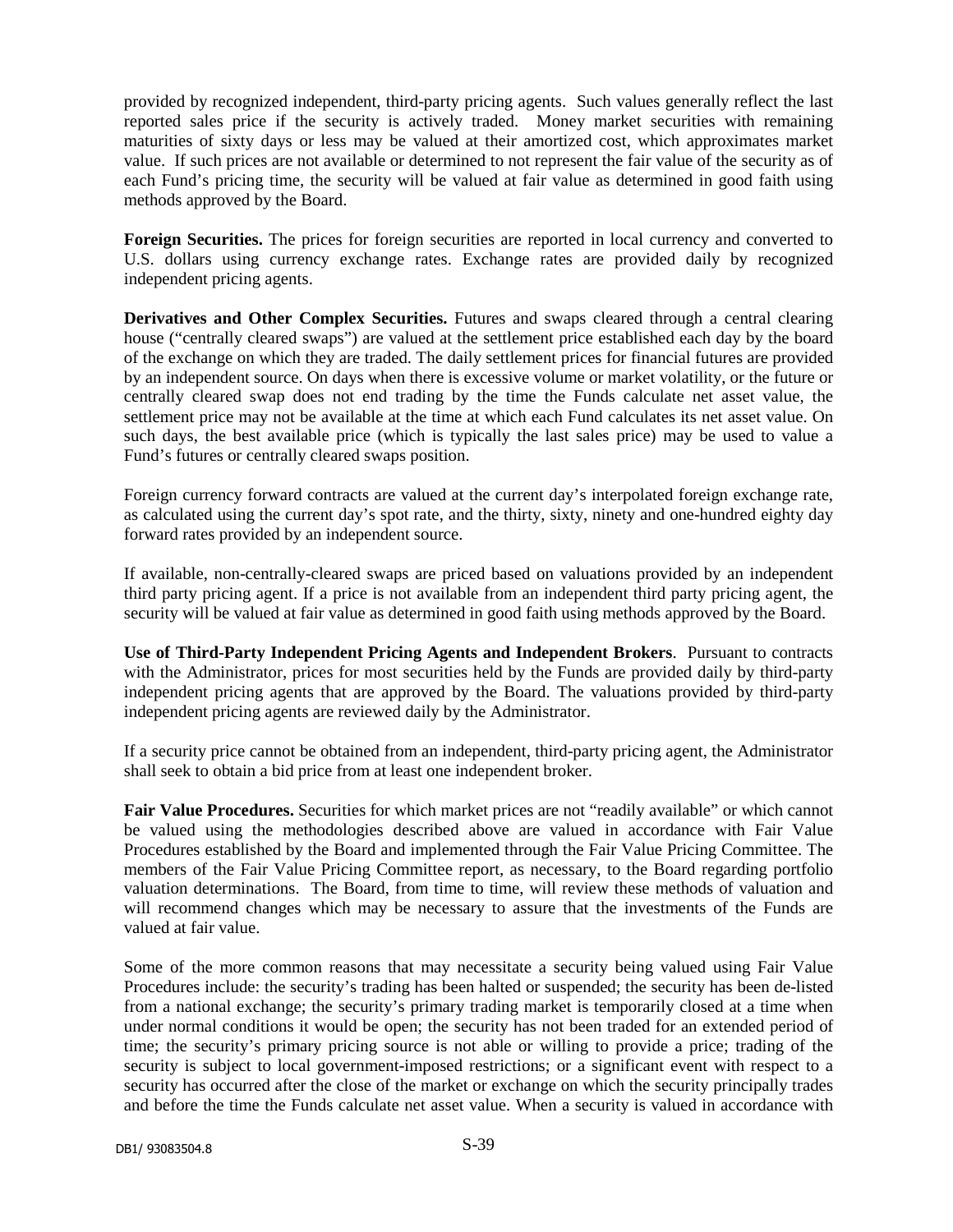the Fair Value Procedures, the Fair Value Pricing Committee will determine the value after taking into consideration relevant information reasonably available to the Fair Value Pricing Committee.

#### **TAXES**

The following is only a summary of certain additional U.S. federal income tax considerations generally affecting the Funds and their shareholders that is intended to supplement the discussion contained in the Prospectus. No attempt is made to present a detailed explanation of the tax treatment of the Funds or their shareholders, and the discussion here and in the Prospectus is not intended as a substitute for careful tax planning. Shareholders are urged to consult their tax advisors with specific reference to their own tax situations, including their state, local, and foreign tax liabilities.

The following general discussion of certain federal income tax consequences is based on the Code and the regulations issued thereunder as in effect on the date of this SAI. New legislation, as well as administrative changes or court decisions, may significantly change the conclusions expressed herein, and may have a retroactive effect with respect to the transactions contemplated herein.

The recently enacted Tax Cuts and Jobs Act (the "Tax Act") makes significant changes to the U.S. federal income tax rules for taxation of individuals and corporations, generally effective for taxable years beginning after December 31, 2017. Many of the changes applicable to individuals are temporary and would apply only to taxable years beginning after December 31, 2017 and before January 1, 2026. There are only minor changes specifically with respect to the regulated investment company ("RIC") rules, but the Tax Act makes numerous other changes to the tax rules that may affect shareholders and the Funds. You are urged to consult with your own tax advisor regarding how the Tax Act affects your investment in the Funds.

**Qualification as a Regulated Investment Company.** Each Fund intends to qualify and elect to be treated as a RIC. By following such a policy, each Fund expects to eliminate or reduce to a nominal amount the federal taxes to which it may be subject. If a Fund qualifies as a RIC, it will generally not be subject to federal income taxes on the net investment income and net realized capital gains that it timely distributes to its shareholders. The Board reserves the right not to maintain the qualification of a Fund as a RIC if it determines such course of action to be beneficial to shareholders.

DB1/ 93083504.8 S-40 In order to qualify as a RIC under the Code, each Fund must distribute annually to its shareholders at least 90% of its net investment income (which, includes dividends, taxable interest, and the excess of net short-term capital gains over net long-term capital losses, less operating expenses) and at least 90% of its net tax exempt interest income, for each tax year, if any (the "Distribution Requirement") and also must meet certain additional requirements. Among these requirements are the following: (i) at least 90% of each Fund's gross income each taxable year must be derived from dividends, interest, payments with respect to certain securities loans, and gains from the sale or other disposition of stock, securities, or foreign currencies, or other income (including but not limited to gains from options, futures or forward contracts) derived with respect to its business of investing in such stock, securities, or currencies, and net income derived from an interest in a qualified publicly traded partnership (the "Qualifying Income Test"); and (ii) at the close of each quarter of each Fund's taxable year: (A) at least 50% of the value of each Fund's total assets must be represented by cash and cash items, U.S. government securities, securities of other RICs and other securities, with such other securities limited, in respect to any one issuer, to an amount not greater than 5% of the value of each Fund's total assets and that does not represent more than 10% of the outstanding voting securities of such issuer, including the equity securities of a qualified publicly traded partnership, and (B) not more than 25% of the value of each Fund's total assets is invested, including through corporations in which the Fund owns a 20% or more voting stock interest, in the securities (other than U.S. government securities or the securities of other RICs) of any one issuer or the securities (other than the securities of another RIC) of two or more issuers that a Fund controls and which are engaged in the same or similar trades or businesses or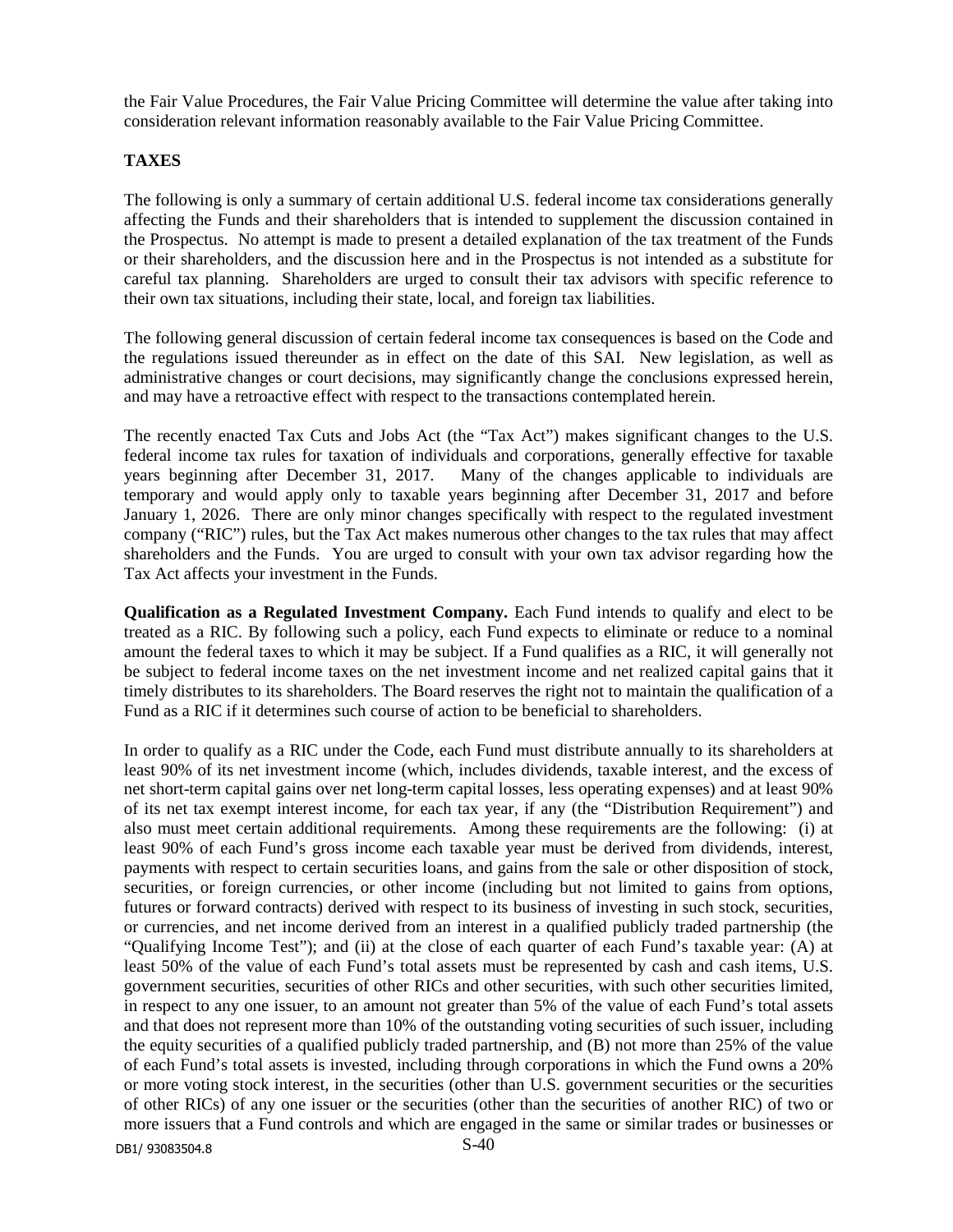related trades or businesses, or the securities of one or more qualified publicly traded partnerships (the "Asset Test").

Although the Funds intend to distribute substantially all of their net investment income and may distribute their capital gains for any taxable year, the Funds will be subject to federal income taxation to the extent any such income or gains are not distributed. Each Fund is treated as a separate corporation for federal income tax purposes. A Fund therefore is considered to be a separate entity in determining its treatment under the rules for RICs described herein. Losses in one Fund do not offset gains in another and the requirements (other than certain organizational requirements) for qualifying RIC status are determined at the Fund level rather than at the Trust level.

If a Fund fails to satisfy the Qualifying Income or Asset Tests in any taxable year, such Fund may be eligible for relief provisions if the failures are due to reasonable cause and not willful neglect and if a penalty tax is paid with respect to each failure to satisfy the applicable requirements. Additionally, relief is provided for certain de minimis failures of the diversification requirements where the Fund corrects the failure within a specified period. If a Fund fails to maintain qualification as a RIC for a tax year, and the relief provisions are not available, such Fund will be subject to federal income tax at regular corporate rates (which the Tax Act reduced to 21%) without any deduction for distributions to shareholders. In such case, its shareholders would be taxed as if they received ordinary dividends, although corporate shareholders could be eligible for the dividends received deduction (subject to certain limitations) and individuals may be able to benefit from the lower tax rates available to qualified dividend income. In addition, a Fund could be required to recognize unrealized gains, pay substantial taxes and interest, and make substantial distributions before requalifying as a RIC. The Board reserves the right not to maintain the qualification of a Fund as a RIC if it determines such course of action to be beneficial to shareholders.

A Fund may elect to treat part or all of any "qualified late year loss" as if it had been incurred in the succeeding taxable year in determining the Fund's taxable income, net capital gain, net short-term capital gain, and earnings and profits. The effect of this election is to treat any such "qualified late year loss" as if it had been incurred in the succeeding taxable year in characterizing Fund distributions for any calendar year. A "qualified late year loss" generally includes net capital loss, net long-term capital loss, or net short-term capital loss incurred after October 31 of the current taxable year (commonly referred to as "post-October losses") and certain other late-year losses.

The treatment of capital loss carryovers for the Funds is similar to the rules that apply to capital loss carryovers of individuals, which provide that such losses are carried over indefinitely. If a Fund has a "net capital loss" (that is, capital losses in excess of capital gains), the excess of the Fund's net shortterm capital losses over its net long-term capital gains is treated as a short-term capital loss arising on the first day of the Fund's next taxable year, and the excess (if any) of the Fund's net long-term capital losses over its net short-term capital gains is treated as a long-term capital loss arising on the first day of the Fund's next taxable year. The carryover of capital losses may be limited under the general loss limitation rules if a Fund experiences an ownership change as defined in the Code.

DB1/ 93083504.8 S-41 **Federal Excise Tax.** Notwithstanding the Distribution Requirement described above, which generally requires a Fund to distribute at least 90% of its annual investment company taxable income and the excess of its exempt interest income (but does not require any minimum distribution of net capital gain), a Fund will be subject to a nondeductible 4% federal excise tax to the extent it fails to distribute, by the end of the calendar year at least 98% of its ordinary income and 98.2% of its capital gain net income (the excess of short- and long-term capital gains over short- and long-term capital losses) for the one-year period ending on October 31 of such year (including any retained amount from the prior calendar year on which a Fund paid no federal income tax). The Funds intend to make sufficient distributions to avoid liability for federal excise tax, but can make no assurances that such tax will be completely eliminated. The Funds may in certain circumstances be required to liquidate Fund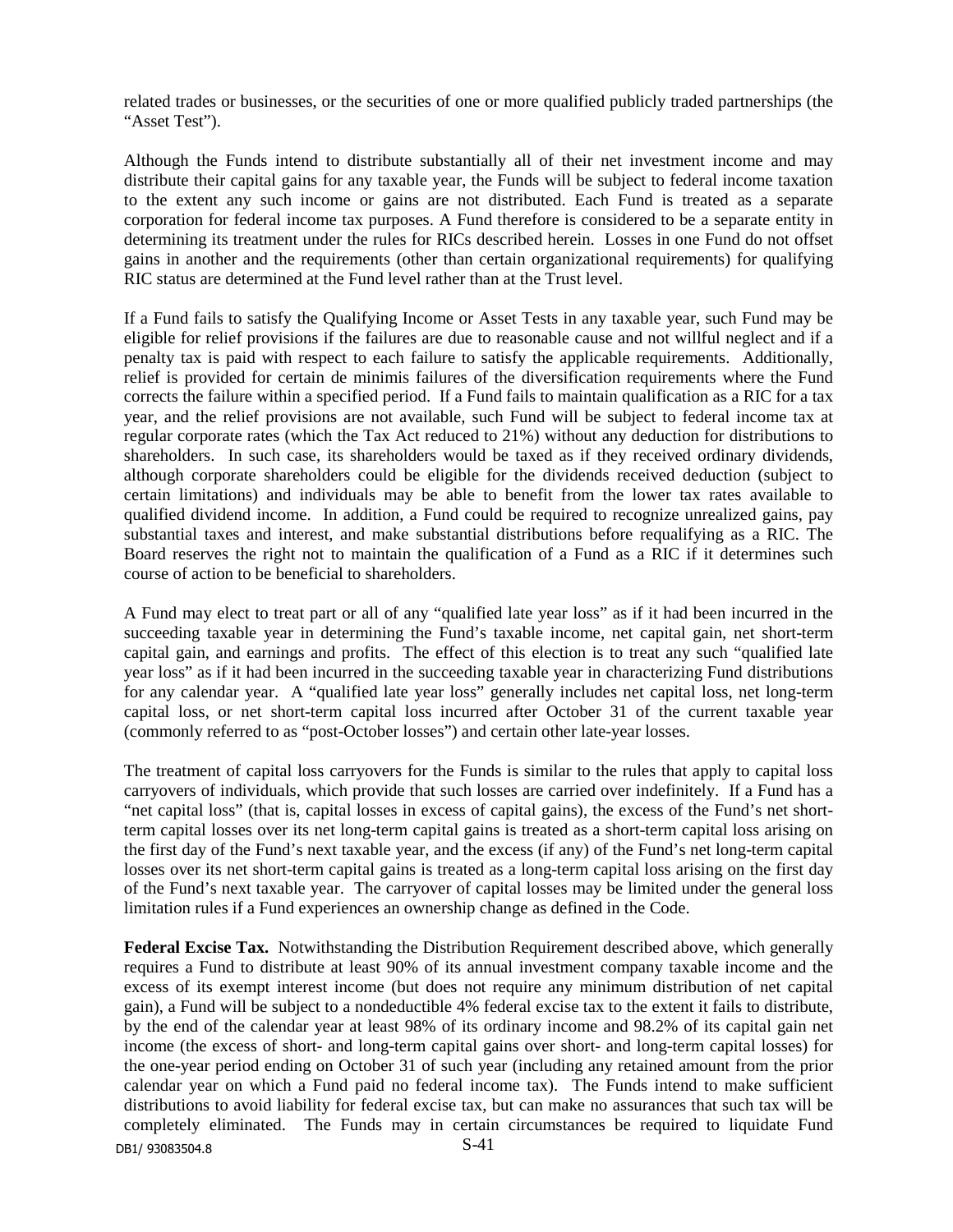investments in order to make sufficient distributions to avoid federal excise tax liability at a time when the Adviser might not otherwise have chosen to do so, and liquidation of investments in such circumstances may affect the ability of the Funds to satisfy the requirement for qualification as RICs.

**Distributions to Shareholders.** The Funds receive income generally in the form of dividends and interest on investments. This income, plus net short-term capital gains, if any, less expenses incurred in the operation of a Fund, constitutes the Fund's net investment income from which dividends may be paid to you. Any distributions by a Fund from such income will be taxable to you as ordinary income or at the lower capital gains rates that apply to individuals receiving qualified dividend income, whether you take them in cash or in additional shares.

Distributions by the Funds are currently eligible for the reduced maximum tax rate to individuals of 20% (lower rates apply to individuals in lower tax brackets) to the extent that the Funds receive qualified dividend income on the securities they hold and the Funds report the distributions as qualified dividend income. Qualified dividend income is, in general, dividend income from taxable domestic corporations and certain foreign corporations (e.g., foreign corporations incorporated in a possession of the United States or in certain countries with a comprehensive tax treaty with the United States, or the stock of which is readily tradable on an established securities market in the United States). A dividend will not be treated as qualified dividend income to the extent that: (i) the shareholder has not held the shares on which the dividend was paid for more than 60 days during the 121-day period that begins on the date that is 60 days before the date on which the shares become "ex-dividend" (which is the day on which declared distributions (dividends or capital gains) are deducted from each Fund's assets before it calculates the net asset value) with respect to such dividend, (ii) each Fund has not satisfied similar holding period requirements with respect to the securities it holds that paid the dividends distributed to the shareholder), (iii) the shareholder is under an obligation (whether pursuant to a short sale or otherwise) to make related payments with respect to substantially similar or related property, or (iv) the shareholder elects to treat such dividend as investment income under section  $163(d)(4)(B)$  of the Code. Therefore, if you lend your shares in a Fund, such as pursuant to a securities lending arrangement, you may lose the ability to treat dividends (paid while the shares are held by the borrower) as qualified dividend income. The Funds' investment strategies may limit the ability of the Funds to make distributions eligible to be treated as qualified dividend income.

Distributions by the Funds of their net short-term capital gains will be taxable as ordinary income. Capital gain distributions consisting of a Fund's net capital gains will be taxable as long-term capital gains for individual shareholders currently set at a maximum rate of 20% regardless of how long you have held your shares in such Fund. Distributions from capital gains are generally made after applying any available capital loss carryforwards.

In the case of corporate shareholders, Fund distributions (other than capital gain distributions) generally qualify for the dividends-received deduction to the extent such distributions are so reported and do not exceed the gross amount of qualifying dividends received by such Fund for the year. Generally, and subject to certain limitations (including certain holding period limitations), a dividend will be treated as a qualifying dividend if it has been received from a domestic corporation. The Funds' investment strategies may limit the ability of the Funds to make distributions eligible for the dividends received deduction for corporate shareholders.

To the extent that a Fund makes a distribution of income received by such Fund in lieu of dividends (a "substitute payment") with respect to securities on loan pursuant to a securities lending transaction, such income will not constitute qualified dividend income to individual shareholders and will not be eligible for the dividends received deduction for corporate shareholders.

DB1/ 93083504.8 S-42 If a Fund's distributions exceed its taxable income and capital gains realized during a taxable year, all or a portion of the distributions made in the same taxable year may be recharacterized as a return of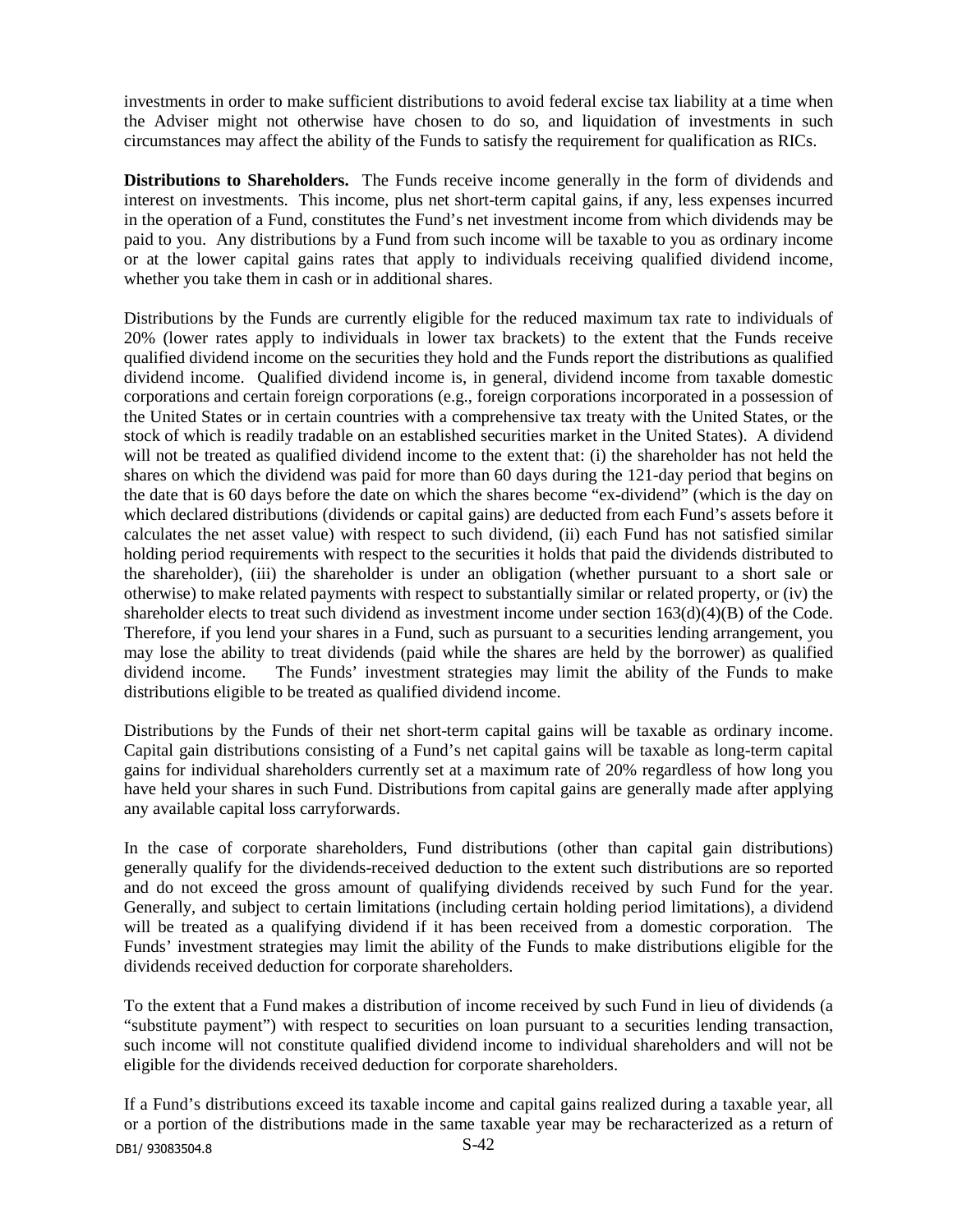capital to shareholders. A return of capital distribution will generally not be taxable, but will reduce each shareholder's cost basis in a Fund and result in a higher reported capital gain or lower reported capital loss when those shares on which the distribution was received are sold.

A dividend or distribution received shortly after the purchase of shares reduces the net asset value of the shares by the amount of the dividend or distribution and, although in effect a return of capital, will be taxable to the shareholder. If the net asset value of shares were reduced below the shareholder's cost by dividends or distributions representing gains realized on sales of securities, such dividends or distributions would be a return of investment though taxable to the shareholder in the same manner as other dividends or distributions.

The Funds (or their administrative agent) will inform you of the amount of your ordinary income dividends, qualified dividend income and capital gain distributions, if any, and will advise you of their tax status for federal income tax purposes shortly after the close of each calendar year. If you have not held Fund shares for a full year, the Funds may report and distribute to you, as ordinary income, qualified dividend income or capital gain, a percentage of income that is not equal to the actual amount of such income earned during the period of your investment in the Funds.

Dividends declared to shareholders of record in October, November or December and actually paid in January of the following year will be treated as having been received by shareholders on December 31 of the calendar year in which declared. Under this rule, therefore, a shareholder may be taxed in one year on dividends or distributions actually received in January of the following year.

**Sales, Exchanges or Redemptions.** Any gain or loss recognized on a sale, exchange, or redemption of shares of a Fund by a shareholder who is not a dealer in securities will generally, for individual shareholders, be treated as a long-term capital gain or loss if the shares have been held for more than twelve months and otherwise will be treated as a short-term capital gain or loss. However, if shares on which a shareholder has received a long-term capital gain distribution are subsequently sold, exchanged, or redeemed and such shares have been held for six months or less, any loss recognized will be treated as a long-term capital loss to the extent of the long-term capital gain distribution. In addition, the loss realized on a sale or other disposition of shares will be disallowed to the extent a shareholder repurchases (or enters into a contract to or option to repurchase) shares within a period of 61 days (beginning 30 days before and ending 30 days after the disposition of the shares). This loss disallowance rule will apply to shares received through the reinvestment of dividends during the 61 day period. For tax purposes, an exchange of your Fund shares for shares of a different fund is the same as a sale.

U.S. individuals with income exceeding \$200,000 (\$250,000 if married and filing jointly) are subject to a 3.8% Medicare contribution tax on their "net investment income," including interest, dividends, and capital gains (including any capital gains realized on the sale or exchange of shares of a Fund).

DB1/ 93083504.8 S-43 The Funds (or their administrative agent) must report to the Internal Revenue Service ("IRS") and furnish to Fund shareholders the cost basis information for purchases of Fund shares. In addition to the requirement to report the gross proceeds from the sale of Fund shares, a Fund (or its administrative agent) is also required to report the cost basis information for such shares and indicate whether these shares had a short-term or long-term holding period. For each sale of Fund shares, a Fund will permit shareholders to elect from among several IRS-accepted cost basis methods, including the average basis method. In the absence of an election, a Fund will use the average basis method as its default cost basis method. The cost basis method elected by a Fund shareholder (or the cost basis method applied by default) for each sale of Fund shares may not be changed after the settlement date of each such sale of Fund shares. Fund shareholders should consult their tax advisors to determine the best IRSaccepted cost basis method for their tax situation and to obtain more information about how cost basis reporting applies to them. Shareholders also should carefully review the cost basis information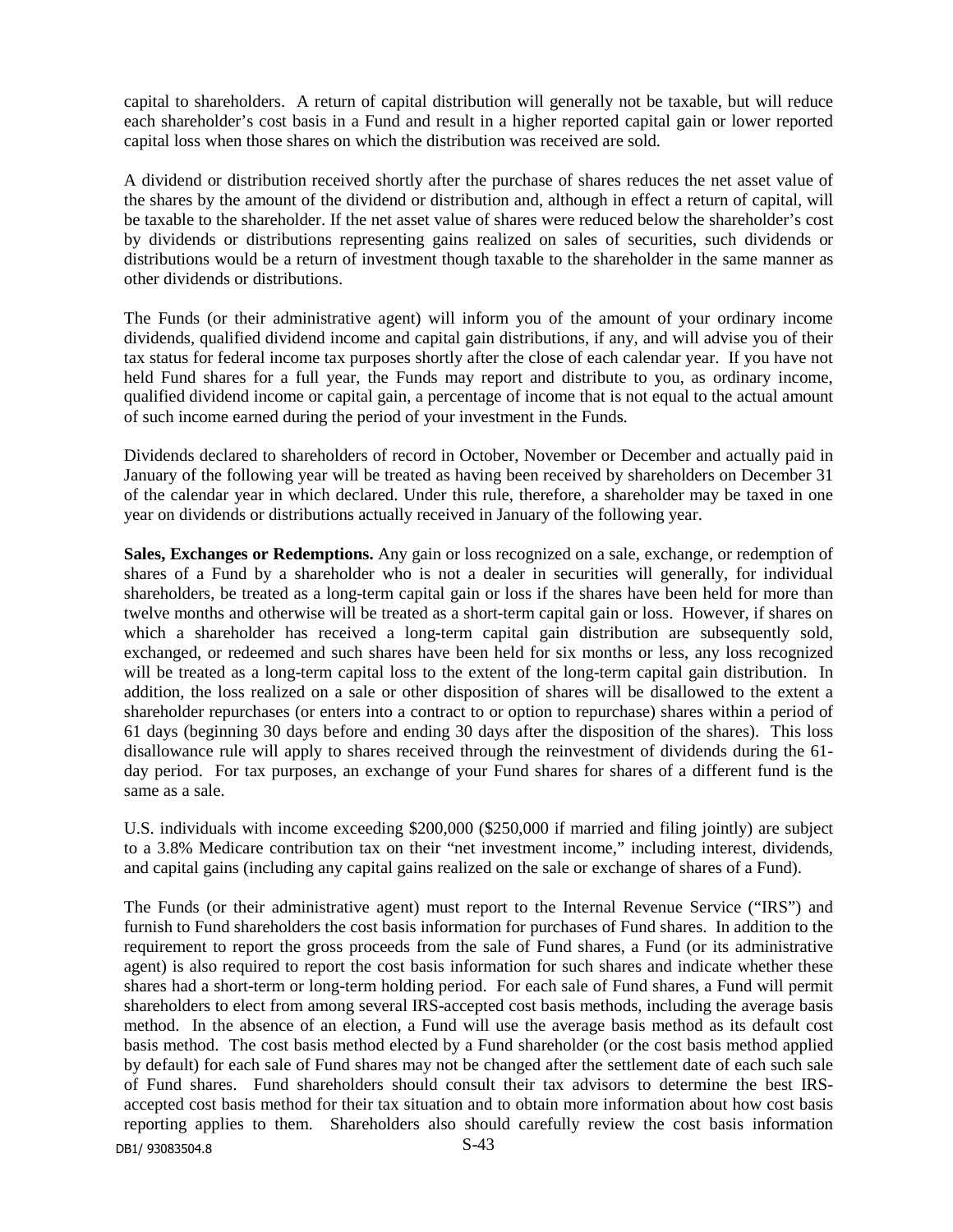provided to them by a Fund and make any additional basis, holding period or other adjustments that are required when reporting these amounts on their federal income tax returns.

**Tax Treatment of Complex Securities**. The Funds may invest in complex securities and these investments may be subject to numerous special and complex tax rules. These rules could affect a Fund's ability to qualify as a RIC, affect whether gains and losses recognized by the Funds are treated as ordinary income or capital gain, accelerate the recognition of income to the Funds and/or defer the Funds' ability to recognize losses, and, in limited cases, subject the Funds to U.S. federal income tax on income from certain of their foreign securities. In turn, these rules may affect the amount, timing or character of the income distributed to you by the Funds.

Each Fund is required for federal income tax purposes to mark-to-market and recognize as income for each taxable year its net unrealized gains and losses on certain futures contracts as of the end of the year as well as those actually realized during the year. Gain or loss from futures and options contracts on broad-based indexes required to be marked to market will be 60% long-term and 40% short-term capital gain or loss. Application of this rule may alter the timing and character of distributions to shareholders. A Fund may be required to defer the recognition of losses on futures contracts, options contracts and swaps to the extent of any unrecognized gains on offsetting positions held by the Fund. These provisions may also require the Funds to mark-to-market certain types of positions in their portfolios (i.e., treat them as if they were closed out), which may cause a Fund to recognize income without receiving cash with which to make distributions in amounts necessary to satisfy the Distribution Requirement and for avoiding the excise tax discussed above. Accordingly, in order to avoid certain income and excise taxes, a Fund may be required to liquidate its investments at a time when the Adviser might not otherwise have chosen to do so.

If a Fund owns shares in certain foreign investment entities, referred to as "passive foreign investment companies" or "PFICs," the Fund will generally be subject to one of the following special tax regimes: (i) the Fund may be liable for U.S. federal income tax, and an additional interest charge, on a portion of any "excess distribution" from such foreign entity or any gain from the disposition of such shares, even if the entire distribution or gain is paid out by the Fund as a dividend to its shareholders; (ii) if the Fund were able and elected to treat a PFIC as a "qualified electing fund" or "QEF," the Fund would be required each year to include in income, and distribute to shareholders in accordance with the distribution requirements set forth above, the Fund's pro rata share of the ordinary earnings and net capital gains of the PFIC, whether or not such earnings or gains are distributed to the Fund; or (iii) the Fund may be entitled to mark-to-market annually shares of the PFIC, and in such event would be required to distribute to shareholders any such mark-to-market gains in accordance with the distribution requirements set forth above. Such Fund intends to make the appropriate tax elections, if possible, and take any additional steps that are necessary to mitigate the effect of these rules.

**Certain Foreign Currency Tax Issues**. A Fund's transactions in foreign currencies and forward foreign currency contracts will generally be subject to special provisions of the Code that, among other things, may affect the character of gains and losses realized by the Fund (i.e., may affect whether gains or losses are ordinary or capital), accelerate recognition of income to the Fund and defer losses. These rules could therefore affect the character, amount and timing of distributions to shareholders. These provisions also may require a Fund to mark-to-market certain types of positions in its portfolio (i.e., treat them as if they were closed out) which may cause the Fund to recognize income without receiving cash with which to make distributions in amounts necessary to satisfy the Distribution Requirements and for avoiding the excise tax described above. The Funds intend to monitor their transactions, intend to make the appropriate tax elections, and intend to make the appropriate entries in their books and records when they acquire any foreign currency or forward foreign currency contract in order to mitigate the effect of these rules so as to prevent disqualification of a Fund as a RIC and minimize the imposition of income and excise taxes.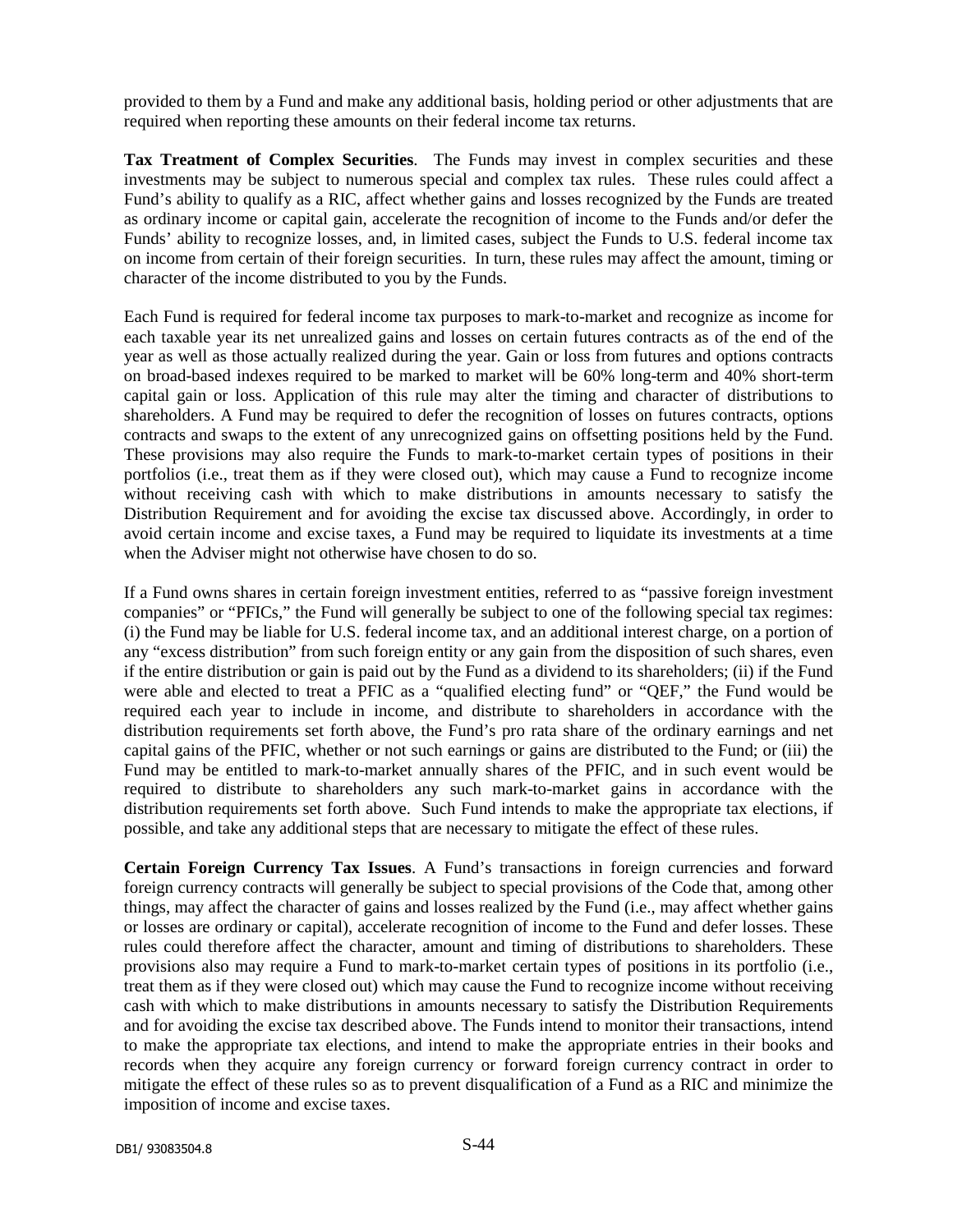**Foreign Taxes.** Dividends and interest received by a Fund may be subject to income, withholding or other taxes imposed by foreign countries and U.S. possessions that would reduce the yield on the Funds' stock or securities. Tax conventions between certain countries and the United States may reduce or eliminate these taxes. Foreign countries generally do not impose taxes on capital gains with respect to investments by foreign investors.

If more than 50% of the value of a Fund's total assets at the close of their taxable year consists of stocks or securities of foreign corporations, the Fund will be eligible to and intends to file an election with the IRS that may enable shareholders, in effect, to receive either the benefit of a foreign tax credit, or a deduction from such taxes, with respect to any foreign and U.S. possessions income taxes paid by the Fund, subject to certain limitations. Pursuant to the election, such Fund will treat those taxes as dividends paid to its shareholders. Each such shareholder will be required to include a proportionate share of those taxes in gross income as income received from a foreign source and must treat the amount so included as if the shareholder had paid the foreign tax directly. The shareholder may then either deduct the taxes deemed paid by him or her in computing his or her taxable income or, alternatively, use the foregoing information in calculating any foreign tax credit they may be entitled to use against the shareholders' federal income tax. If a Fund makes the election, such Fund (or its administrative agent) will report annually to its shareholders the respective amounts per share of the Fund's income from sources within, and taxes paid to, foreign countries and U.S. possessions. If a Fund does not hold sufficient foreign securities to meet the above threshold, then shareholders will not be entitled to claim a credit or further deduction with respect to foreign taxes paid by such Fund.

A shareholder's ability to claim a foreign tax credit or deduction in respect of foreign taxes paid by a Fund may be subject to certain limitations imposed by the Code, which may result in a shareholder not receiving a full credit or deduction (if any) for the amount of such taxes. In particular, shareholders must hold their Fund shares (without protection from risk of loss) on the ex-dividend date and for at least 15 additional days during the 30-day period surrounding the ex-dividend date to be eligible to claim a foreign tax credit with respect to a given dividend. Shareholders who do not itemize on their federal income tax returns may claim a credit (but no deduction) for such foreign taxes. Even if a Fund were eligible to make such an election for a given year, it may determine not to do so. Shareholders that are not subject to U.S. federal income tax, and those who invest in a Fund through tax-advantaged accounts (including those who invest through individual retirement accounts or other tax-advantaged retirement plans), generally will receive no benefit from any tax credit or deduction passed through by a Fund.

**Tax-Exempt Shareholders.** Certain tax-exempt shareholders, including qualified pension plans, individual retirement accounts, salary deferral arrangements, 401(k)s, and other tax-exempt entities, generally are exempt from federal income taxation except with respect to their unrelated business taxable income ("UBTI"). Under current law, the Funds generally serve to block UBTI from being realized by their tax-exempt shareholders. Under the Tax Act, tax-exempt entities are not permitted to offset losses from one trade or business against the income or gain of another trade or business. Certain net losses incurred prior to January 1, 2018 are permitted to offset gain and income created by an unrelated trade or business, if otherwise available. However, notwithstanding that the Funds generally block UBTI, a tax-exempt shareholder could realize UBTI by virtue of an investment in a Fund where, for example: (i) the Fund invests in residual interests of Real Estate Mortgage Investment Conduits ("REMICs"), (ii) the Fund invests in a REIT that is a taxable mortgage pool ("TMP") or that has a subsidiary that is a TMP or that invests in the residual interest of a REMIC, or (iii) shares in the Fund constitute debt-financed property in the hands of the tax-exempt shareholder within the meaning of section 514(b) of the Code. Charitable remainder trusts are subject to special rules and should consult their tax advisor. The IRS has issued guidance with respect to these issues and prospective shareholders, especially charitable remainder trusts, are strongly encouraged to consult their tax advisors regarding these issues.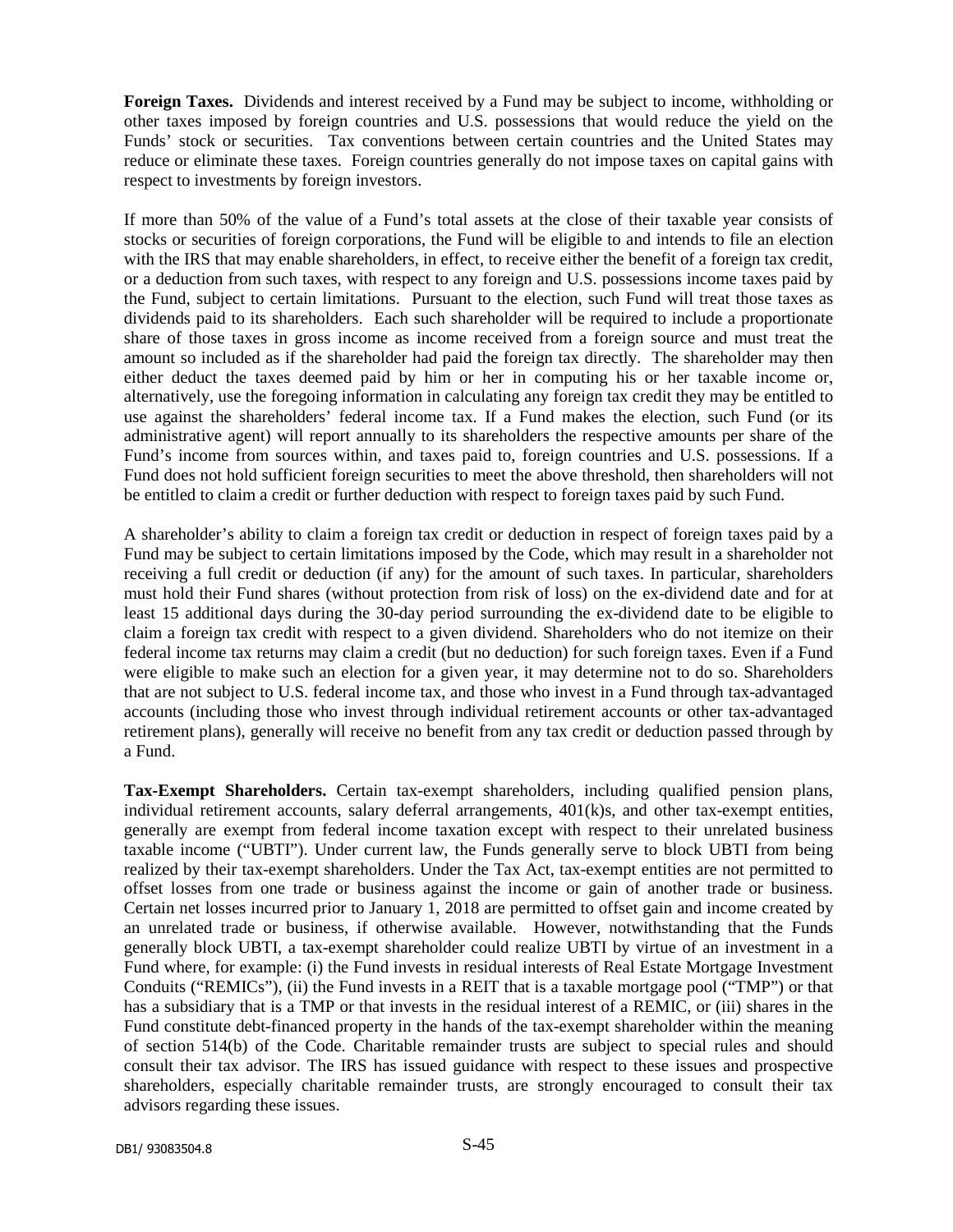**Backup Withholding.** A Fund will be required in certain cases to withhold at a 24% withholding rate and remit to the U.S. Treasury the amount withheld on amounts payable to any shareholder who: (i) has provided the Fund either an incorrect tax identification number or no number at all; (ii) is subject to backup withholding by the IRS for failure to properly report payments of interest or dividends; (iii) has failed to certify to the Fund that such shareholder is not subject to backup withholding; or (iv) has failed to certify to the Fund that the shareholder is a U.S. person (including a resident alien).

**Non-U.S. Investors.** Any non-U.S. investors in the Funds may be subject to U.S. withholding and estate tax and are encouraged to consult their tax advisors prior to investing in the Funds. Foreign shareholders (i.e., nonresident alien individuals and foreign corporations, partnerships, trusts and estates) are generally subject to U.S. withholding tax at the rate of 30% (or a lower tax treaty rate) on distributions derived from taxable ordinary income. A Fund may, under certain circumstances, report all or a portion of a dividend as an "interest-related dividend" or a "short-term capital gain dividend," which would generally be exempt from this 30% U.S. withholding tax, provided certain other requirements are met. Short-term capital gain dividends received by a nonresident alien individual who is present in the U.S. for a period or periods aggregating 183 days or more during the taxable year are not exempt from this 30% withholding tax. Gains realized by foreign shareholders from the sale or other disposition of shares of a Fund generally are not subject to U.S. taxation, unless the recipient is an individual who is physically present in the U.S. for 183 days or more per year. Foreign shareholders who fail to provide an applicable IRS form may be subject to backup withholding on certain payments from a Fund. Backup withholding will not be applied to payments that are subject to the 30% (or lower applicable treaty rate) withholding tax described in this paragraph. Different tax consequences may result if the foreign shareholder is engaged in a trade or business within the United States. In addition, the tax consequences to a foreign shareholder entitled to claim the benefits of a tax treaty may be different than those described above.

Under legislation generally known as "FATCA" (the Foreign Account Tax Compliance Act), the Funds are required to withhold 30% of certain ordinary dividends they pay, and, after December 31, 2018, 30% of the gross proceeds of share redemptions and certain capital gain dividends they pay, to shareholders that fail to meet prescribed information reporting or certification requirements. In general, no such withholding will be required with respect to a U.S. person or non-U.S. individual that timely provides the certifications required by a Fund or its agent on a valid IRS Form W-9 or applicable IRS Form W-8, respectively. Shareholders potentially subject to withholding include foreign financial institutions ("FFIs"), such as non-U.S. investment funds, and non-financial foreign entities ("NFFEs"). To avoid withholding under FATCA, an FFI generally must enter into an information sharing agreement with the IRS in which it agrees to report certain identifying information (including name, address, and taxpayer identification number) with respect to its U.S. account holders (which, in the case of an entity shareholder, may include its direct and indirect U.S. owners), and an NFFE generally must identify and provide other required information to the Funds or other withholding agent regarding its U.S. owners, if any. Such non-U.S. shareholders also may fall into certain exempt, excepted or deemed compliant categories as established by regulations and other guidance. A non-U.S. shareholder resident or doing business in a country that has entered into an intergovernmental agreement with the U.S. to implement FATCA will be exempt from FATCA withholding provided that the shareholder and the applicable foreign government comply with the terms of the agreement.

A non-U.S. entity that invests in a Fund will need to provide such Fund with documentation properly certifying the entity's status under FATCA in order to avoid FATCA withholding. Non-U.S. investors in the Funds should consult their tax advisors in this regard.

**Tax Shelter Reporting Regulations.** Under U.S. Treasury regulations, generally, if a shareholder recognizes a loss of \$2 million or more for an individual shareholder or \$10 million or more for a corporate shareholder, the shareholder must file with the IRS a disclosure statement on Form 8886.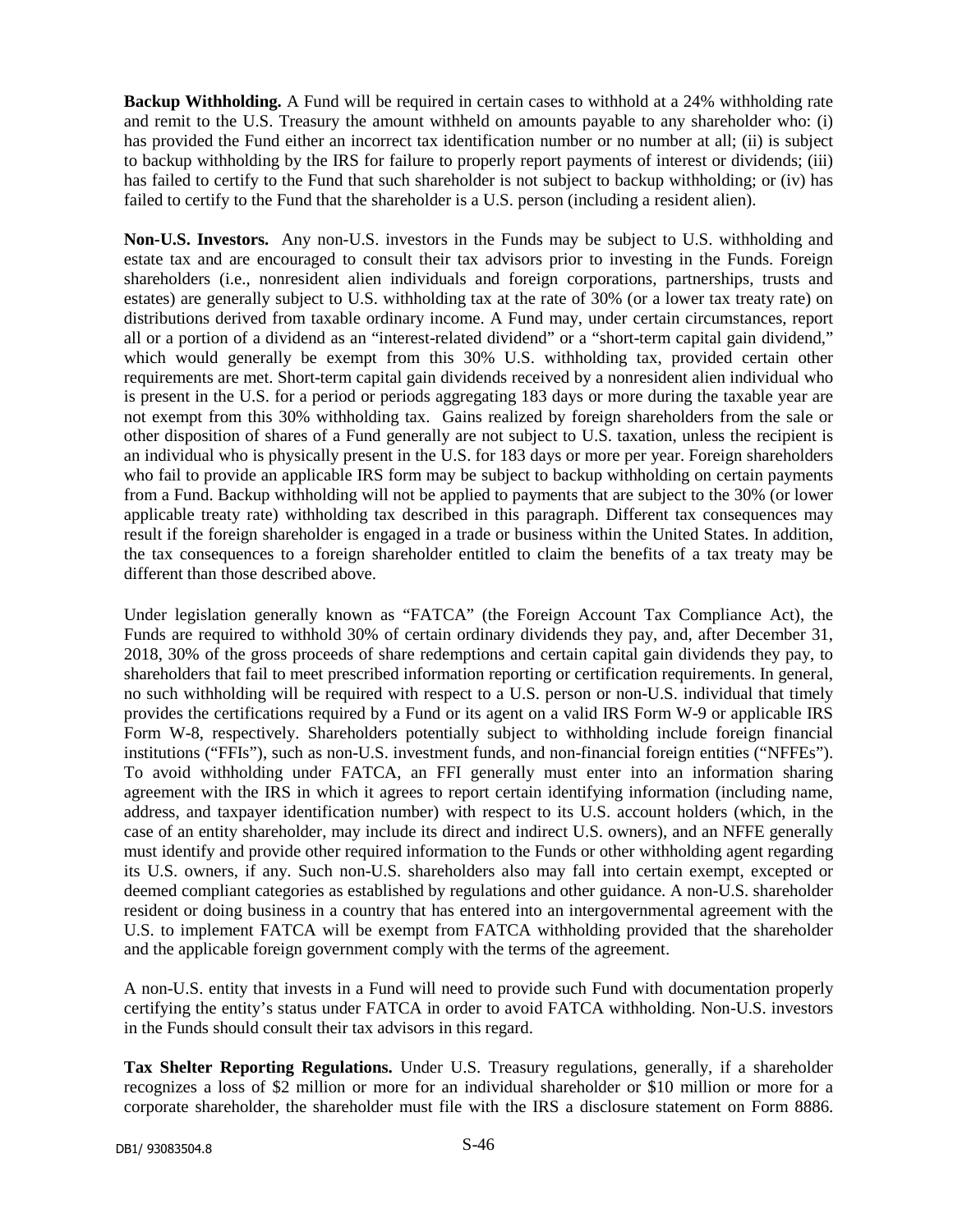Direct shareholders of portfolio securities are in many cases excepted from this reporting requirement, but under current guidance, shareholders of a RIC such as a Fund are not excepted. Future guidance may extend the current exception from this reporting requirement to shareholders of most or all RICs. The fact that a loss is reportable under these regulations does not affect the legal determination of whether the taxpayer's treatment of the loss is proper. Shareholders should consult their tax advisors to determine the applicability of these regulations in light of their individual circumstances.

**State Taxes.** Depending upon state and local law, distributions by a Fund to its shareholders and the ownership of such shares may be subject to state and local taxes. Rules of state and local taxation of dividend and capital gains distributions from RICs often differ from the rules for federal income taxation described above. It is expected that a Fund will not be liable for any corporate tax in Delaware if it qualifies as a RIC for federal income tax purposes.

Many states grant tax-free status to dividends paid to you from interest earned on direct obligations of the U.S. government, subject in some states to minimum investment requirements that must be met by a Fund. Investment in Ginnie Mae or Fannie Mae securities, banker's acceptances, commercial paper, and repurchase agreements collateralized by U.S. government securities do not generally qualify for such tax-free treatment. The rules on exclusion of this income are different for corporate shareholders. Shareholders are urged to consult their tax advisors regarding state and local taxes applicable to an investment in a Fund.

The Funds' shares held in a tax-qualified retirement account will generally not be subject to federal taxation on income and capital gains distributions from a Fund until a shareholder begins receiving payments from their retirement account. Because each shareholder's tax situation is different, shareholders should consult their tax advisor about the tax implications of an investment in the Funds.

### **FUND TRANSACTIONS**

**Brokerage Transactions.** Generally, equity securities, both listed and over-the-counter, are bought and sold through brokerage transactions for which commissions are payable. Purchases from underwriters will include the underwriting commission or concession, and purchases from dealers serving as market makers will include a dealer's mark-up or reflect a dealer's mark-down. Money market securities are usually bought and sold directly from the issuer or an underwriter or market maker for the securities. Generally, the Funds will not pay brokerage commissions for such purchases. The purchase price for securities bought from dealers serving as market makers will similarly include the dealer's mark-up or reflect a dealer's mark-down. When the Funds execute transactions in the overthe-counter market, they will generally deal with primary market makers unless prices that are more favorable are otherwise obtainable.

In addition, the Adviser may place a combined order for two or more accounts it manages, including a Fund, engaged in the purchase or sale of the same security if, in its judgment, joint execution is in the best interest of each participant and will result in best price and execution. Transactions involving commingled orders are allocated in a manner deemed equitable to each account or fund. Although it is recognized that, in some cases, the joint execution of orders could adversely affect the price or volume of the security that a particular account or a Fund may obtain, it is the opinion of the Adviser that the advantages of combined orders outweigh the possible disadvantages of combined orders.

For the fiscal year ended September 30, 2017, the Funds paid the following aggregate brokerage commissions on portfolio transactions: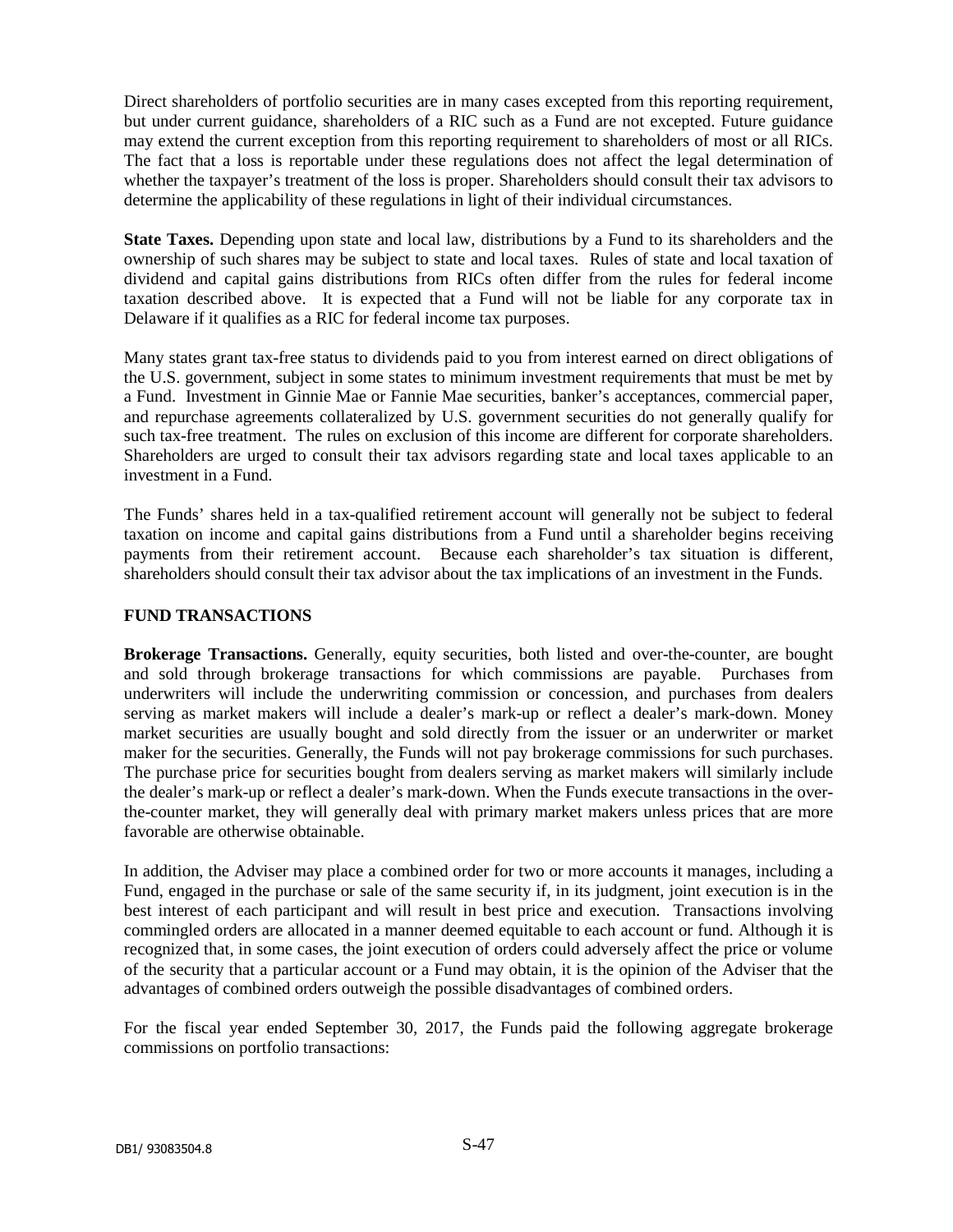| Fund                              | <b>Aggregate Dollar Amount of</b><br><b>Brokerage Commissions</b><br>Paid |  |
|-----------------------------------|---------------------------------------------------------------------------|--|
|                                   | 2017                                                                      |  |
| <b>MFG Low Carbon Global Fund</b> | N/A <sup>1</sup>                                                          |  |
| <b>MFG</b> Infrastructure Fund    |                                                                           |  |

<sup>1</sup> Not in operation during the period.<br> $P = \frac{P}{2}$ 

<sup>2</sup>Reflects the period from May 22, 2017 (commencement of Fund operations) to September 30, 2017.

**Brokerage Selection.** The Trust does not expect to use one particular broker or dealer, and when one or more brokers is believed capable of providing the best combination of price and execution, the Adviser may select a broker based upon brokerage or research services provided to the Adviser. The Adviser may pay a higher commission than otherwise obtainable from other brokers in return for such services only if a good faith determination is made that the commission is reasonable in relation to the services provided.

Section 28(e) of the 1934 Act permits the Adviser, under certain circumstances, to cause the Funds to pay a broker or dealer a commission for effecting a transaction in excess of the amount of commission another broker or dealer would have charged for effecting the transaction in recognition of the value of brokerage and research services provided by the broker or dealer. In addition to agency transactions, the Adviser may receive brokerage and research services in connection with certain riskless principal transactions, in accordance with applicable SEC guidance. Brokerage and research services include: (1) furnishing advice as to the value of securities, the advisability of investing in, purchasing or selling securities, and the availability of securities or purchasers or sellers of securities; (2) furnishing analyses and reports concerning issuers, industries, securities, economic factors and trends, portfolio strategy, and the performance of accounts; and (3) effecting securities transactions and performing functions incidental thereto (such as clearance, settlement, and custody). In the case of research services, the Adviser believes that access to independent investment research is beneficial to its investment decision-making processes and, therefore, to the Funds.

To the extent research services may be a factor in selecting brokers, such services may be in written form or through direct contact with individuals and may include information as to particular companies and securities as well as market, economic, or institutional areas and information which assists in the valuation and pricing of investments. Examples of research-oriented services for which the Adviser might utilize Fund commissions include research reports and other information on the economy, industries, sectors, groups of securities, individual companies, statistical information, political developments, technical market action, pricing and appraisal services, credit analysis, risk measurement analysis, performance and other analysis. The Adviser may use research services furnished by brokers in servicing all client accounts and not all services may necessarily be used by the Adviser in connection with the Funds or any other specific client account that paid commissions to the broker providing such services. Information so received by the Adviser will be in addition to, and not in lieu of, the services required to be performed by the Adviser under the Advisory Agreement. Any advisory or other fees paid to the Adviser are not reduced as a result of the receipt of research services.

In some cases the Adviser may receive a service from a broker that has both a "research" and a "nonresearch" use. When this occurs, the Adviser makes a good faith allocation, under all the circumstances, between the research and non-research uses of the service. The percentage of the service that is used for research purposes may be paid for with client commissions, while the Adviser will use its own funds to pay for the percentage of the service that is used for non-research purposes. In making this good faith allocation, the Adviser faces a potential conflict of interest, but the Adviser believes that its allocation procedures are reasonably designed to ensure that it appropriately allocates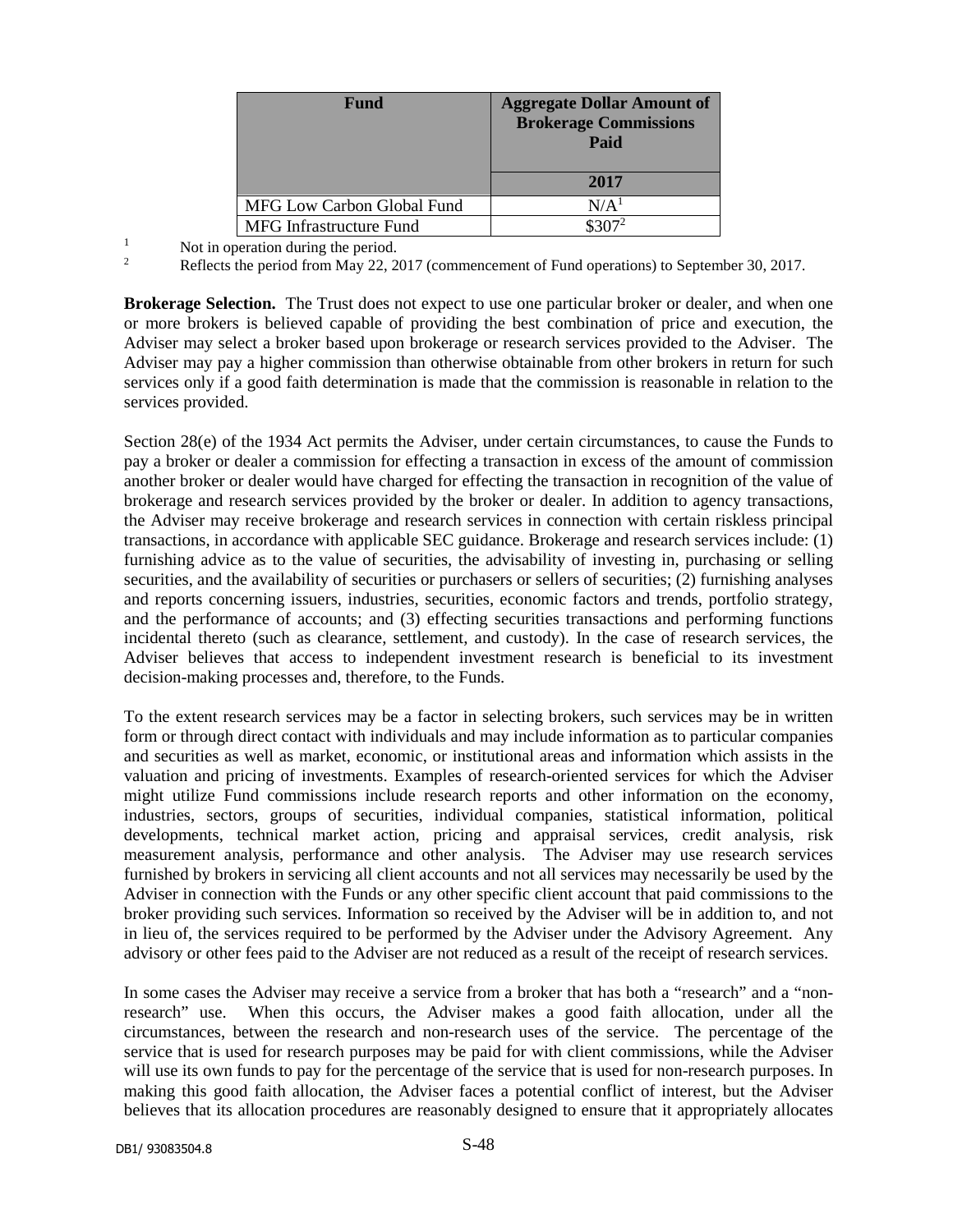the anticipated use of such services to their research and non-research uses.

From time to time, the Adviser may purchase new issues of securities for clients, including the Funds, in a fixed price offering. In these situations, the seller may be a member of the selling group that will, in addition to selling securities, provide the Adviser with research services. FINRA has adopted rules expressly permitting these types of arrangements under certain circumstances. Generally, the seller will provide research "credits" in these situations at a rate that is higher than that which is available for typical secondary market transactions. These arrangements may not fall within the safe harbor of Section 28(e).

For the fiscal year ended September 30, 2017, the Funds paid no commissions on brokerage transactions directed to brokers pursuant to an agreement or understanding whereby the broker provides third-party research services to the Adviser.

**Brokerage with Fund Affiliates.** The Funds may execute brokerage or other agency transactions through registered broker-dealer affiliates of either the Funds or the Adviser for a commission in conformity with the 1940 Act and rules promulgated by the SEC. The 1940 Act requires that commissions paid to the affiliate by the Funds for exchange transactions not exceed "usual and customary" brokerage commissions. The rules define "usual and customary" commissions to include amounts which are "reasonable and fair compared to the commission, fee or other remuneration received or to be received by other brokers in connection with comparable transactions involving similar securities being purchased or sold on a securities exchange during a comparable period of time." The Trustees, including those who are not "interested persons" of the Funds, have adopted procedures for evaluating the reasonableness of commissions paid to affiliates and review these procedures periodically.

For the fiscal year ended September 30, 2017, the Funds did not pay any brokerage commissions on portfolio transactions effected by affiliated brokers.

**Securities of "Regular Broker-Dealers."** The Funds are required to identify any securities of their "regular brokers and dealers" (as such term is defined in the 1940 Act) that each Fund held during its most recent fiscal year. During the fiscal year ended September 30, 2017, the Funds did not hold any securities of their "regular brokers or dealers."

**Portfolio Turnover Rate.** Portfolio turnover is calculated by dividing the lesser of total purchases or sales of portfolio securities for the fiscal year by the monthly average value of portfolio securities owned during the fiscal year. Excluded from both the numerator and denominator are amounts relating to securities whose maturities at the time of acquisition were one year or less. Instruments excluded from the calculation of portfolio turnover generally would include the futures contracts in which the Funds may invest since such contracts generally have remaining maturities of less than one-year. The Funds may at times hold investments in other short-term instruments, such as repurchase agreements, which are excluded for purposes of computing portfolio turnover.

For the fiscal year ended September 30, 2017, the Funds' portfolio turnover rates were as follows:

|                            | <b>Portfolio Turnover Rates</b> |  |
|----------------------------|---------------------------------|--|
| Fund                       | 2017                            |  |
| MFG Low Carbon Global Fund | N/A <sup>1</sup>                |  |
| MFG Infrastructure Fund    | $17\%^2$                        |  |

 $\frac{1}{1}$  Not in operation during the period.

2 Reflects the period from May 22, 2017 (commencement of Fund operations) to September 30, 2017.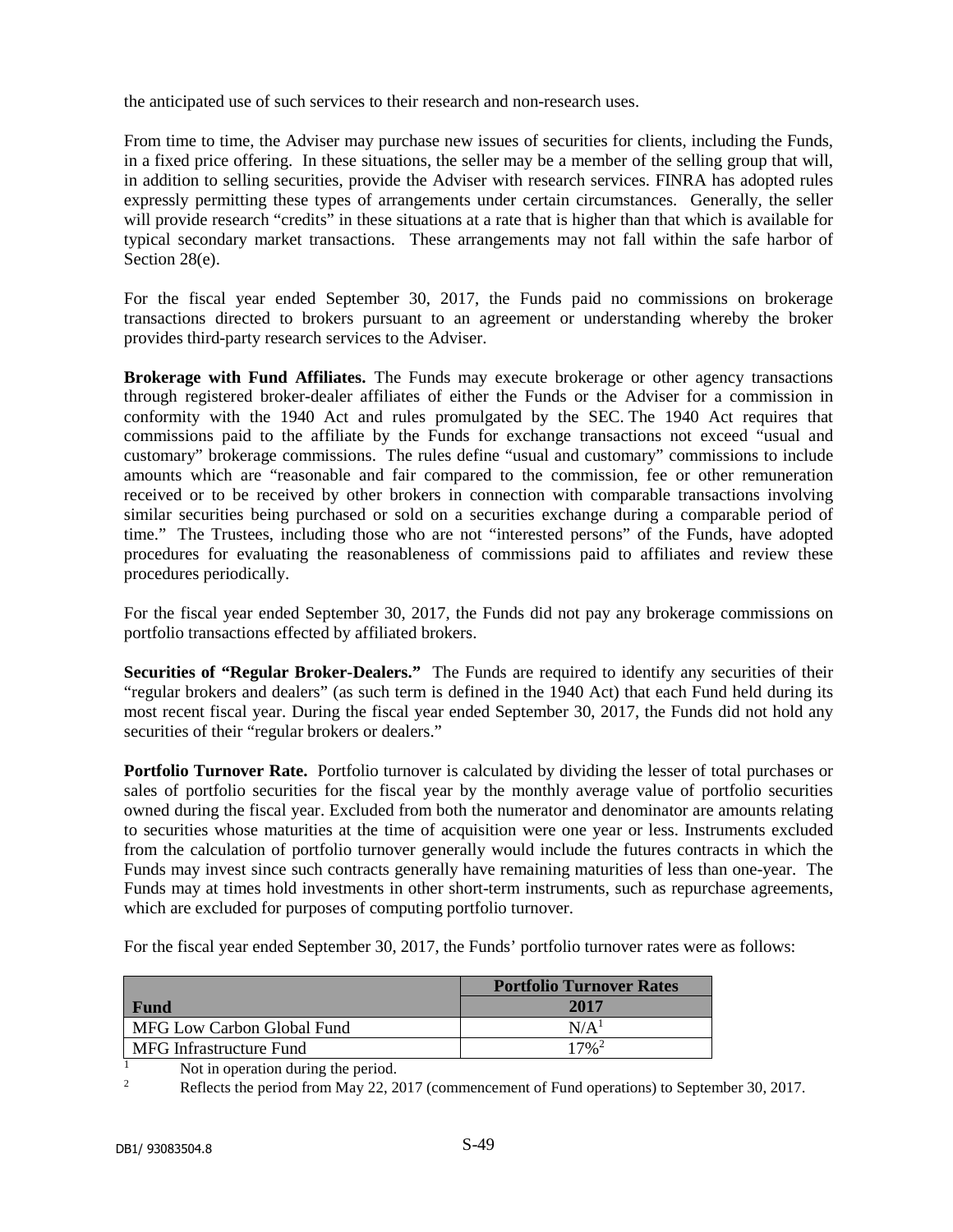### **PORTFOLIO HOLDINGS**

The Board has approved policies and procedures that govern the timing and circumstances regarding the disclosure of Fund portfolio holdings information to shareholders and third parties. These policies and procedures are designed to ensure that disclosure of information regarding the Funds' portfolio securities is in the best interests of the Funds' shareholders, and include procedures to address conflicts between the interests of the Funds' shareholders, on the one hand, and those of the Adviser, the Distributor or any affiliated person of the Funds, the Adviser, or the Distributor, on the other. Pursuant to such procedures, the Board has authorized the Adviser's Chief Compliance Officer (the "Authorized Person") to authorize the release of the Funds' portfolio holdings, as necessary, in conformity with the foregoing principles. The Authorized Person, either directly or through reports by the Trust's Chief Compliance Officer, reports quarterly to the Board regarding the operation and administration of such policies and procedures.

Pursuant to applicable law, the Funds are required to disclose their complete portfolio holdings quarterly, within 60 days of the end of each fiscal quarter (currently, each December 31, March 31, June 30 and September 30). The Funds disclose a complete schedule of investments or a summary schedule of investments, which includes a Fund's 50 largest holdings in unaffiliated issuers and each investment in unaffiliated issuers that exceeds one percent of the Fund's net asset value ("Summary Schedule"), in their Semi-Annual and Annual Reports which are distributed to Fund shareholders. The Funds' complete schedule of investments following the first and third fiscal quarters will be available in quarterly holdings reports filed with the SEC on Form N-Q, and the Funds' complete schedule of investments following the second and fourth fiscal quarters will be available in shareholder reports filed with the SEC on Form N-CSR.

Reports filed with the SEC on Form N-Q and Form N-CSR are not distributed to Fund shareholders but are available, free of charge, on the EDGAR database on the SEC's website at www.sec.gov. Should a Fund include only a Summary Schedule rather than a complete schedule of investments in its Semi-Annual and Annual Reports, its Form N-CSR will be available without charge, upon request, by calling 844-758-3753.

In addition to information provided to shareholders and the general public, portfolio holdings information may be disclosed as frequently as daily to certain service providers, such as the Custodian, Administrator or Transfer Agent, in connection with their services to the Funds. From time to time rating and ranking organizations, such as S&P, Lipper and Morningstar, Inc., may request non-public portfolio holdings information in connection with rating the Funds. Similarly, institutional investors, financial planners, pension plan sponsors and/or their consultants or other third-parties may request portfolio holdings information in order to assess the risks of the Funds' portfolios along with related performance attribution statistics. The lag time for such disclosures will vary. The Funds believe that these third parties have legitimate objectives in requesting such portfolio holdings information.

The Funds' policies and procedures provide that the Authorized Person may authorize disclosure of non-public portfolio holdings information to such parties at differing times and/or with different lag times. Prior to making any disclosure to a third party, the Authorized Person must determine that such disclosure serves a reasonable business purpose and is in the best interests of a Fund's shareholders and that to the extent conflicts between the interests of a Fund's shareholders and those of the Adviser, Distributor, or any affiliated person of the Funds exist, such conflicts are addressed. Portfolio holdings information may be disclosed no more frequently than monthly to ratings agencies, consultants and other qualified financial professionals or individuals. The disclosures will not be made sooner than three days after the date of the information. The Trust's Chief Compliance Officer will regularly review these arrangements and will make periodic reports to the Board regarding disclosure pursuant to such arrangements.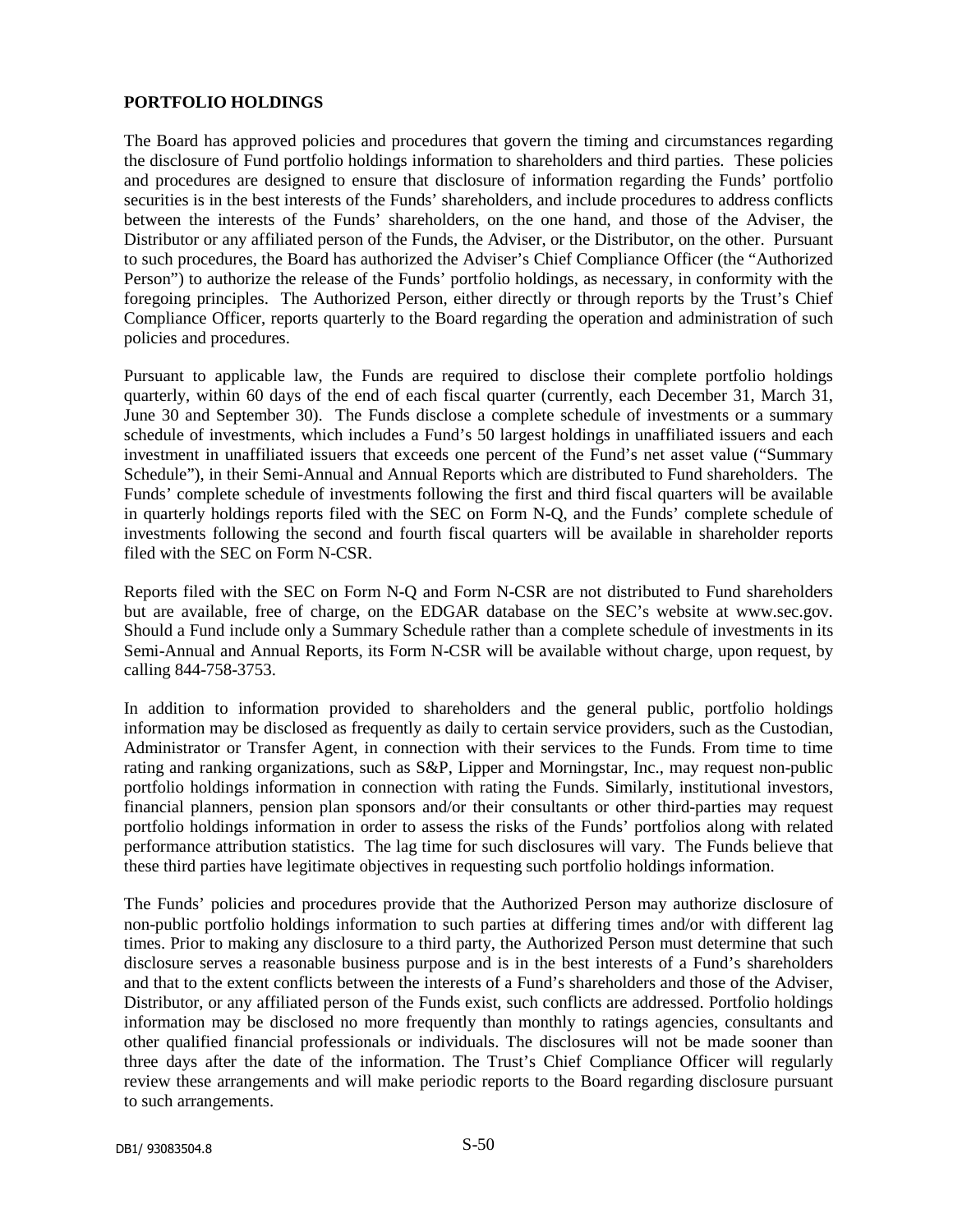With the exception of disclosures to rating and ranking organizations as described above, the Funds require any third party receiving non-public holdings information to enter into a confidentiality agreement with the Adviser. The confidentiality agreement provides, among other things, that nonpublic portfolio holdings information will be kept confidential and that the recipient has a duty not to trade on the non-public information and will use such information solely to analyze and rank the Funds, or to perform due diligence and asset allocation, depending on the recipient of the information.

The Funds' policies and procedures prohibit any compensation or other consideration from being paid to or received by any party in connection with the disclosure of portfolio holdings information, including the Funds, the Adviser, and their affiliates or recipients of the Funds' portfolio holdings information.

### **DESCRIPTION OF SHARES**

The Declaration of Trust authorizes the issuance of an unlimited number of funds and shares of each fund, each of which represents an equal proportionate interest in that fund with each other share. Shares are entitled upon liquidation to a pro rata share in the net assets of the fund. Shareholders have no preemptive rights. The Declaration of Trust provides that the Trustees may create additional series or classes of shares. All consideration received by the Trust for shares of any additional funds and all assets in which such consideration is invested would belong to that fund and would be subject to the liabilities related thereto. Share certificates representing shares will not be issued. The Funds' shares, when issued, are fully paid and non-assessable.

## **LIMITATION OF TRUSTEES' LIABILITY**

The Declaration of Trust provides that a Trustee shall be liable only for his or her own willful misfeasance, bad faith, gross negligence or reckless disregard of the duties involved in the conduct of the office of Trustee, and shall not be liable for errors of judgment or mistakes of fact or law. The Trustees shall not be responsible or liable in any event for any neglect or wrongdoing of any officer, agent, employee, investment adviser or principal underwriter of the Trust, nor shall any Trustee be responsible for the act or omission of any other Trustee. The Declaration of Trust also provides that the Trust shall indemnify each person who is, or has been, a Trustee, officer, employee or agent of the Trust, and any person who is serving or has served at the Trust's request as a Trustee, officer, employee or agent of another organization in which the Trust has any interest as a shareholder, creditor or otherwise to the extent and in the manner provided in the By-Laws. However, nothing in the Declaration of Trust shall protect or indemnify a Trustee against any liability for his or her willful misfeasance, bad faith, gross negligence or reckless disregard of the duties involved in the conduct of the office of Trustee. Nothing contained in this section attempts to disclaim a Trustee's individual liability in any manner inconsistent with the federal securities laws.

### **PROXY VOTING**

The Board has delegated the responsibility for decisions regarding proxy voting for securities held by the Funds to the Adviser. The Adviser will vote such proxies in accordance with its proxy voting policies and procedures.

The Adviser's proxy voting policies provide that the Adviser will vote proxies with respect to client securities in a manner designed to promote the economic interests of its clients. With respect to the Funds, the Adviser's proxy voting guidelines provide that the Adviser will review proposed company resolutions on a case by case basis, exercising voting rights as deemed appropriate by the Adviser to ensure that companies act in the best interest of their shareholders. In exercising its voting discretion,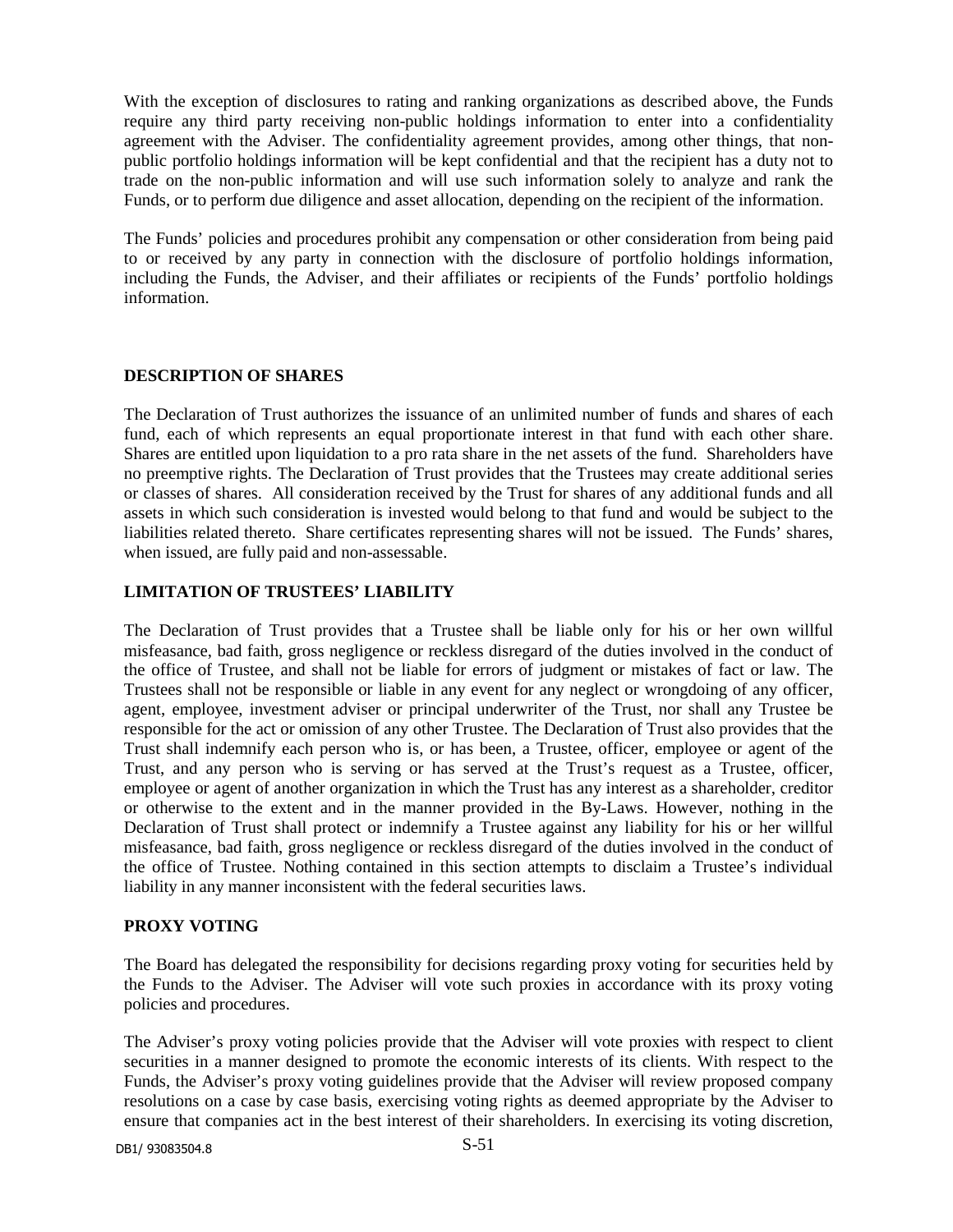the Adviser does not intend to become involved in the day to day management issues of companies but will exercise voting rights to ensure that companies act in the best interest of their shareholders and, in appropriate cases, to improve the corporate governance of investee companies. The Adviser may consider the size of its holdings and the likelihood that exercising voting rights will influence the outcome of the vote, as well as the advantage which may result from exercising voting rights. If the Adviser determines that a proxy solicitation involves a conflict of interest or perceived conflict of interest between the Adviser and client interests, the Adviser's Proxy Voting Committee will meet to determine steps to manage the potential conflict. Possible resolutions may include voting in accordance with the recommendations of a third party research provider, refraining from exercising its proxy voting rights or disclosing the conflict to its client and obtain the client's direction to vote the proxy.

The Trust is required to disclose annually the Funds' complete proxy voting record during the most recent 12-month period ended June 30 on Form N-PX. This voting record is available: (i) without charge, upon request, by calling 844-758-3753 and (ii) on the SEC's website at http://www.sec.gov.

## **CODES OF ETHICS**

The Board, on behalf of the Trust, has adopted a Code of Ethics pursuant to Rule 17j-1 under the 1940 Act. In addition, the Adviser, the Administrator and the Distributor have adopted Codes of Ethics pursuant to Rule 17j-1. These Codes of Ethics apply to the personal investing activities of trustees, officers and certain employees ("Access Persons"). Rule 17j-1 and the Codes of Ethics are designed to prevent unlawful practices in connection with the purchase or sale of securities by Access Persons.

The Adviser's Code of Ethics requires that Access Persons obtain approval before executing certain personal trades. Access Persons cannot transact in securities held by the Funds.

Under the Administrator's and Distributor's Code of Ethics, Access Persons are permitted to invest in securities, including securities that may be purchased or held by the Funds, but are required to report their personal securities transactions for monitoring purposes. In addition, certain Access Persons are required to obtain approval before investing in initial public offerings or private placements or are prohibited from making such investments. Copies of these Codes of Ethics are on file with the SEC, and are available to the public.

## **PRINCIPAL SHAREHOLDERS AND CONTROL PERSONS**

As of January 16, 2018, the following persons were record owners (or to the knowledge of the Trust, beneficial owners) of 5% or more of any class of the shares of the MFG Infrastructure Fund. Persons beneficially owning more than 25% of the Fund's outstanding shares may be deemed to "control" the Fund within the meaning of the 1940 Act. Shareholders controlling the Fund may have a significant impact on any shareholder vote of the Fund.

Because the MFG Low Carbon Global Fund had not commenced operations as of the date of this SAI, it did not have any owners to report.

| <b>MFG Infrastructure Fund</b>    |                        |            |  |
|-----------------------------------|------------------------|------------|--|
| <b>Name and Address</b>           | <b>Class of Shares</b> | % of Class |  |
| MAGELLAN FINANCIAL GROUP LIMITED  | <b>Service Class</b>   | 99.99%     |  |
| MLC CENTRE LEVEL 36, 19 MARTIN PL |                        |            |  |
| SYDNEY NSW, AUSTRALIA 010 2000    |                        |            |  |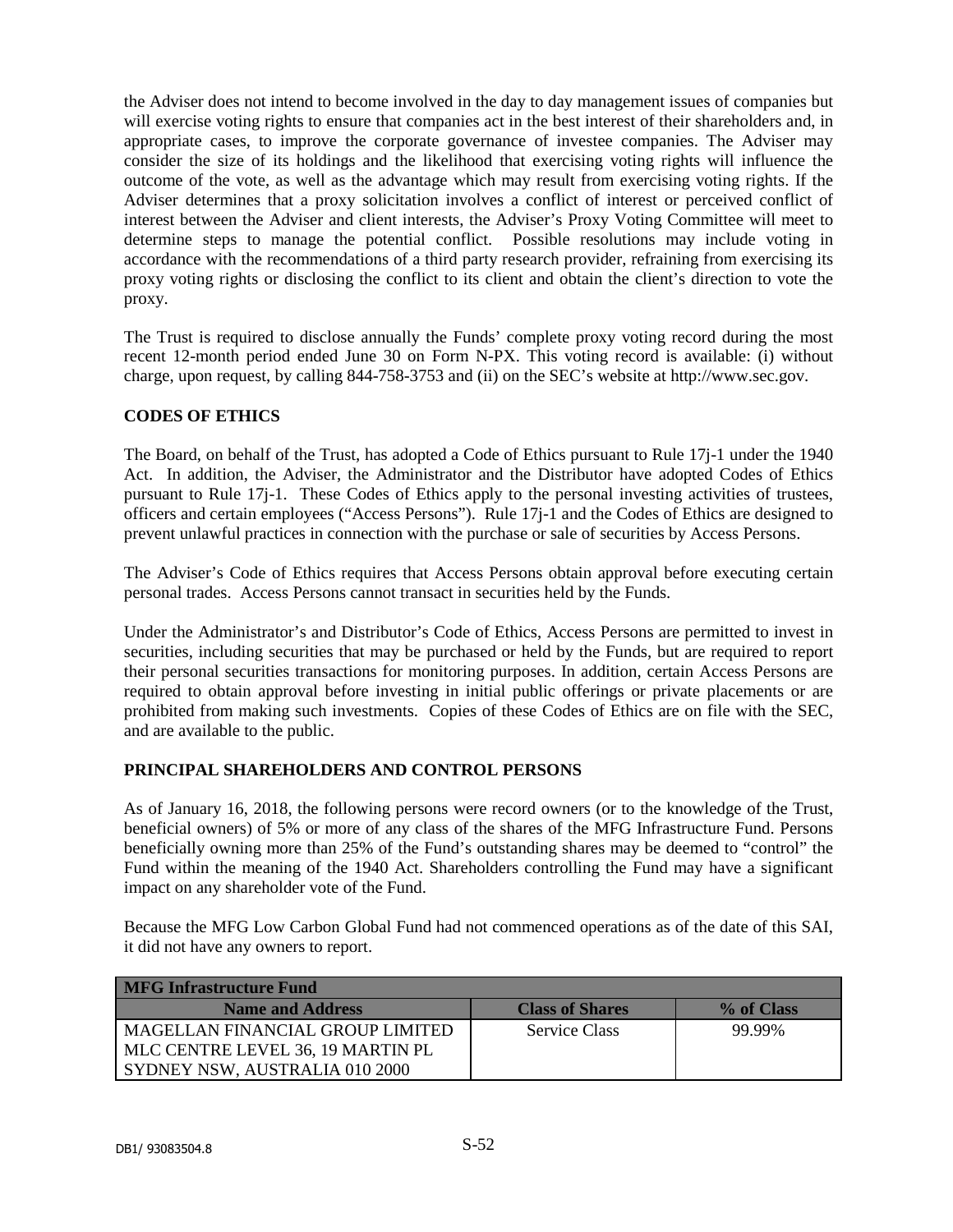### **APPENDIX A**

### **DESCRIPTION OF RATINGS**

### **Description of Ratings**

The following descriptions of securities ratings have been published by Moody's Investors Services, Inc. ("Moody's"), Standard & Poor's ("S&P"), and Fitch Ratings ("Fitch"), respectively.

## **DESCRIPTION OF MOODY'S GLOBAL RATINGS**

Ratings assigned on Moody's global long-term and short-term rating scales are forward-looking opinions of the relative credit risks of financial obligations issued by non-financial corporates, financial institutions, structured finance vehicles, project finance vehicles, and public sector entities. Long-term ratings are assigned to issuers or obligations with an original maturity of one year or more and reflect both on the likelihood of a default on contractually promised payments and the expected financial loss suffered in the event of default. Short-term ratings are assigned to obligations with an original maturity of thirteen months or less and reflect both on the likelihood of a default on contractually promised payments and the expected financial loss suffered in the event of default.

### **Description of Moody's Global Long-Term Ratings**

**Aaa** Obligations rated Aaa are judged to be of the highest quality, subject to the lowest level of credit risk.

**Aa** Obligations rated Aa are judged to be of high quality and are subject to very low credit risk.

**A** Obligations rated A are judged to be upper-medium grade and are subject to low credit risk.

**Baa** Obligations rated Baa are judged to be medium-grade and subject to moderate credit risk and as such may possess certain speculative characteristics.

**Ba** Obligations rated Ba are judged to be speculative and are subject to substantial credit risk.

**B** Obligations rated B are considered speculative and are subject to high credit risk.

**Caa** Obligations rated Caa are judged to be speculative of poor standing and are subject to very high credit risk.

**Ca** Obligations rated Ca are highly speculative and are likely in, or very near, default, with some prospect of recovery of principal and interest.

**C** Obligations rated C are the lowest rated and are typically in default, with little prospect for recovery of principal or interest.

*Note*: Moody's appends numerical modifiers 1, 2, and 3 to each generic rating classification from Aa through Caa. The modifier 1 indicates that the obligation ranks in the higher end of its generic rating category; the modifier 2 indicates a mid-range ranking; and the modifier 3 indicates a ranking in the lower end of that generic rating category.

### **Hybrid Indicator (hyb)**

DB1/93083504.8 A-1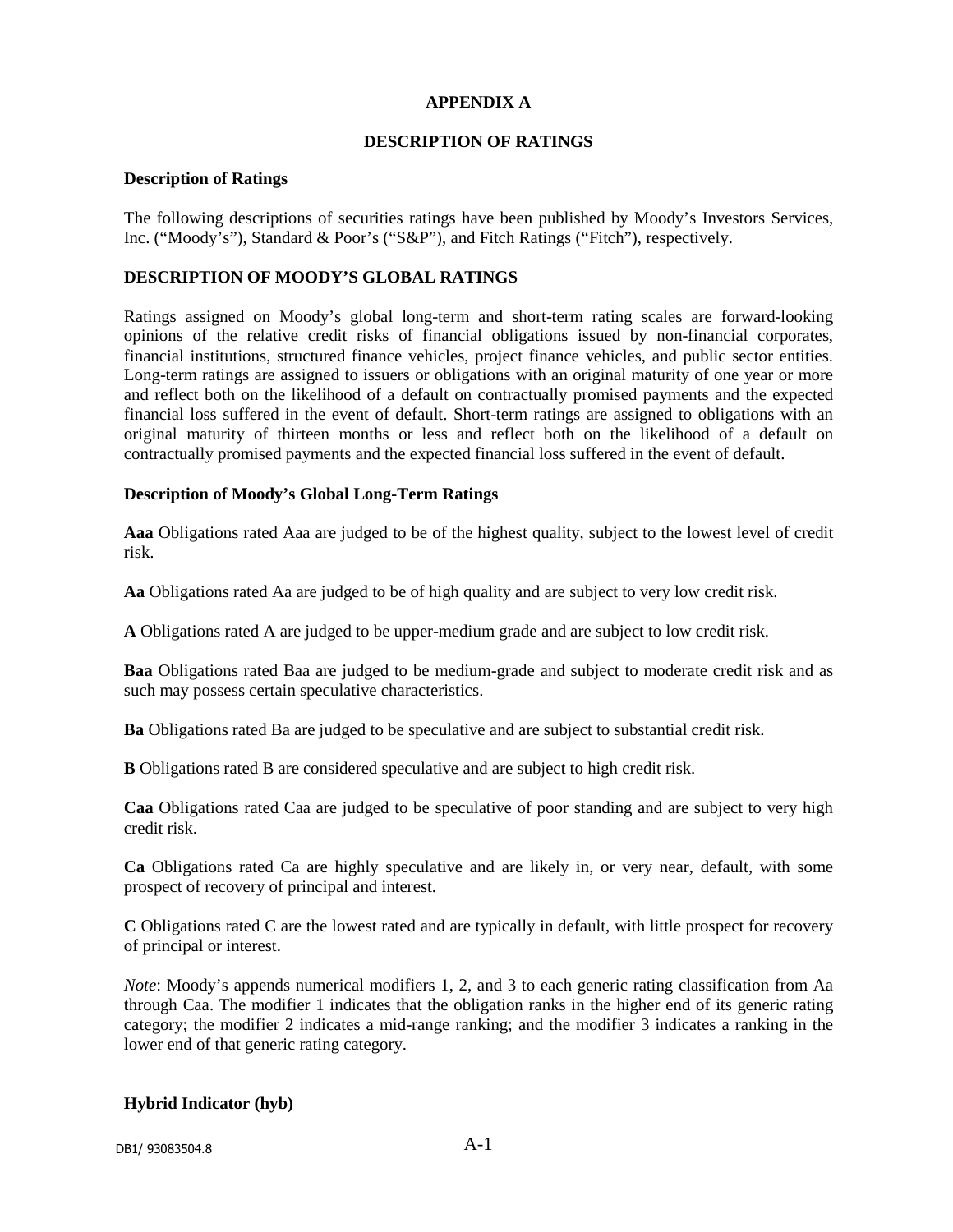The hybrid indicator (hyb) is appended to all ratings of hybrid securities issued by banks, insurers, finance companies, and securities firms. By their terms, hybrid securities allow for the omission of scheduled dividends, interest, or principal payments, which can potentially result in impairment if such an omission occurs. Hybrid securities may also be subject to contractually allowable write-downs of principal that could result in impairment. Together with the hybrid indicator, the long-term obligation rating assigned to a hybrid security is an expression of the relative credit risk associated with that security.

### **Description of Moody's Global Short-Term Ratings**

**P-1** Issuers (or supporting institutions) rated Prime-1 have a superior ability to repay short-term debt obligations.

**P-2** Issuers (or supporting institutions) rated Prime-2 have a strong ability to repay short-term debt obligations.

**P-3** Issuers (or supporting institutions) rated Prime-3 have an acceptable ability to repay short-term obligations.

**NP** Issuers (or supporting institutions) rated Not Prime do not fall within any of the Prime rating categories.

### **Description of Moody's U.S. Municipal Short-Term Obligation Ratings**

The Municipal Investment Grade ("MIG") scale is used to rate U.S. municipal bond anticipation notes of up to three years maturity. Municipal notes rated on the MIG scale may be secured by either pledged revenues or proceeds of a take-out financing received prior to note maturity. MIG ratings expire at the maturity of the obligation, and the issuer's long-term rating is only one consideration in assigning the MIG rating. MIG ratings are divided into three levels—MIG 1 through MIG 3—while speculative grade short-term obligations are designated SG.

Moody's U.S. municipal short-term obligation ratings are as follows:

**MIG 1** This designation denotes superior credit quality. Excellent protection is afforded by established cash flows, highly reliable liquidity support, or demonstrated broad-based access to the market for refinancing.

**MIG 2** This designation denotes strong credit quality. Margins of protection are ample, although not as large as in the preceding group.

**MIG 3** This designation denotes acceptable credit quality. Liquidity and cash-flow protection may be narrow, and market access for refinancing is likely to be less well-established.

**SG** This designation denotes speculative-grade credit quality. Debt instruments in this category may lack sufficient margins of protection.

### **Description of Moody's Demand Obligation Ratings**

In the case of variable rate demand obligations ("VRDOs"), a two-component rating is assigned: a long or short-term debt rating and a demand obligation rating. The first element represents Moody's evaluation of risk associated with scheduled principal and interest payments. The second element represents Moody's evaluation of risk associated with the ability to receive purchase price upon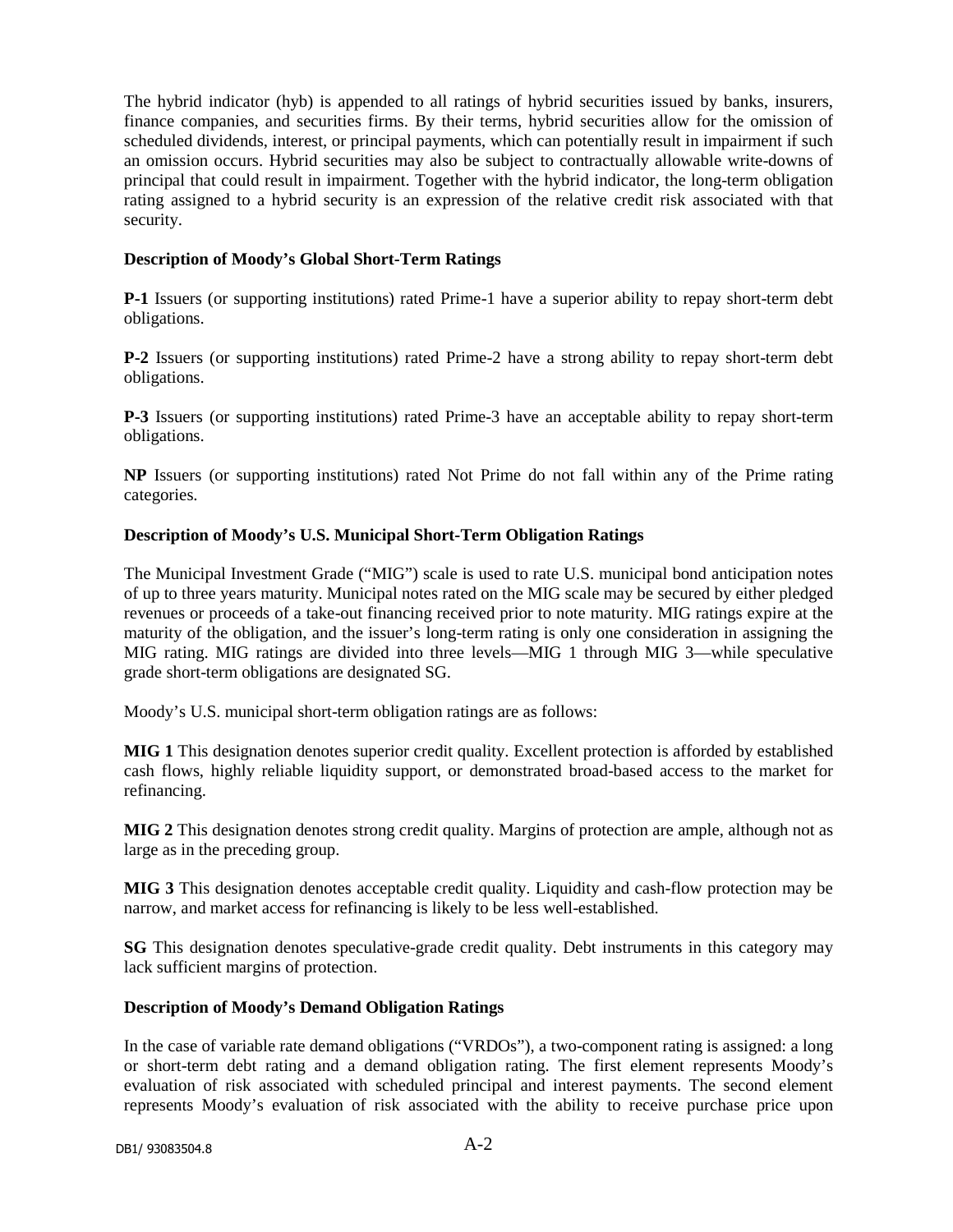demand ("demand feature"). The second element uses a rating from a variation of the MIG scale called the Variable Municipal Investment Grade ("VMIG") scale.

Moody's demand obligation ratings are as follows:

**VMIG 1** This designation denotes superior credit quality. Excellent protection is afforded by the superior short-term credit strength of the liquidity provider and structural and legal protections that ensure the timely payment of purchase price upon demand.

**VMIG 2** This designation denotes strong credit quality. Good protection is afforded by the strong short-term credit strength of the liquidity provider and structural and legal protections that ensure the timely payment of purchase price upon demand.

**VMIG 3** This designation denotes acceptable credit quality. Adequate protection is afforded by the satisfactory short-term credit strength of the liquidity provider and structural and legal protections that ensure the timely payment of purchase price upon demand.

**SG** This designation denotes speculative-grade credit quality. Demand features rated in this category may be supported by a liquidity provider that does not have an investment grade short-term rating or may lack the structural and/or legal protections necessary to ensure the timely payment of purchase price upon demand.

### **DESCRIPTION OF S&P'S ISSUE CREDIT RATINGS**

An S&P issue credit rating is a forward-looking opinion about the creditworthiness of an obligor with respect to a specific financial obligation, a specific class of financial obligations, or a specific financial program (including ratings on medium-term note programs and commercial paper programs). It takes into consideration the creditworthiness of guarantors, insurers, or other forms of credit enhancement on the obligation and takes into account the currency in which the obligation is denominated. The opinion reflects S&P's view of the obligor's capacity and willingness to meet its financial commitments as they come due, and may assess terms, such as collateral security and subordination, which could affect ultimate payment in the event of default.

Issue credit ratings can be either long-term or short-term. Short-term ratings are generally assigned to those obligations considered short-term in the relevant market. In the U.S., for example, that means obligations with an original maturity of no more than 365 days—including commercial paper. Shortterm ratings are also used to indicate the creditworthiness of an obligor with respect to put features on long-term obligations. Medium-term notes are assigned long-term ratings.

Issue credit ratings are based, in varying degrees, on S&P's analysis of the following considerations:

• The likelihood of payment—the capacity and willingness of the obligor to meet its financial commitment on a financial obligation in accordance with the terms of the obligation;

• The nature of and provisions of the financial obligation; and the promise S&P imputes; and

• The protection afforded by, and relative position of, the obligation in the event of bankruptcy, reorganization, or other arrangement under the laws of bankruptcy and other laws affecting creditors' rights.

Issue ratings are an assessment of default risk, but may incorporate an assessment of relative seniority or ultimate recovery in the event of default. Junior obligations are typically rated lower than senior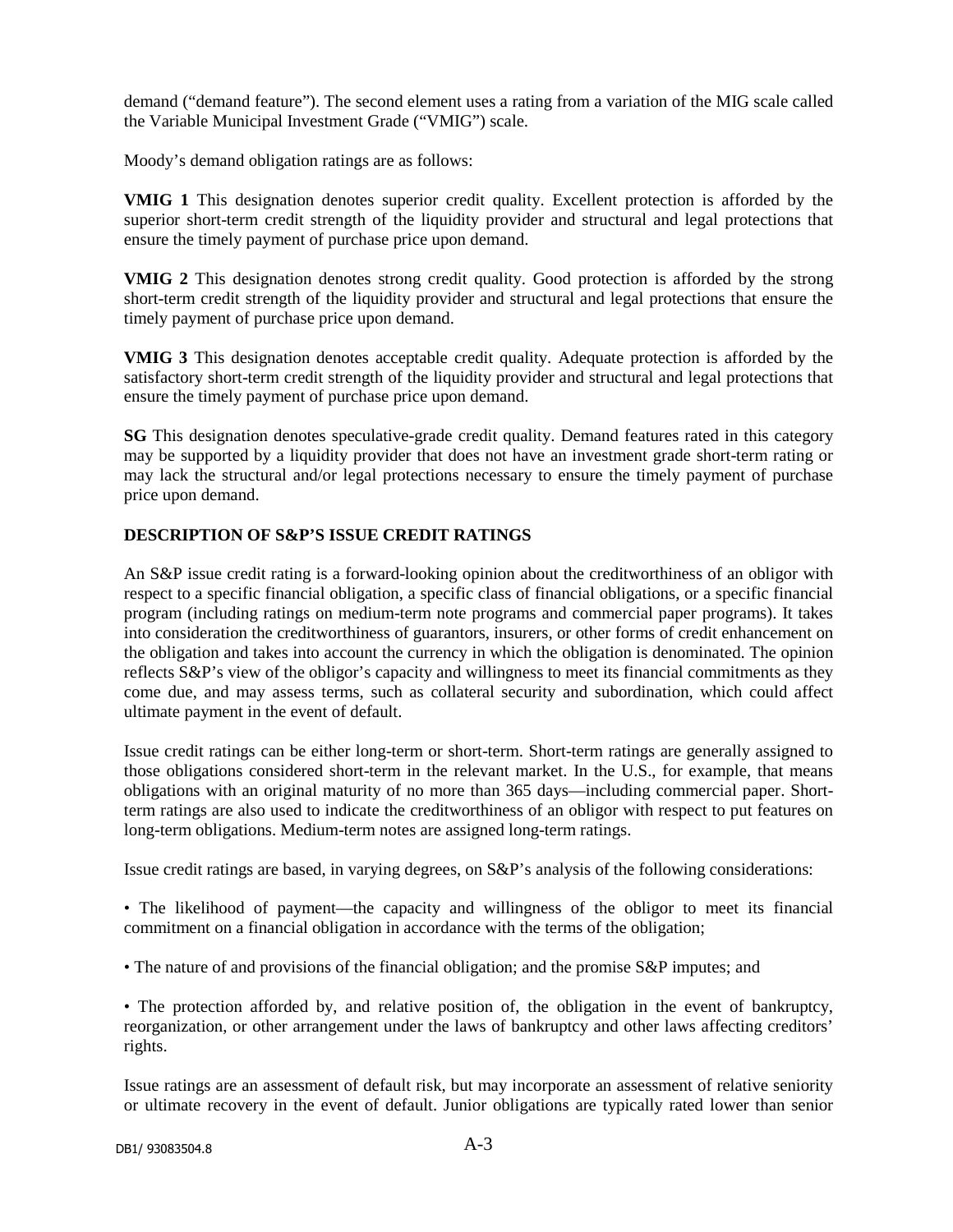obligations, to reflect the lower priority in bankruptcy. (Such differentiation may apply when an entity has both senior and subordinated obligations, secured and unsecured obligations, or operating company and holding company obligations.)

## **Description of S&P's Long-Term Issue Credit Ratings\***

**AAA** An obligation rated 'AAA' has the highest rating assigned by S&P. The obligor's capacity to meet its financial commitment on the obligation is extremely strong.

**AA** An obligation rated 'AA' differs from the highest-rated obligations only to a small degree. The obligor's capacity to meet its financial commitment on the obligation is very strong.

**A** An obligation rated 'A' is somewhat more susceptible to the adverse effects of changes in circumstances and economic conditions than obligations in higher-rated categories. However, the obligor's capacity to meet its financial commitment on the obligation is still strong.

**BBB** An obligation rated 'BBB' exhibits adequate protection parameters. However, adverse economic conditions or changing circumstances are more likely to lead to a weakened capacity of the obligor to meet its financial commitment on the obligation.

**BB; B; CCC; CC; and C** Obligations rated 'BB', 'B', 'CCC', 'CC', and 'C' are regarded as having significant speculative characteristics. 'BB' indicates the least degree of speculation and 'C' the highest. While such obligations will likely have some quality and protective characteristics, these may be outweighed by large uncertainties or major exposures to adverse conditions.

**BB** An obligation rated 'BB' is less vulnerable to nonpayment than other speculative issues. However, it faces major ongoing uncertainties or exposure to adverse business, financial, or economic conditions which could lead to the obligor's inadequate capacity to meet its financial commitment on the obligation.

**B** An obligation rated 'B' is more vulnerable to nonpayment than obligations rated 'BB', but the obligor currently has the capacity to meet its financial commitment on the obligation. Adverse business, financial, or economic conditions will likely impair the obligor's capacity or willingness to meet its financial commitment on the obligation.

**CCC** An obligation rated 'CCC' is currently vulnerable to nonpayment, and is dependent upon favorable business, financial, and economic conditions for the obligor to meet its financial commitment on the obligation. In the event of adverse business, financial, or economic conditions, the obligor is not likely to have the capacity to meet its financial commitment on the obligation.

**CC** An obligation rated 'CC' is currently highly vulnerable to nonpayment. The 'CC' rating is used when a default has not yet occurred, but S&P expects default to be a virtual certainty, regardless of the anticipated time to default.

**C** An obligation rated 'C' is currently highly vulnerable to nonpayment, and the obligation is expected to have lower relative seniority or lower ultimate recovery compared to obligations that are rated higher.

**D** An obligation rated 'D' is in default or in breach of an imputed promise. For non-hybrid capital instruments, the 'D' rating category is used when payments on an obligation are not made on the date due, unless S&P believes that such payments will be made within five business days in the absence of a stated grace period or within the earlier of the stated grace period or 30 calendar days. The 'D' rating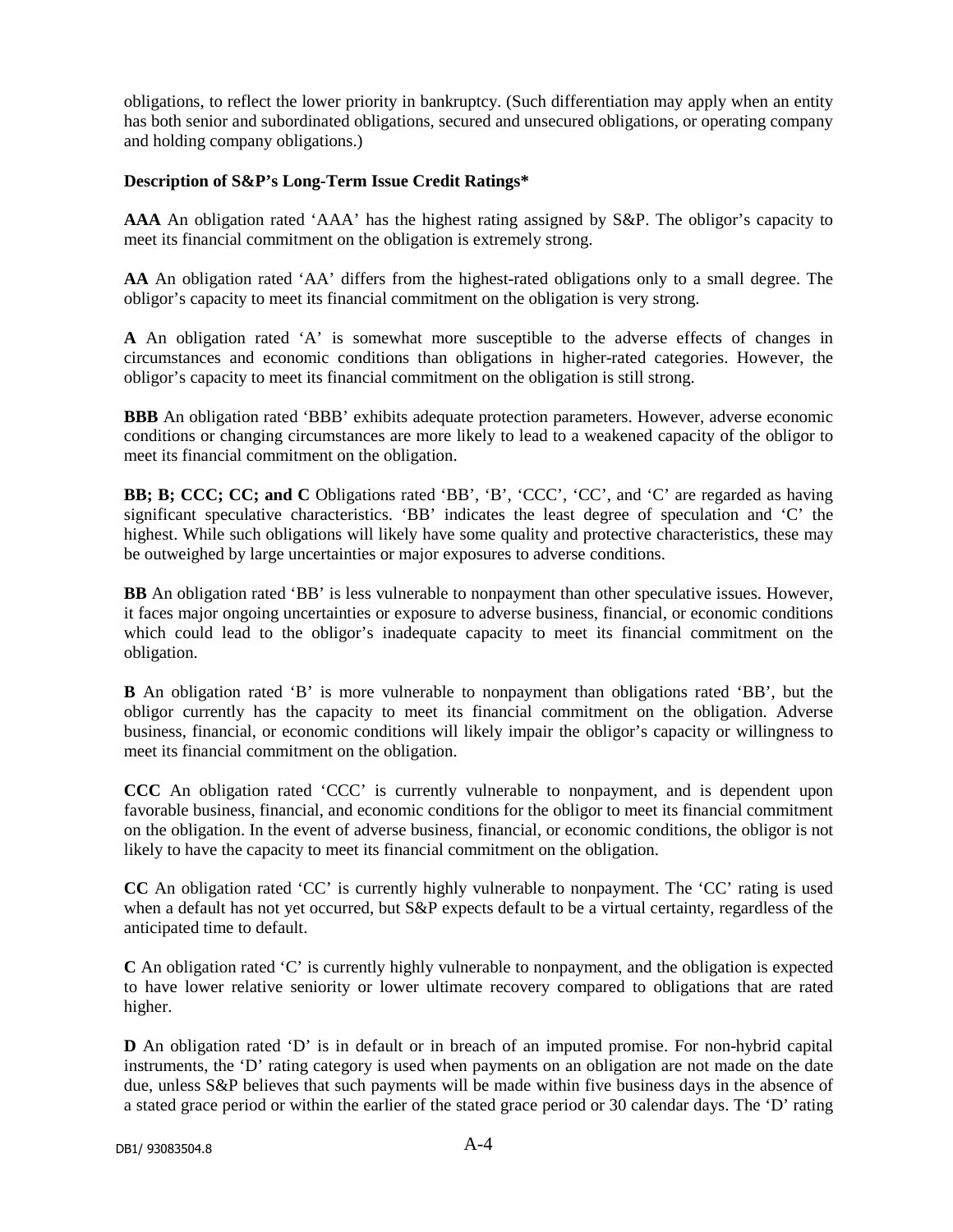also will be used upon the filing of a bankruptcy petition or the taking of similar action and where default on an obligation is a virtual certainty, for example due to automatic stay provisions. An obligation's rating is lowered to 'D' if it is subject to a distressed exchange offer.

**NR** This indicates that no rating has been requested, or that there is insufficient information on which to base a rating, or that S&P does not rate a particular obligation as a matter of policy.

\*The ratings from 'AA' to 'CCC' may be modified by the addition of a plus (+) or minus (-) sign to show relative standing within the major rating categories.

### **Description of S&P's Short-Term Issue Credit Ratings**

**A-1** A short-term obligation rated 'A-1' is rated in the highest category by S&P. The obligor's capacity to meet its financial commitment on the obligation is strong. Within this category, certain obligations are designated with a plus sign (+). This indicates that the obligor's capacity to meet its financial commitment on these obligations is extremely strong.

**A-2** A short-term obligation rated 'A-2' is somewhat more susceptible to the adverse effects of changes in circumstances and economic conditions than obligations in higher rating categories. However, the obligor's capacity to meet its financial commitment on the obligation is satisfactory.

**A-3** A short-term obligation rated 'A-3' exhibits adequate protection parameters. However, adverse economic conditions or changing circumstances are more likely to lead to a weakened capacity of the obligor to meet its financial commitment on the obligation.

**B** A short-term obligation rated 'B' is regarded as vulnerable and has significant speculative characteristics. The obligor currently has the capacity to meet its financial commitments; however, it faces major ongoing uncertainties which could lead to the obligor's inadequate capacity to meet its financial commitments.

**C** A short-term obligation rated 'C' is currently vulnerable to nonpayment and is dependent upon favorable business, financial, and economic conditions for the obligor to meet its financial commitment on the obligation.

**D** A short-term obligation rated 'D' is in default or in breach of an imputed promise. For non-hybrid capital instruments, the 'D' rating category is used when payments on an obligation are not made on the date due, unless S&P believes that such payments will be made within any stated grace period. However, any stated grace period longer than five business days will be treated as five business days. The 'D' rating also will be used upon the filing of a bankruptcy petition or the taking of a similar action and where default on an obligation is a virtual certainty, for example due to automatic stay provisions. An obligation's rating is lowered to 'D' if it is subject to a distressed exchange offer.

### **Description of S&P's Municipal Short-Term Note Ratings**

An S&P U.S. municipal note rating reflects S&P's opinion about the liquidity factors and market access risks unique to the notes. Notes due in three years or less will likely receive a note rating. Notes with an original maturity of more than three years will most likely receive a long-term debt rating. In determining which type of rating, if any, to assign, S&P's analysis will review the following considerations:

• Amortization schedule—the larger the final maturity relative to other maturities, the more likely it will be treated as a note; and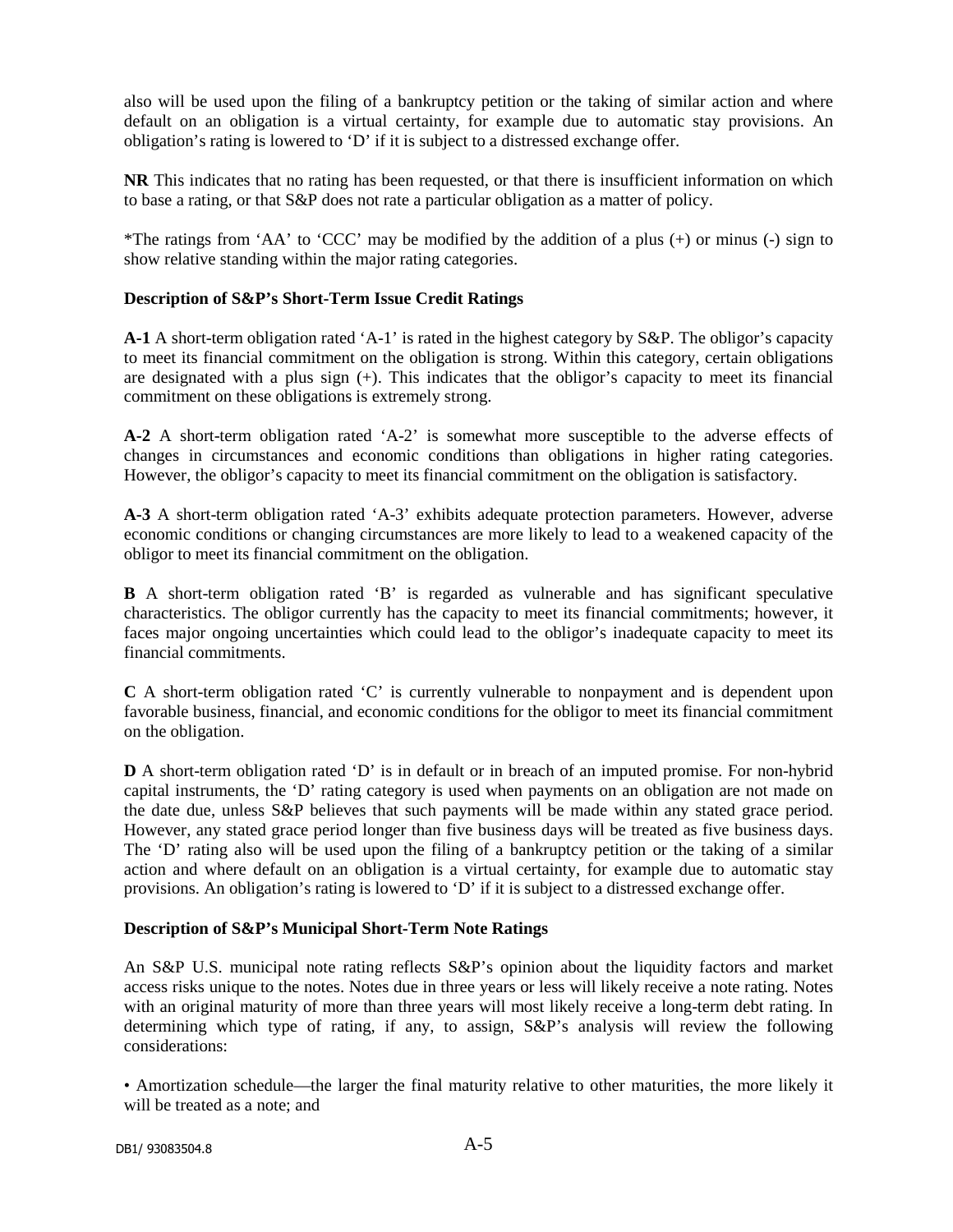• Source of payment—the more dependent the issue is on the market for its refinancing, the more likely it will be treated as a note.

S&P's municipal short-term note ratings are as follows:

**SP-1** Strong capacity to pay principal and interest. An issue determined to possess a very strong capacity to pay debt service is given a plus (+) designation.

**SP-2** Satisfactory capacity to pay principal and interest, with some vulnerability to adverse financial and economic changes over the term of the notes.

**SP-3** Speculative capacity to pay principal and interest.

## **DESCRIPTION OF FITCH'S CREDIT RATINGS**

Fitch's credit ratings provide an opinion on the relative ability of an entity to meet financial commitments, such as interest, preferred dividends, repayment of principal, insurance claims or counterparty obligations. Credit ratings are used by investors as indications of the likelihood of receiving the money owed to them in accordance with the terms on which they invested.

The terms "investment grade" and "speculative grade" have established themselves over time as shorthand to describe the categories 'AAA' to 'BBB' (investment grade) and 'BB' to 'D' (speculative grade). The terms "investment grade" and "speculative grade" are market conventions, and do not imply any recommendation or endorsement of a specific security for investment purposes. "Investment grade" categories indicate relatively low to moderate credit risk, while ratings in the "speculative" categories either signal a higher level of credit risk or that a default has already occurred.

Fitch's credit ratings do not directly address any risk other than credit risk. In particular, ratings do not deal with the risk of a market value loss on a rated security due to changes in interest rates, liquidity and other market considerations. However, in terms of payment obligation on the rated liability, market risk may be considered to the extent that it influences the *ability* of an issuer to pay upon a commitment. Ratings nonetheless do not reflect market risk to the extent that they influence the size or other conditionality of the *obligation* to pay upon a commitment (for example, in the case of indexlinked bonds).

In the default components of ratings assigned to individual obligations or instruments, the agency typically rates to the likelihood of non-payment or default in accordance with the terms of that instrument's documentation. In limited cases, Fitch may include additional considerations (i.e. rate to a higher or lower standard than that implied in the obligation's documentation).

For the convenience of investors, Fitch may also include issues relating to a rated issuer that are not and have not been rated on its webpage. Such issues are denoted 'NR.'

### **Description of Fitch's Long-Term Corporate Finance Obligations Ratings**

**AAA** Highest credit quality. 'AAA' ratings denote the lowest expectation of credit risk. They are assigned only in cases of exceptionally strong capacity for payment of financial commitments. This capacity is highly unlikely to be adversely affected by foreseeable events.

**AA** Very high credit quality. 'AA' ratings denote expectations of very low credit risk. They indicate very strong capacity for payment of financial commitments. This capacity is not significantly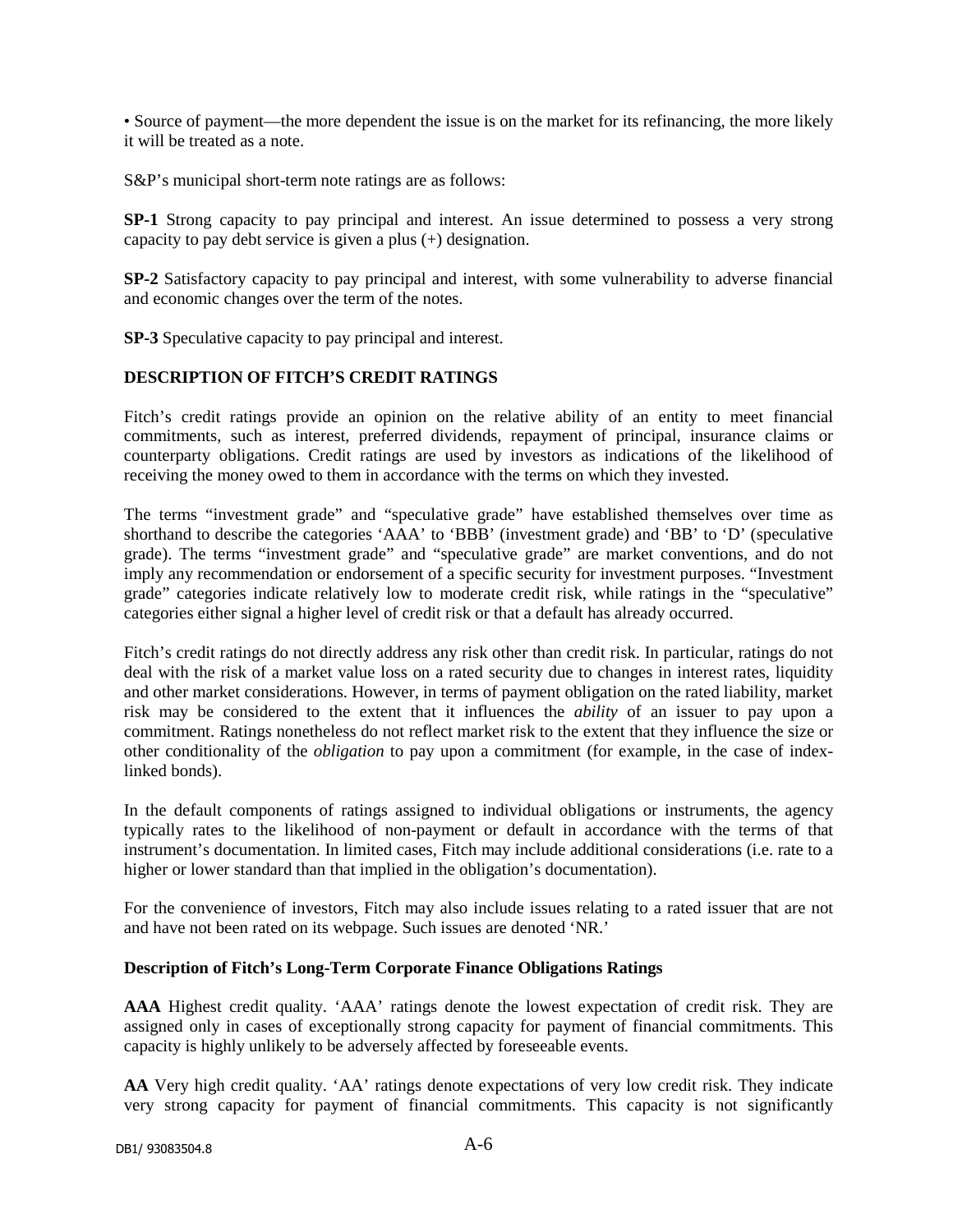vulnerable to foreseeable events.

**A** High credit quality. 'A' ratings denote expectations of low credit risk. The capacity for payment of financial commitments is considered strong. This capacity may, nevertheless, be more vulnerable to adverse business or economic conditions than is the case for higher ratings.

**BBB** Good credit quality. 'BBB' ratings indicate that expectations of credit risk are currently low. The capacity for payment of financial commitments is considered adequate but adverse business or economic conditions are more likely to impair this capacity.

**BB** Speculative. 'BB' ratings indicate an elevated vulnerability to credit risk, particularly in the event of adverse changes in business or economic conditions over time; however, business or financial alternatives may be available to allow financial commitments to be met.

**B** Highly speculative. 'B' ratings indicate that material credit risk is present.

**CCC** Substantial credit risk. 'CCC' ratings indicate that substantial credit risk is present.

**CC** Very high levels of credit risk. 'CC' ratings indicate very high levels of credit risk.

**C** Exceptionally high levels of credit risk. 'C' ratings indicate exceptionally high levels of credit risk.

Defaulted obligations typically are not assigned 'RD' or 'D' ratings, but are instead rated in the 'B' to 'C' rating categories, depending upon their recovery prospects and other relevant characteristics. This approach better aligns obligations that have comparable overall expected loss but varying vulnerability to default and loss.

Note: The modifiers "+" or "-" may be appended to a rating to denote relative status within major rating categories. Such suffixes are not added to the 'AAA' rating category, or to corporate finance obligation ratings in the categories below 'CCC'.

The subscript 'emr' is appended to a rating to denote embedded market risk which is beyond the scope of the rating. The designation is intended to make clear that the rating solely addresses the counterparty risk of the issuing bank. It is not meant to indicate any limitation in the analysis of the counterparty risk, which in all other respects follows published Fitch criteria for analyzing the issuing financial institution. Fitch does not rate these instruments where the principal is to any degree subject to market risk.

#### **Description of Fitch's Short-Term Ratings**

A short-term issuer or obligation rating is based in all cases on the short-term vulnerability to default of the rated entity or security stream and relates to the capacity to meet financial obligations in accordance with the documentation governing the relevant obligation. Short-Term Ratings are assigned to obligations whose initial maturity is viewed as short term based on market convention. Typically, this means up to 13 months for corporate, sovereign, and structured obligations, and up to 36 months for obligations in U.S. public finance markets.

Fitch's short-term ratings are as follows:

**F1** Highest short-term credit quality. Indicates the strongest intrinsic capacity for timely payment of financial commitments; may have an added "+" to denote any exceptionally strong credit feature.